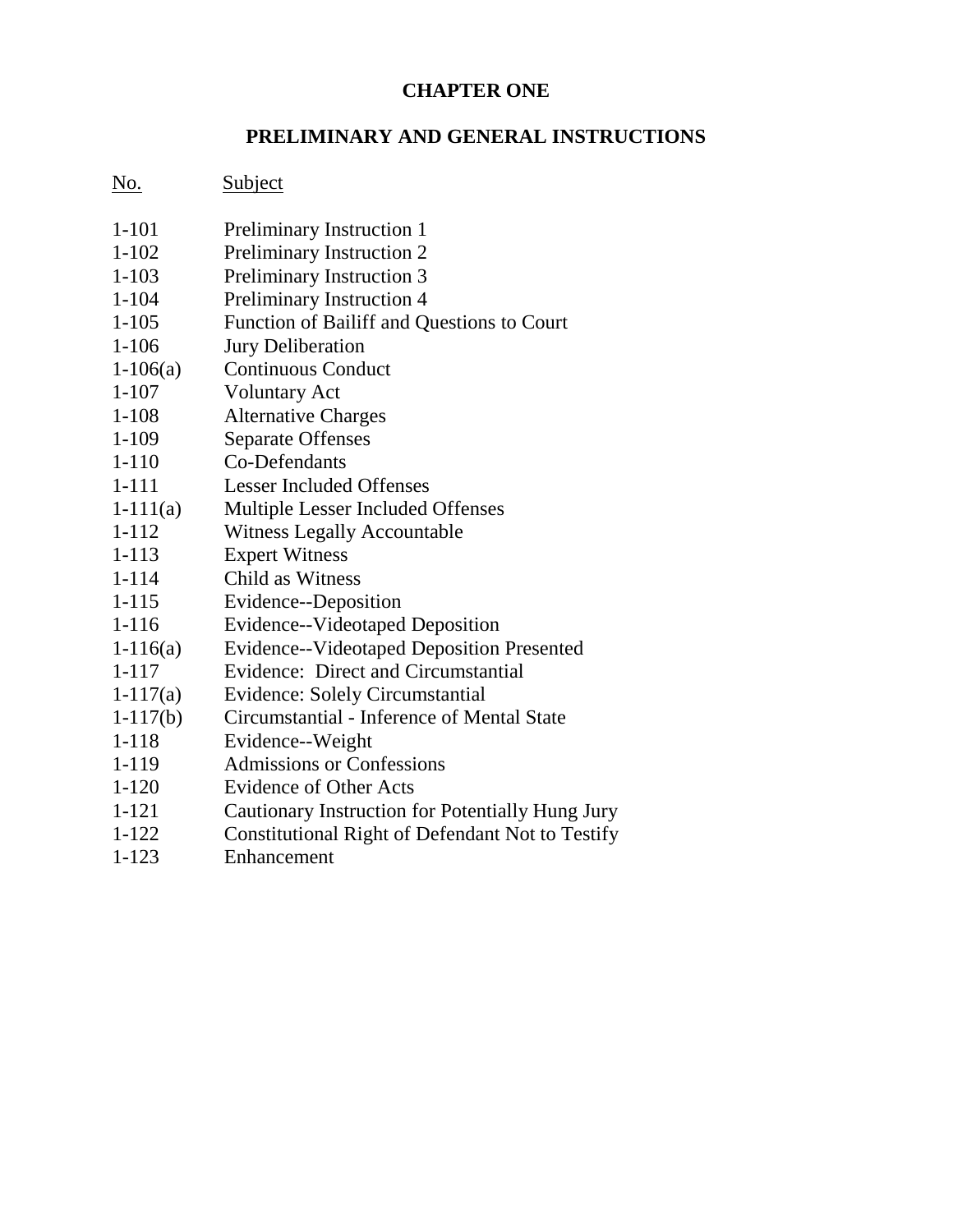### INSTRUCTION NO. **[1-101]**

#### **[Preliminary Instruction 1]**

It is important that as jurors and officers of this Court you obey the following instructions at any time you leave the jury box, whether it be for recesses of the Court during the day or when you leave the courtroom to go home at night.

First, do not talk about this case either among yourselves or with anyone else during the course of this trial. In fairness to the Defendants and to the State of Montana, you should keep an open mind throughout the trial and not form or express an opinion about the case. You should only reach your decision after you have heard all the evidence, after you have heard my final instructions and after the attorneys' final arguments. You may only enter into discussion about this case with the other members of the jury after it is submitted to you for your decision. All such discussion should take place in the jury room.

Second, do not let any person talk about this case in your presence. If anyone does talk about it, tell that person you are a juror on the case. If they won't stop talking, leave and report the incident to me as soon as you are able to do so. You should not tell any of your fellow jurors about what has happened. You should not talk to your fellow jurors about anything that you feel necessary to bring to the attention of the judge.

Third, although it is a normal human tendency to talk and visit with people, both at home and in public, you may not, during the time you serve on this jury, talk with any of the parties or their attorneys or any witnesses. By this, I mean not only do not talk about the case, but do not talk at all, even to pass the time of day. In no other way can all parties be assured of the fairness they are entitled to expect from you as jurors.

Fourth, during this trial you may not make any investigation of this case or inquiry outside of the courtroom on your own. You may not go to any place mentioned in the testimony without explicit order from me to do so. You must not consult any books, dictionaries, encyclopedias, research online, using Google, Yahoo, Bing, or any other Internet search engine, or use other reference materials or other sources of information unless I specifically authorize you to do so.

Fifth, do not read about the case in the newspapers. Do not listen to radio or television broadcasts about the trial. News accounts may be incomplete or may contain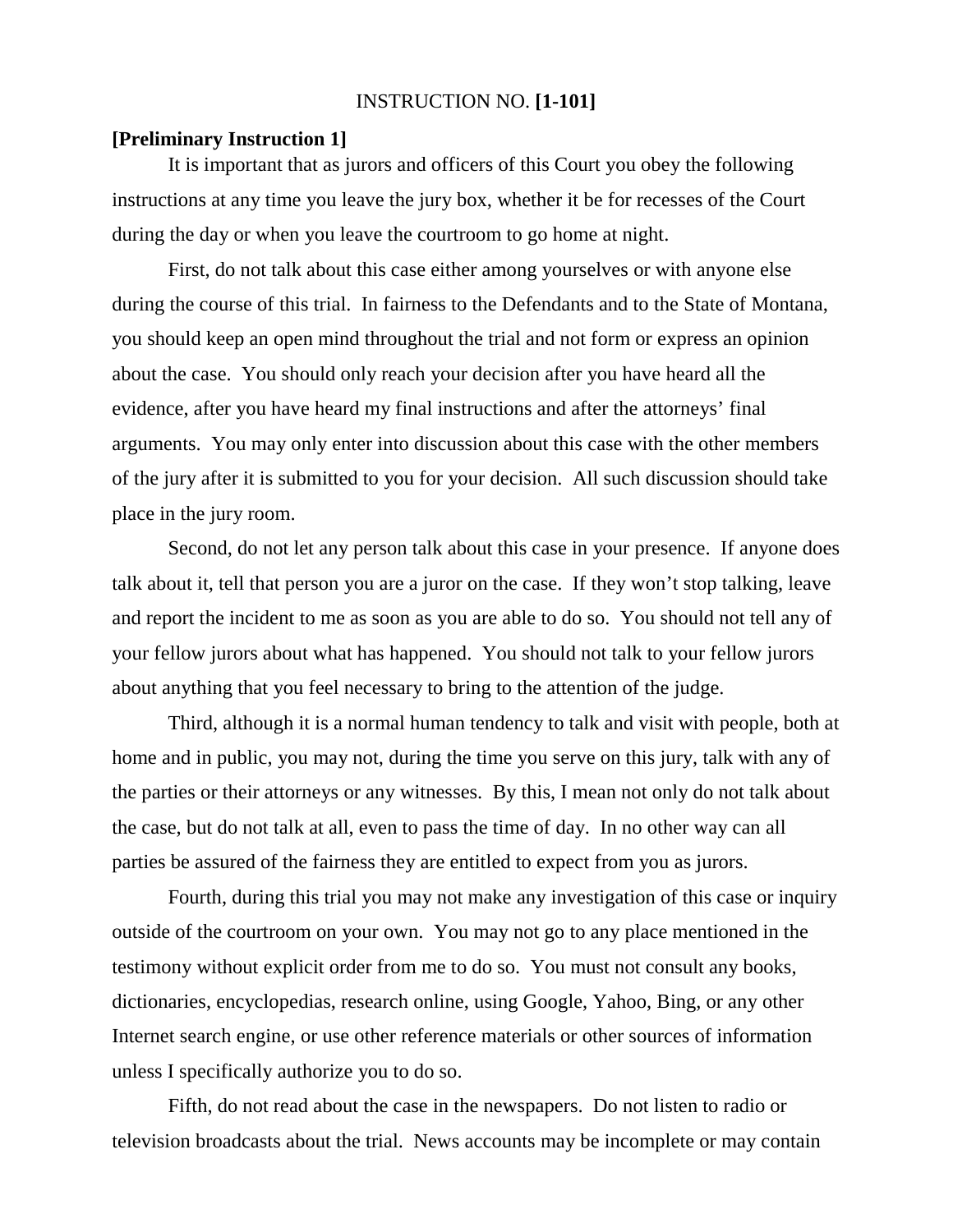matters that are not proper evidence for your consideration. This prohibition extends to all forms of communication, whether in person, written, or through any electronic device or media, such as the telephone, a cell or smart phone, BlackBerry, PDA, computer, the Internet, any Internet service, any text or instant messaging service, and any Internet chat room, blog, or website such as Facebook, MySpace, YouTube, and Twitter. You must base your verdict solely on what is presented in Court. You are now sworn jurors in this case, and you will hear the evidence and thus be in a better position than anyone else to know the true facts.

Sixth, if during the course of the trial there is reason to believe any of these rules have been violated, I will make inquiry of individual jurors and take appropriate action.

GIVEN:\_\_\_\_\_\_\_\_\_\_\_\_\_\_\_\_\_\_\_\_\_\_\_\_\_\_\_\_\_\_\_\_\_

DISTRICT JUDGE

SOURCE: MCJI 1-101 (2009)

Plaintiff's Proposed Instruction No. \_\_\_\_\_ Defendant's Proposed Inst. No.\_\_\_\_\_

Given as Instruction No. \_\_\_\_\_\_ Refused \_\_\_\_\_\_ Withdrawn \_\_\_\_\_ By\_\_\_\_\_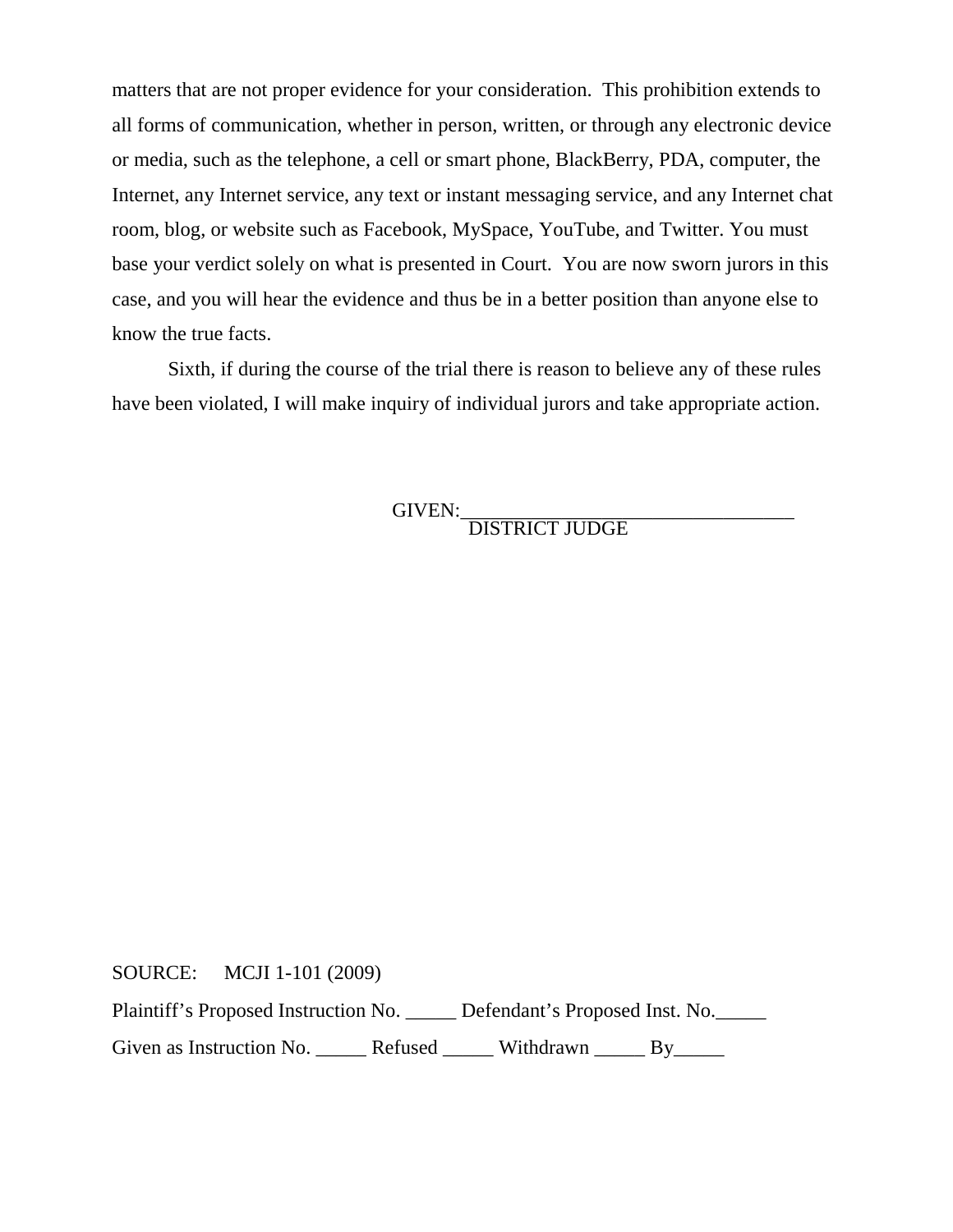### **[Preliminary Instruction No. 1-101, 2009, Source and Comment]**

### SOURCE: MCJI 1-101

COMMENT: Cite as MCJI 1-101 Revised (2003)

This instruction was revised by the Commission in August, 2003 at the request of the media. Specifically, the language in the earlier version about news reports being "inaccurate" was deleted in favor of the present language. The Commission believes that the purpose of the instruction is to discourage jurors from reading news accounts of a case, not to be critical of the media. Also, the instruction has been supplemented from earlier versions to address changes in communications technology. It is based on a model used by the federal courts in Montana.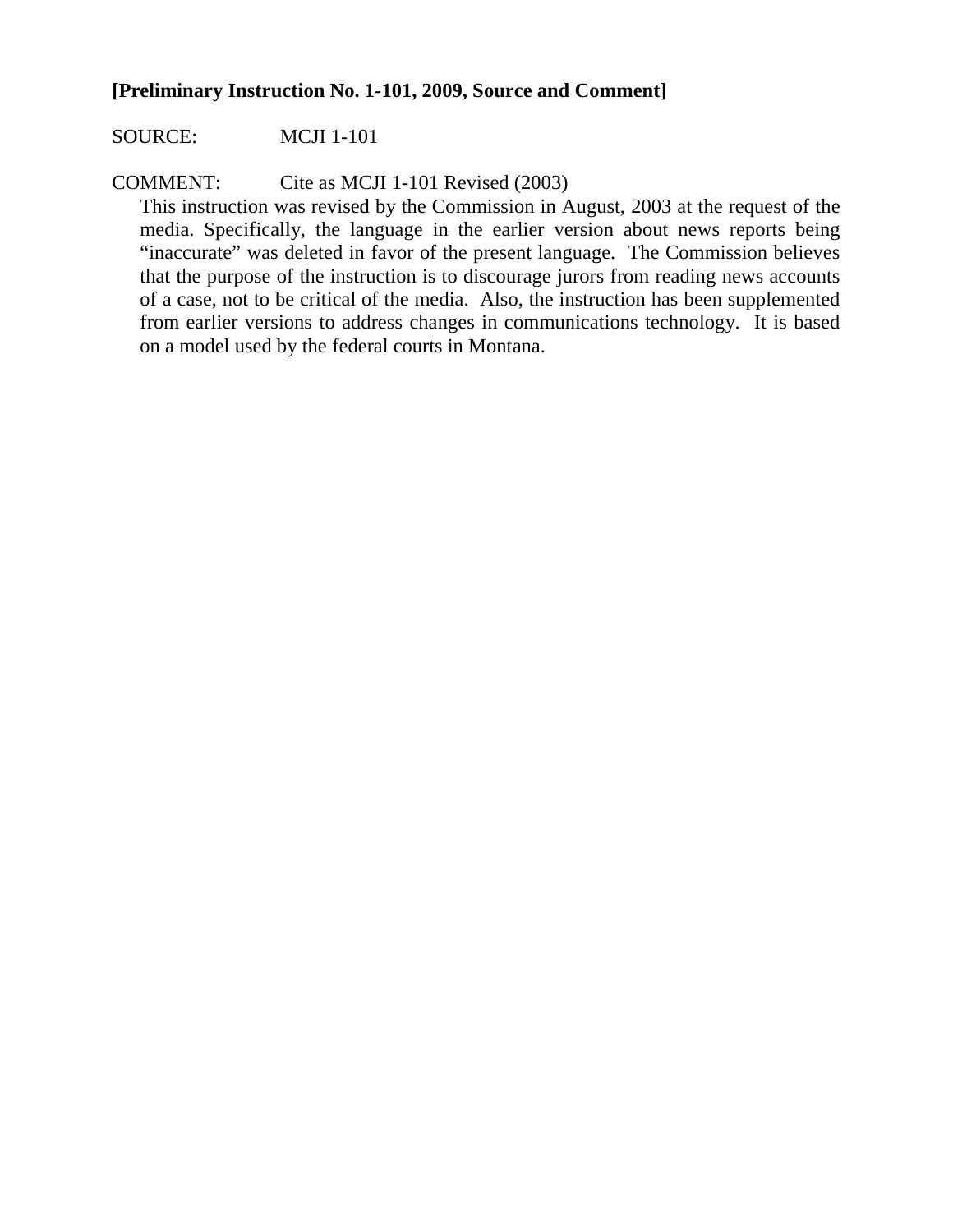### INSTRUCTION NO. **[1-102]**

#### **[Preliminary Instruction 2]**

Ladies and Gentlemen of the Jury:

It is my duty to instruct the jury on the law that applies to this case, and it is your duty as jurors to follow the law as I shall state it to you.

No remarks I make or instructions I give are intended to express my opinion as to the facts in this case or what verdict you should return.

You should take the law in this case from my instructions alone. You should not accept anyone else's version as to what the law is in this case. You should not decide this case contrary to these instructions, even though you might believe the law ought to be otherwise. Counsel, however, may comment and argue to the jury upon the law as given in these instructions. If, in these instructions, any rule, direction or idea is stated in varying ways, no emphasis thereon is intended by me, and none must be inferred by you. You are not to single out any sentence or any individual point or instruction, and ignore the others. You are to consider all of the instructions as a whole, and are to regard each in the light of all the others. The order in which the instructions are given has no significance as to their relative importance.

The function of the jury is to decide the issues of fact resulting from the **[charge] [charges]** filed in this Court by the State and the Defendant's plea of "not guilty" to the **[charge] [charges]**. You must perform this duty uninfluenced by passion or prejudice. You must not be biased against a Defendant because the Defendant has been arrested for this offense, or because charges have been filed, or because the Defendant has been brought before the Court to stand trial. None of these facts is evidence of guilt, and you are not permitted to infer or to speculate from any or all of them that the Defendant is more likely to be guilty than innocent.

You are to be governed solely by the evidence introduced in this trial and the law as stated to you by me. The law forbids you to be governed by mere sentiment, conjecture, sympathy, passion, prejudice, public opinion or public feeling. Both the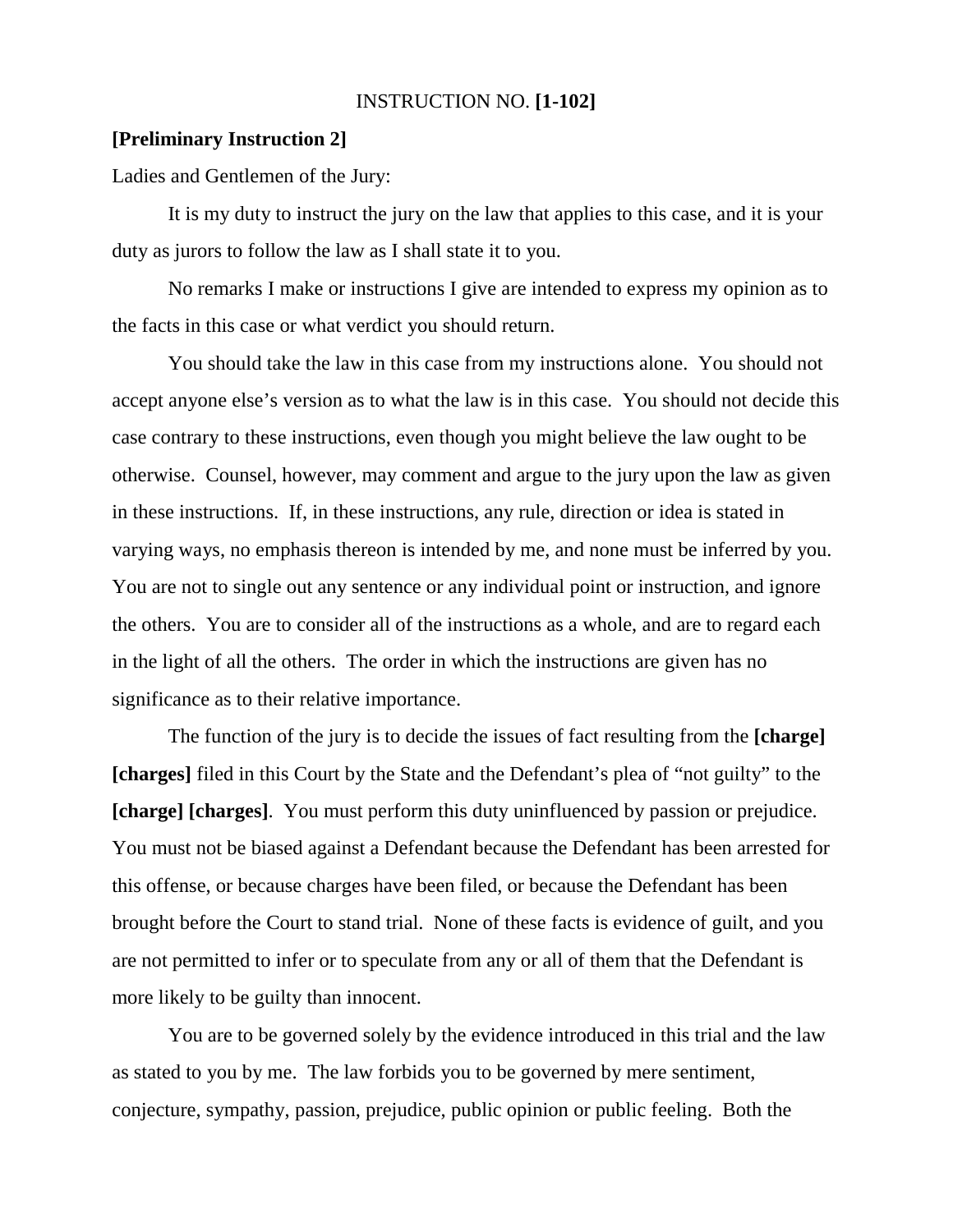State and the Defendant have a right to demand, and they do demand and expect, that you will act conscientiously and dispassionately in considering and weighing the evidence and applying the law of the case.

> GIVEN:\_\_\_\_\_\_\_\_\_\_\_\_\_\_\_\_\_\_\_\_\_\_\_\_\_\_\_\_\_\_\_\_\_\_ DISTRICT JUDGE

SOURCE: MCJI 1-102 (2009)

Plaintiff's Proposed Instruction No. \_\_\_\_\_ Defendant's Proposed Instruction No. \_\_\_\_

Given as Instruction No. \_\_\_\_\_\_ Refused \_\_\_\_\_\_ Withdrawn \_\_\_\_\_ By\_\_\_\_\_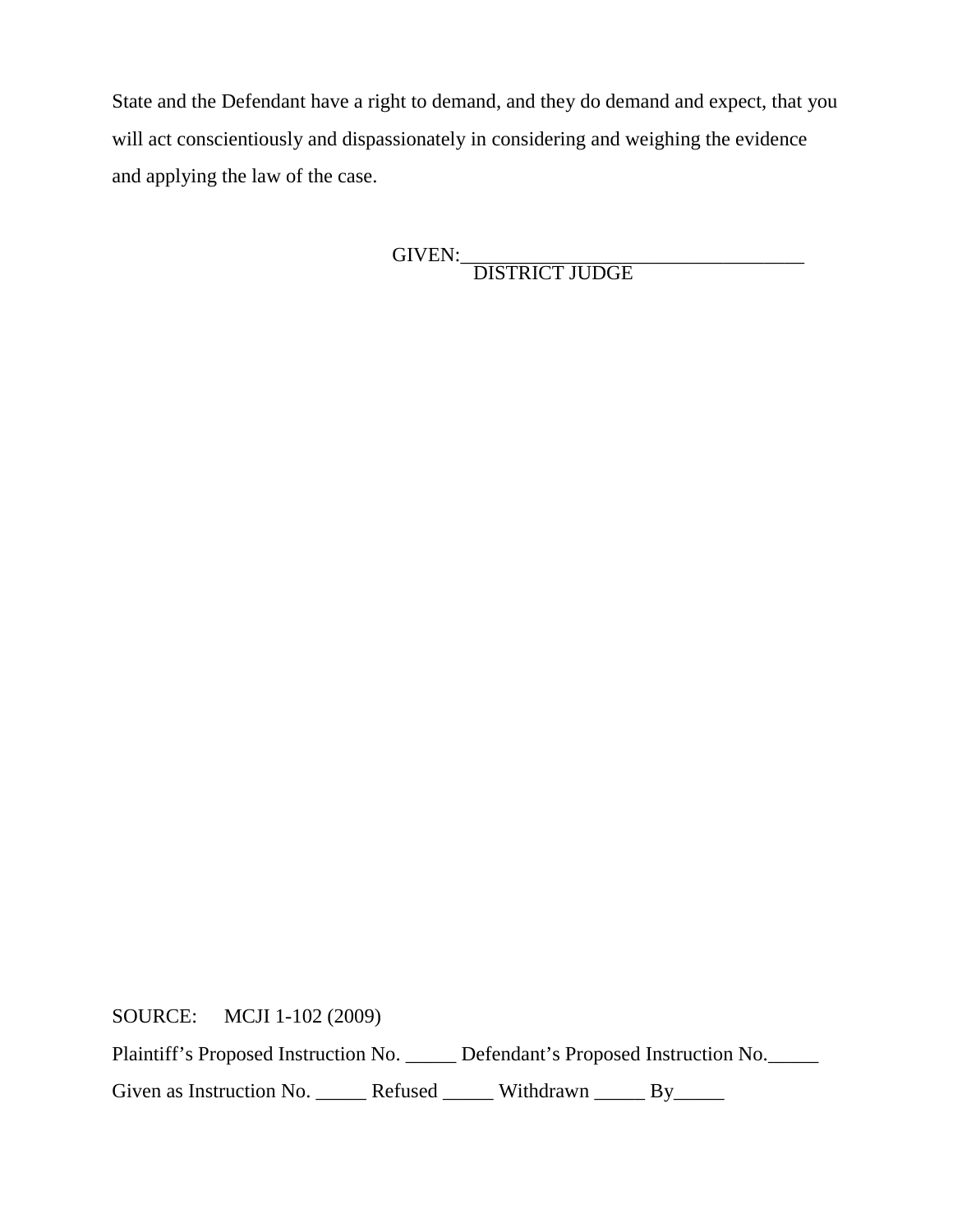### INSTRUCTION NO. **[1-103]**

#### **[Preliminary Instruction 3]**

You are the sole judges of the credibility, that is, the believability, of all the witnesses testifying in this case, and of the weight, that is, the importance, to be given their testimony. In judging the effect of evidence you must be fair and impartial and not arbitrary. While you have discretion in judging the effect of evidence, you must exercise that discretion in accordance with these instructions.

The evidence presented by one witness whom you believe is sufficient for the proof of any fact in this case.

You are not bound to decide any fact based upon the testimony of a larger number of witnesses whose testimony does not convince you against the testimony of a smaller number of witnesses (or against a presumption), or other evidence which does convince you.

In determining what the facts are in the case, it may be necessary for you to determine what weight should be given to the testimony of each witness. To do this you should carefully consider all the testimony given, the circumstances under which each witness has testified, and every matter in evidence that tends to indicate whether a witness is worthy of belief. You may consider:

- 1. The appearance of the witnesses on the stand, their manner of testifying, their apparent candor, their apparent fairness, their apparent intelligence, their knowledge and means of knowledge on the subject upon which they have testified.
- 2. Whether the witnesses have an interest in the outcome of the case or any motive, bias or prejudice.
- 3. The extent to which the witnesses are either supported or contradicted by other evidence in the case.
- 4. The capacity of the witnesses to perceive and communicate information.
- 5. Proof that the witness has a bad character for truthfulness.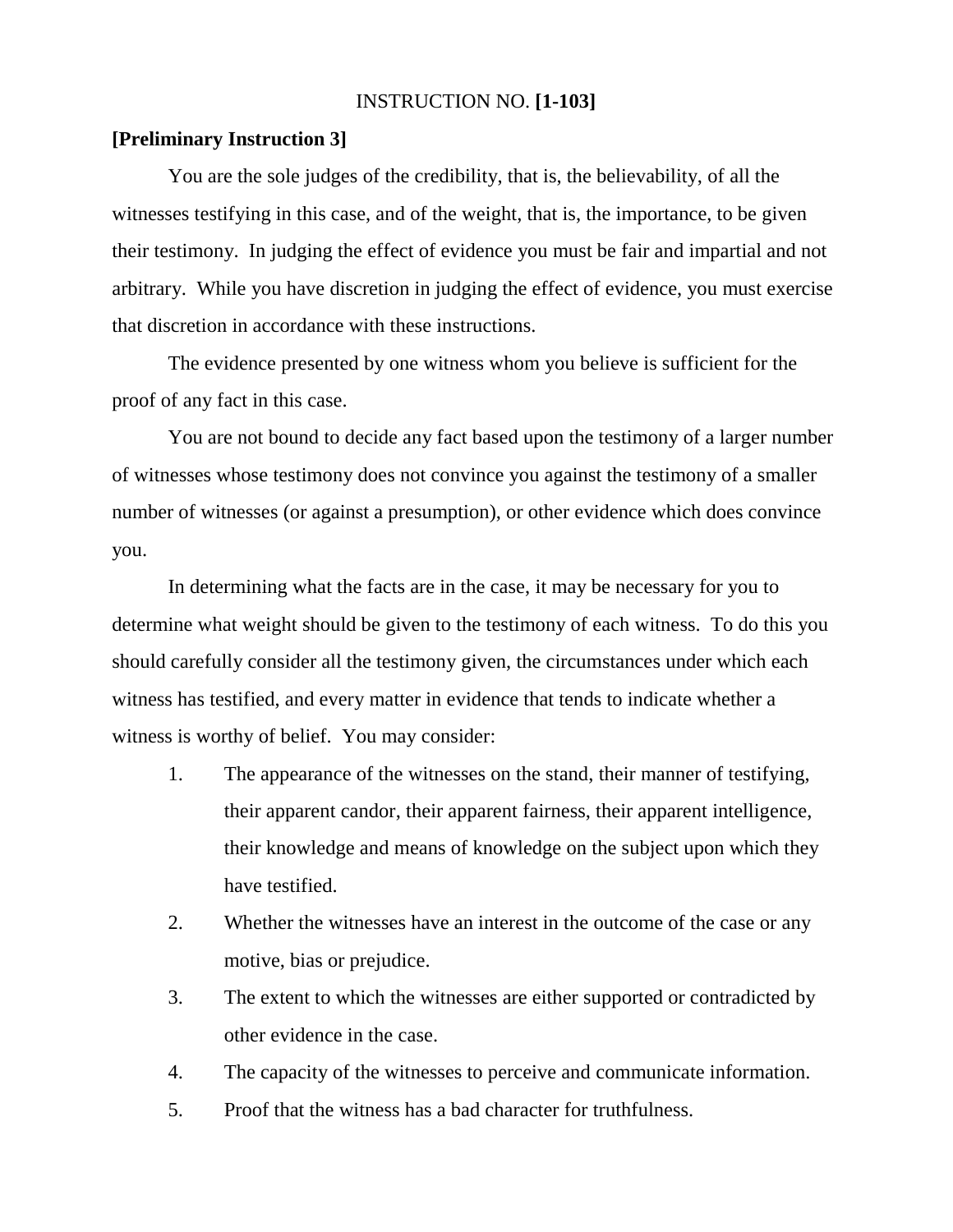If you believe that any witness has willfully testified falsely as to any material matter in the case, you must reject such testimony as you believe to have been false and you have the right to view the rest of the testimony with distrust and in your discretion disregard it, unless, after examination of all the evidence, you find such testimony worthy of belief. This rule does not apply if, a witness:

- 1. unintentionally commits an error in the witness' testimony, or
- 2. is unintentionally mistaken as to some matters or facts about which the witness testifies, or
- 3. gives evidence concerning matters not material in this case without intention of deceiving the Court or jury.

GIVEN:\_\_\_\_\_\_\_\_\_\_\_\_\_\_\_\_\_\_\_\_\_\_\_\_\_\_\_\_\_\_\_\_\_\_ DISTRICT JUDGE

SOURCE: MCJI 1-103 (2009)

Plaintiff's Proposed Instruction No. \_\_\_\_\_Defendant's Proposed Instruction No.

Given as Instruction No. \_\_\_\_\_\_ Refused \_\_\_\_\_\_ Withdrawn \_\_\_\_\_ By\_\_\_\_\_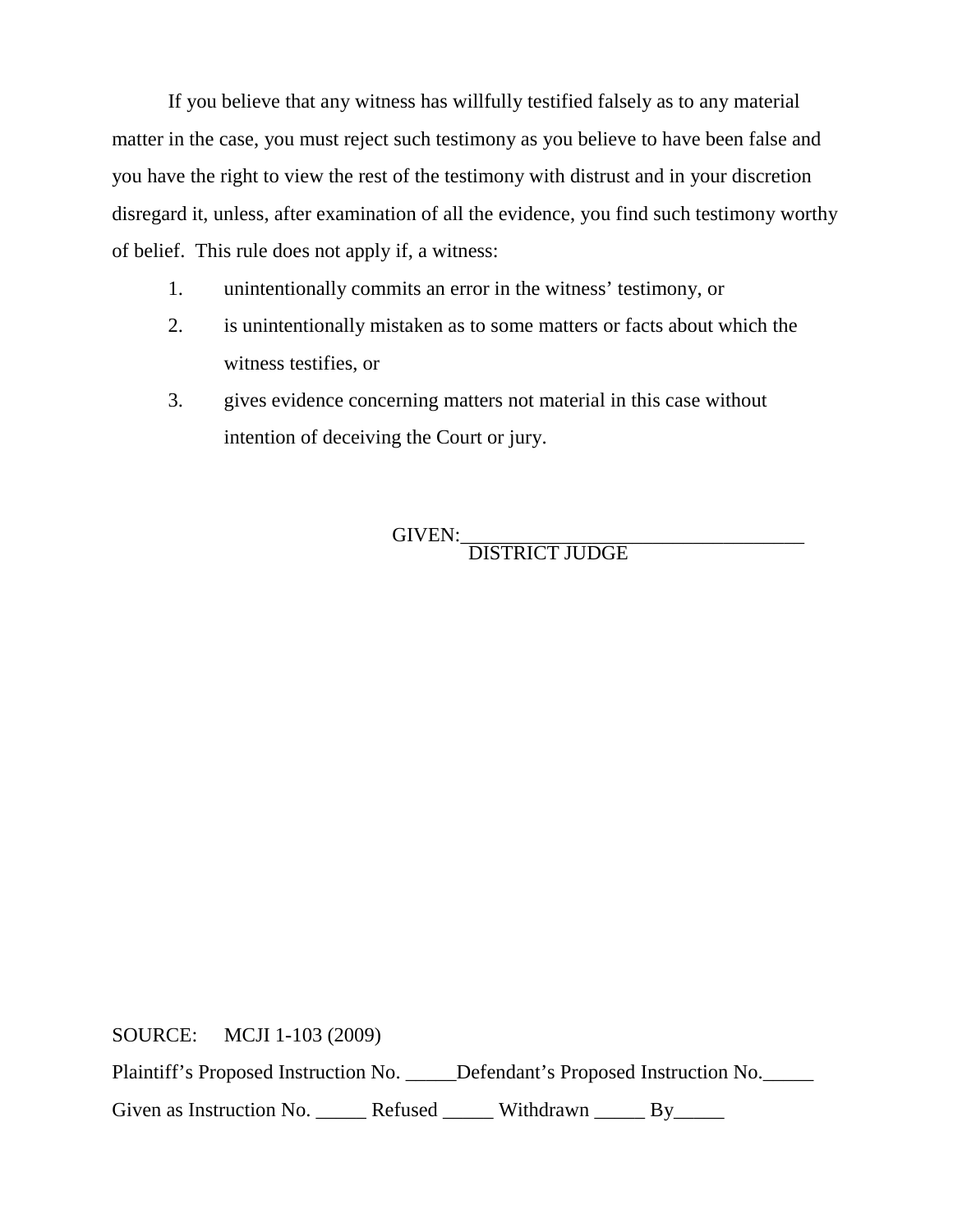### INSTRUCTION NO. **[1-104]**

### **[Preliminary Instruction 4]**

An Information has been filed charging the Defendant, *\_\_\_\_\_\_\_\_\_\_\_\_\_\_\_\_\_\_\_\_* with the offense of \_\_\_\_\_\_\_\_\_\_\_\_\_\_\_\_\_\_\_\_\_\_\_\_, alleged to have been committed in **\_\_\_\_\_\_\_\_\_\_\_\_\_\_\_\_** County, State of Montana, on or about **\_\_\_\_\_\_\_\_\_\_\_\_\_\_\_\_\_\_\_\_\_\_\_\_\_**,

20\_\_. The Defendant has pled not guilty. The jury's task in this case is to decide whether the Defendant is guilty or not guilty based upon the evidence and the law as stated in my instructions. These are some of the rules of law that you must follow:

- 1. The filing of an Information is simply a part of the legal process to bring this case into Court for trial and to notify the Defendant of the charges against him/her. Neither the Information nor the charges contained therein are to be taken by you as any indication, evidence or proof that the Defendant is guilty of any offense.
- 2. By a plea of not guilty, the Defendant denies every allegation of the charge.
- 3. The State of Montana has the burden of proving the guilt of the Defendant beyond a reasonable doubt. Proof beyond a reasonable doubt is proof of such a convincing character that a reasonable person would rely and act upon it in the most important of his or her own affairs. Beyond a reasonable doubt does not mean beyond any doubt or beyond a shadow of a doubt.
- 4. The Defendant is presumed to be innocent of the charge against him. This presumption remains with him throughout every stage of the trial and during your deliberations on the verdict. It is not overcome unless from all the evidence in the case you are convinced beyond a reasonable doubt that the Defendant is guilty. The Defendant is not required to prove his innocence or present any evidence.

### GIVEN:<br>DISTRICT JUDGE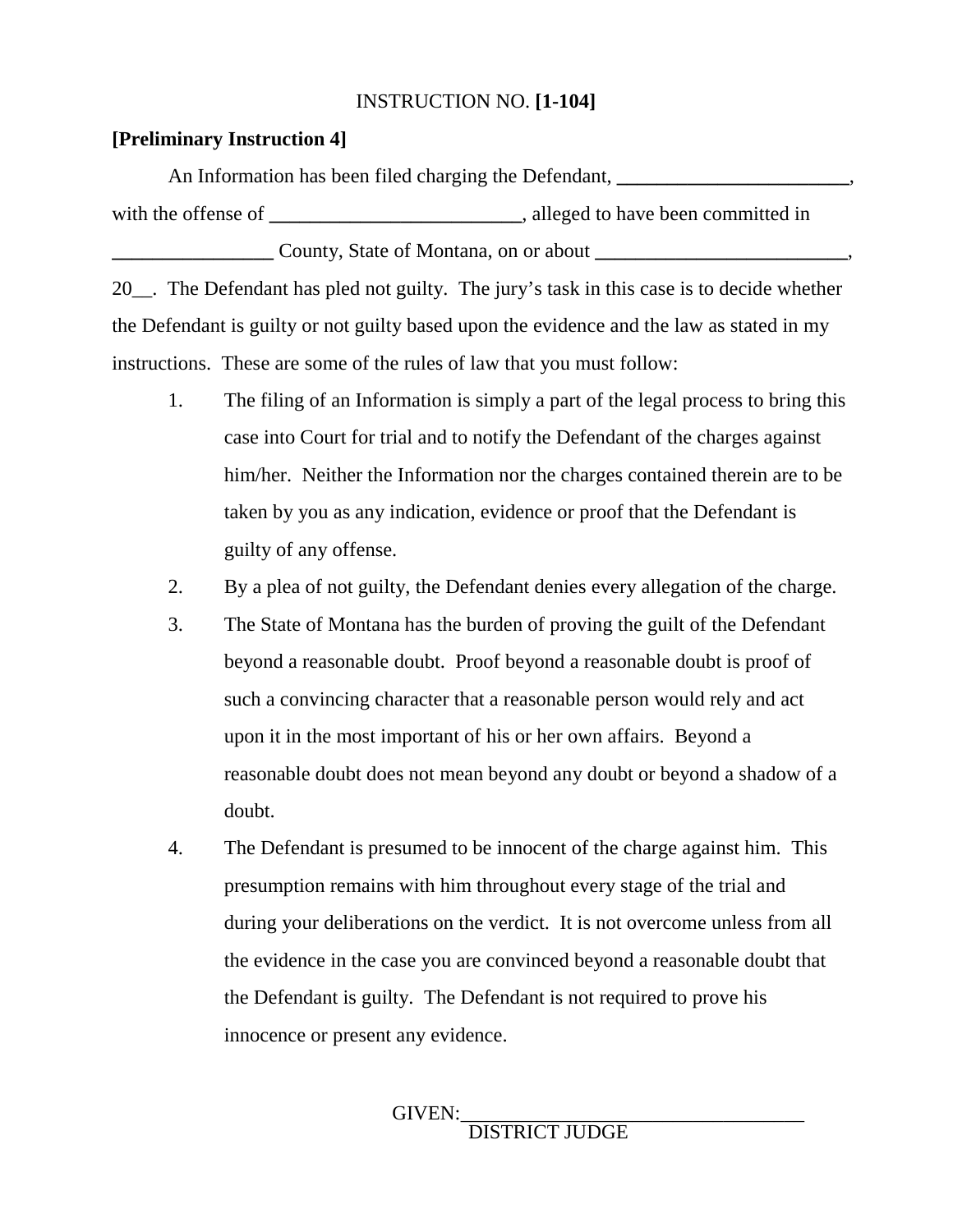SOURCE: MCJI 1-104 (2009)

Plaintiff's Proposed Instruction No. \_\_\_\_\_Defendant's Proposed Instruction No. \_\_\_\_\_

Given as Instruction No. \_\_\_\_\_\_ Refused \_\_\_\_\_\_ Withdrawn \_\_\_\_\_ By\_\_\_\_\_\_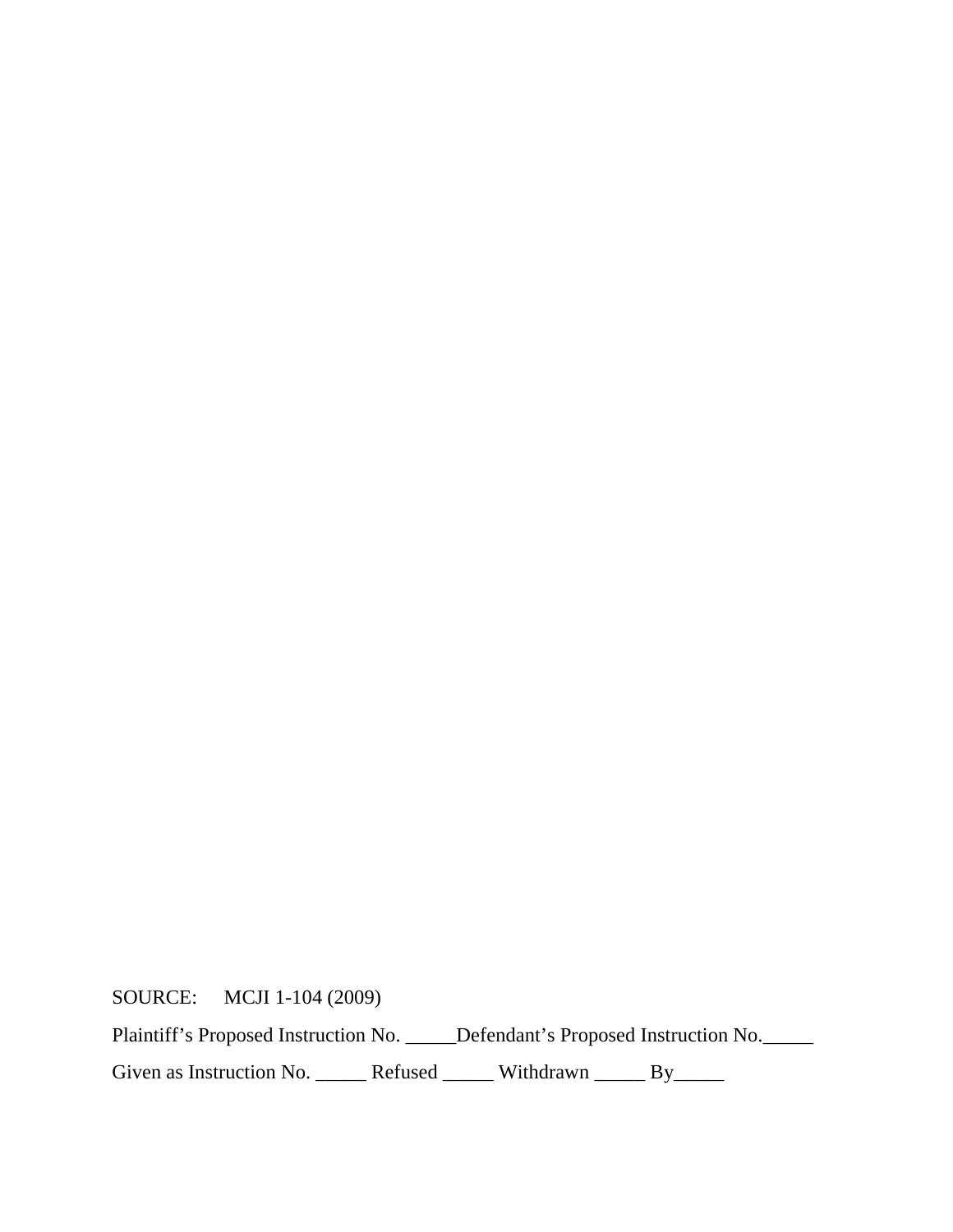### **[Preliminary Instruction No. 1-104, 2009, Source and Comments]**

SOURCE: *State v. Gould,* 216 Mont. 455, 704 P.2d 20 (1985); *State v. Degraw*, 235 Mont. 53, 764 P.2d 1290 (1988) *State v. Lucero,* 214 Mont. 334, 693 P.2d 511 (1984)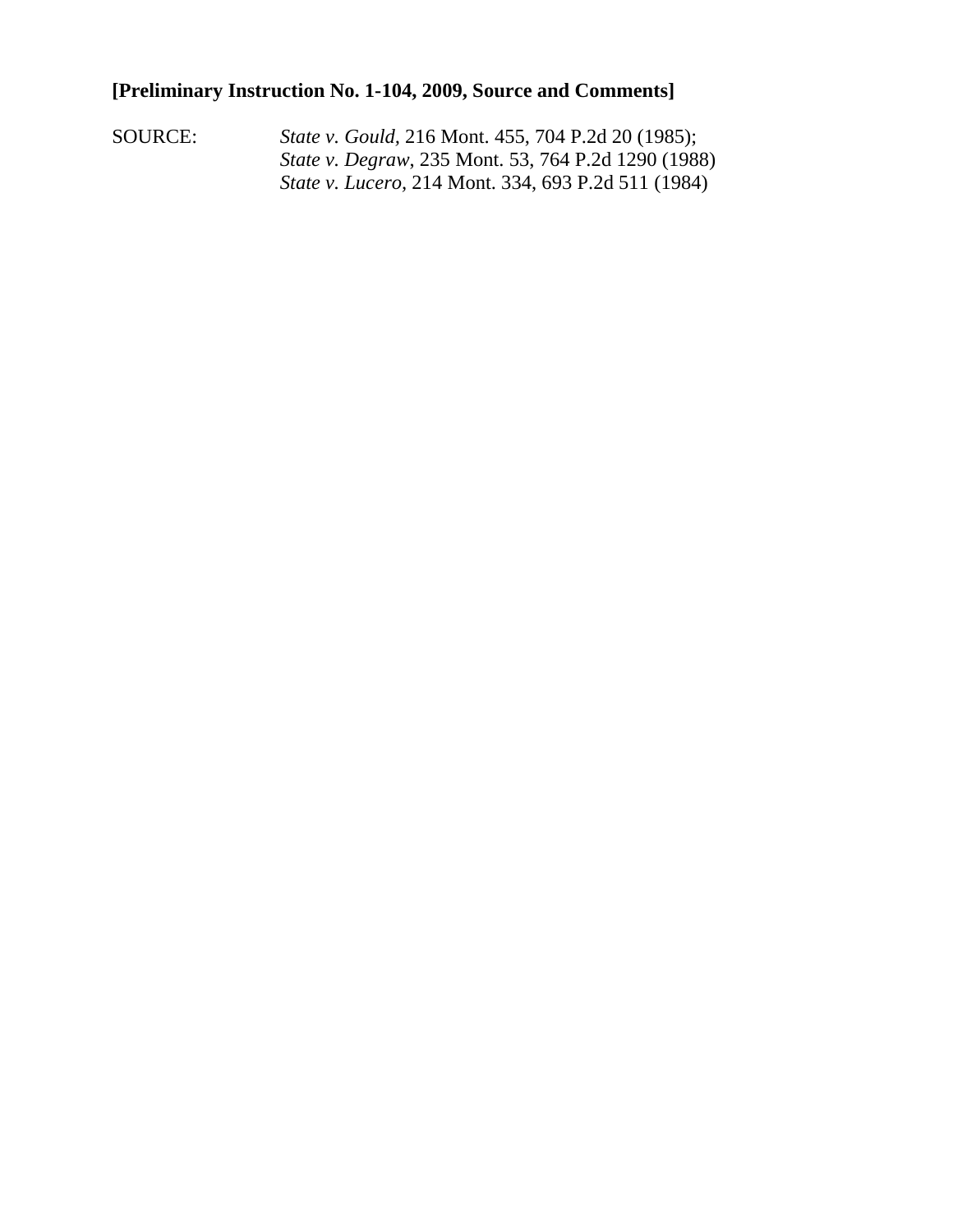### INSTRUCTION NO. **[1-105]**

### **[Function of Bailiff and Questions to Court]**

During the trial, the bailiff will keep you together and will prevent inappropriate conversations between you and any other persons. The bailiff will see to your needs during the trial. However, the bailiff cannot answer any questions about this case or provide you with any information, books or materials, as I have strictly forbidden the bailiff to do so.

I will instruct you on the laws you must apply to the evidence presented in the case in order to reach a verdict, both orally and by giving you a set of written instructions which you will take with you during your deliberations. These instructions are intended to cover all necessary laws which are pertinent to the case.

GIVEN:<br>DISTRICT JUDGE

SOURCE: MCJI 1-105 (2009)

Plaintiff's Proposed Instruction No. \_\_\_\_\_Defendant's Proposed Instruction No.

Given as Instruction No. \_\_\_\_\_\_ Refused \_\_\_\_\_\_ Withdrawn \_\_\_\_\_ By\_\_\_\_\_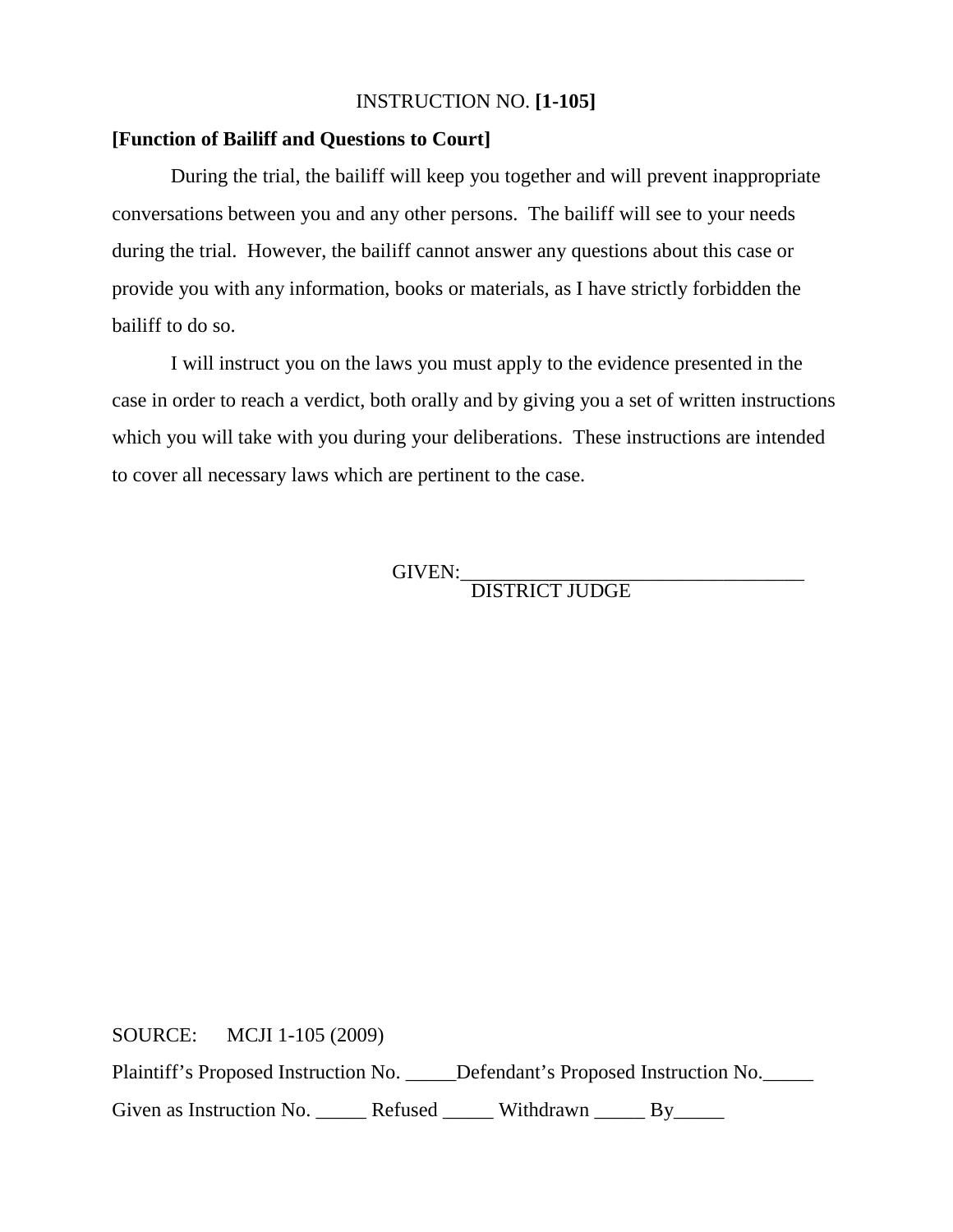#### INSTRUCTION NO. **[1-106]**

#### **[Jury Deliberation]**

The law requires the jury verdict in this case to be unanimous. Thus, all twelve of you must agree that the defendant is either guilty or not guilty in order to reach a verdict.

When you are taken to the jury room to begin your deliberations, you should first select a foreperson. The foreperson should see to it that jury discussion goes forward in a sensible and orderly fashion and that each juror has the opportunity to discuss the issues fully and fairly. The attitude and conduct of jurors at the beginning of their deliberations is very important. At that time it is usually not helpful for any juror to make a strong expression of opinion or to stand for a certain verdict. Such a juror may be unwilling to change an opinion even if it is later thought to be incorrect.

The jurors have a duty to consult with one another and to deliberate for the purpose of reaching an agreement, if it can be done without violence to individual judgment. This means that you may fully and fairly discuss among yourselves all of the evidence you have seen and heard in this courtroom about this case together with the law which relates to this case as contained in the instructions.

In the course of deliberation, a juror has a right to re-examine prior held views and opinions if the juror is convinced to do so by fair and honest discussion by any member or members of the jury, based upon the evidence the jury saw and heard in the trial and the law as given you in these instructions.

However, no juror should surrender an honest opinion as to the weight or effect of evidence or as to the innocence or guilt of the Defendant because the majority of the jury feels otherwise, or for the purpose of returning a unanimous verdict or to prevent a mistrial. Your foreperson must sign any verdict upon which you agree.

GIVEN:<br>DISTRICT JUDGE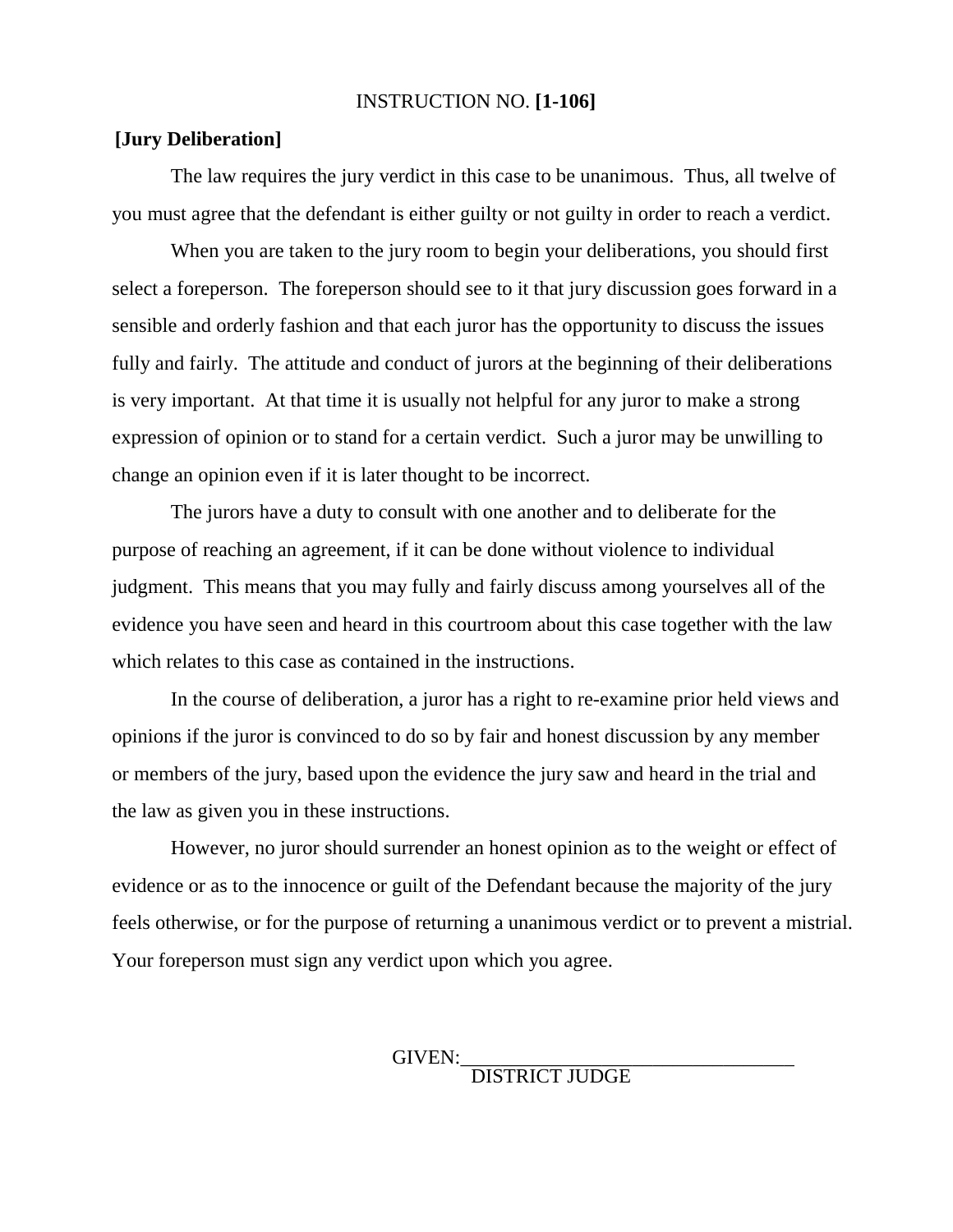SOURCE: MCJI 1-106 (2009)

Plaintiff's Proposed Instruction No. \_\_\_\_\_Defendant's Proposed Instruction No. \_\_\_\_\_

Given as Instruction No. \_\_\_\_\_\_ Refused \_\_\_\_\_\_ Withdrawn \_\_\_\_\_ By\_\_\_\_\_\_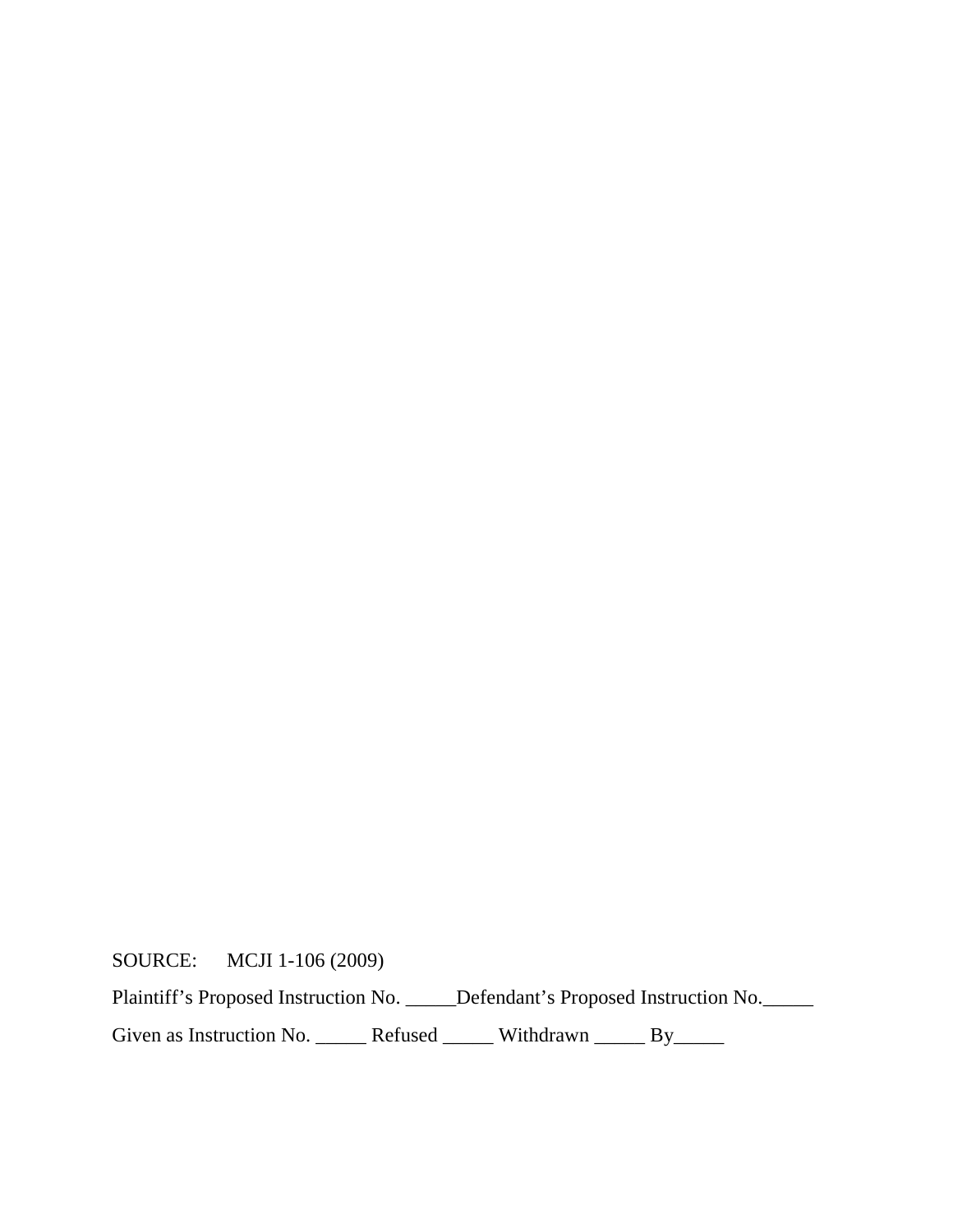### **[Jury Deliberation, No. 1-106, 2009, Source and Comment]**

COMMENT: Cite as MCJI 1-106. This instruction is to be given as part of the judge's original charge and as a reasonable substitute for the "Allen Charge." *Allen v. United States*, 164 U.S. 492 (1896). *See also*, *State v. Bell*, 225 Mont. 83, 731 P.2d 336 (1987), and *State v. Cline*, 170 Mont. 520, 555 P.2d 724 (1976). If a continuous course of conduct is being alleged, use Instruction No. 1-106(a).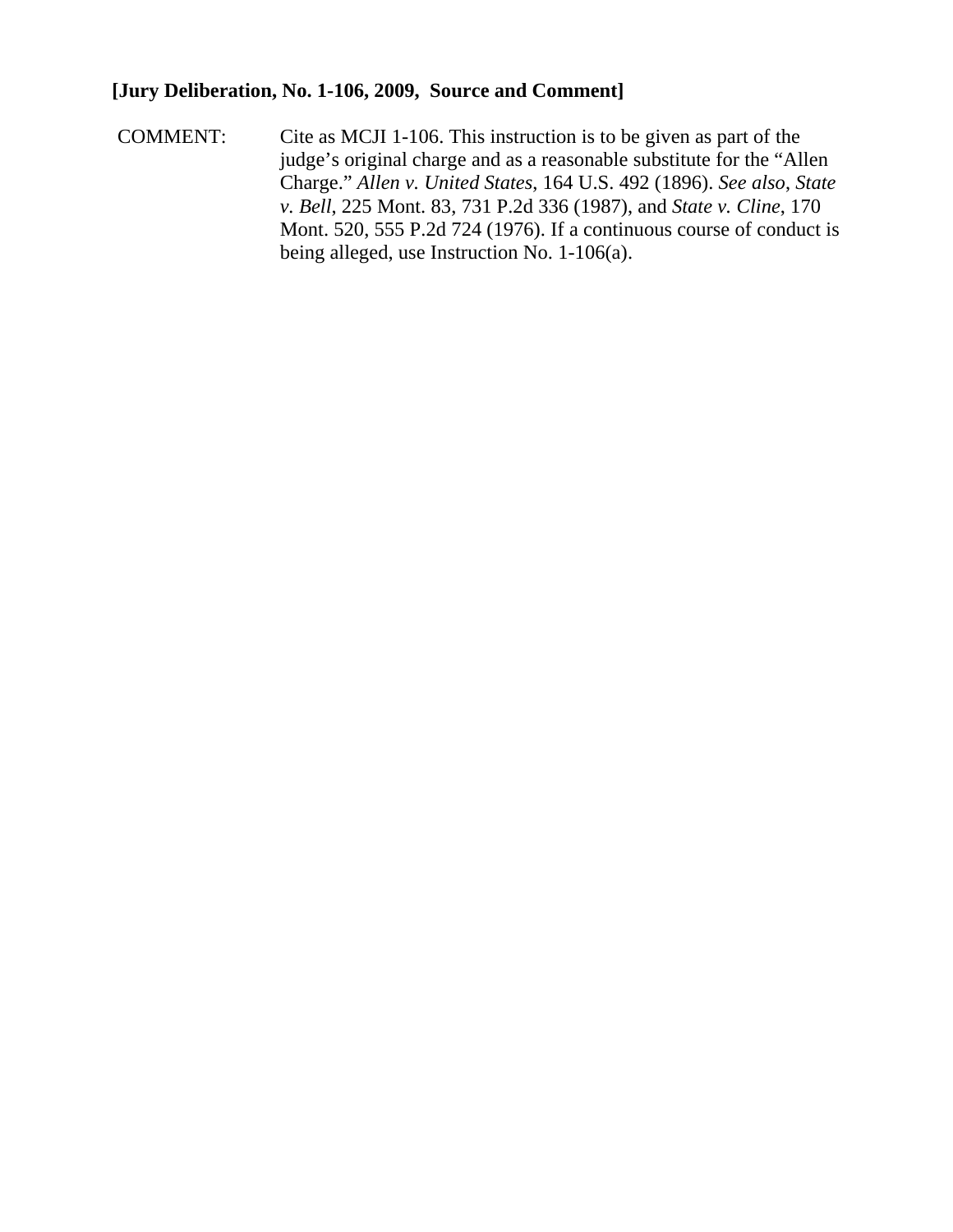### INSTRUCTION NO. **[1-106(a)]**

### **[Continuous Conduct]**

The Defendant is charged with the offense of \_\_\_\_\_\_\_\_\_\_\_\_\_\_. The Defendant may be found guilty if the proof shows beyond a reasonable doubt the Defendant committed any one or more of such acts, but in order to find the Defendant guilty, all the jurors must agree that the Defendant committed the same act or acts. It is not necessary that the particular act or acts committed so agreed upon be stated in the verdict.

### **[Or the following format may be used].**

Defendant is charged in Count \_\_\_\_\_ of the information with the crime of \_\_\_\_\_\_\_\_\_\_\_\_\_\_\_\_\_\_, a violation, on or about a period of time between

and \_\_\_\_\_\_\_\_\_\_\_\_\_\_ and \_\_\_\_\_\_\_\_\_\_\_\_\_\_. In order to find the Defendant guilty, it is necessary for the prosecution to prove beyond a reasonable doubt the commission of a specific act [or acts] constituting the crime within the period alleged. Also, in order to find the Defendant guilty, you must unanimously agree upon the commission of the same specific act [or acts] constituting the crime within the period alleged. It is not necessary that the particular act or acts committed so agreed upon be stated in the verdict.

# GIVEN:\_\_\_\_\_\_\_\_\_\_\_\_\_\_\_\_\_\_\_\_\_\_\_\_\_\_\_\_\_\_\_\_\_\_ DISTRICT JUDGE

SOURCE: MCJI 1-106(a) (2009) Plaintiff's Proposed Instruction No. \_\_\_\_\_Defendant's Proposed Instruction No. Given as Instruction No. \_\_\_\_\_\_ Refused \_\_\_\_\_\_ Withdrawn \_\_\_\_\_ By\_\_\_\_\_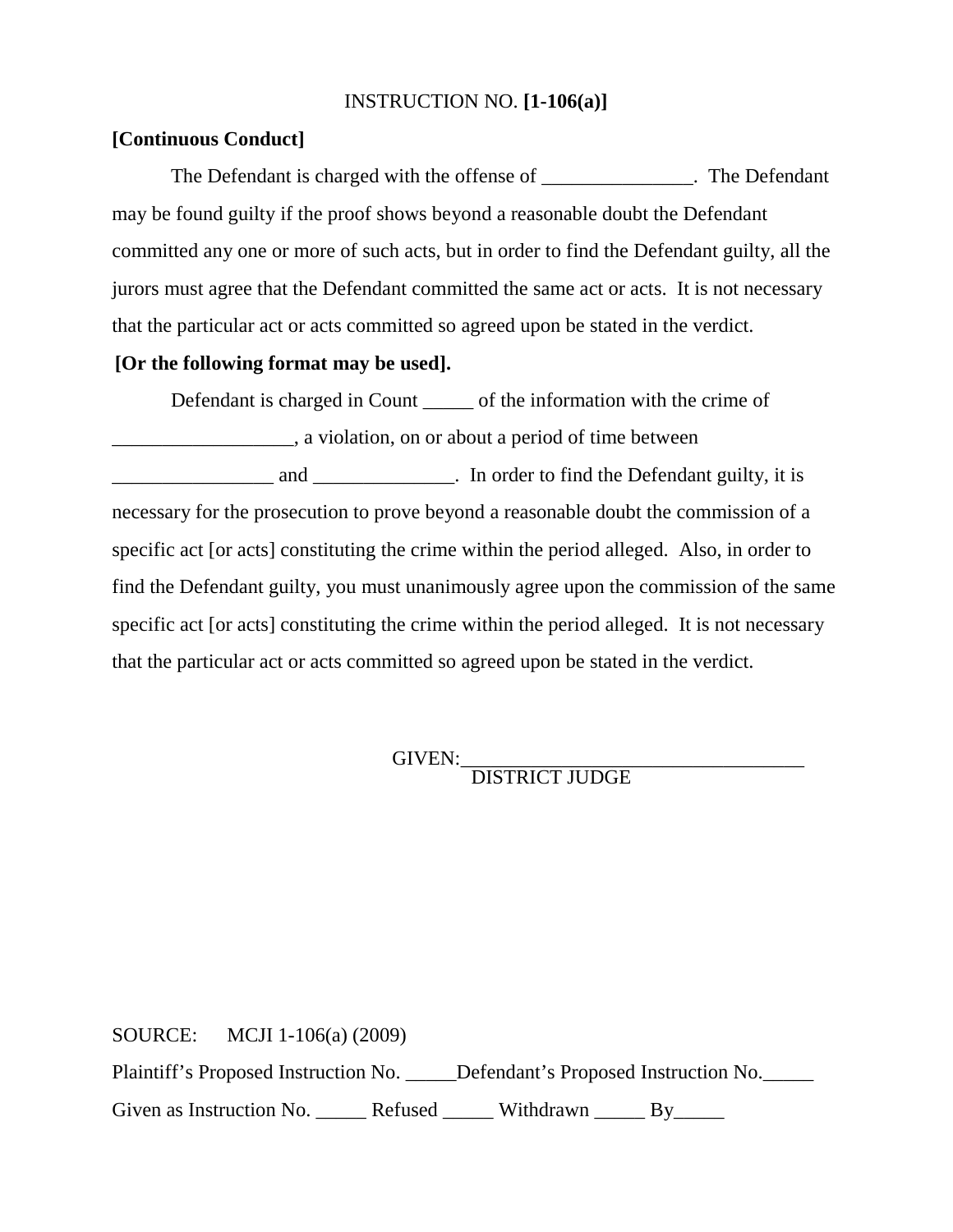### **[Continuous Conduct, No. 1-106(a), 2009) Source and Comment]**

- SOURCE: *State v. Weaver,* 290 Mont. 58, 964 P.2d 713 (1998).
- COMMENT: If the Defendant is charged with a specific conduct over a period of time it is necessary to give an additional instruction that requires the jury to unanimously find that the Defendant committed the alleged act or acts during the specific time frame. Examples of the format suggested by the Supreme Court in *Weaver* appear above.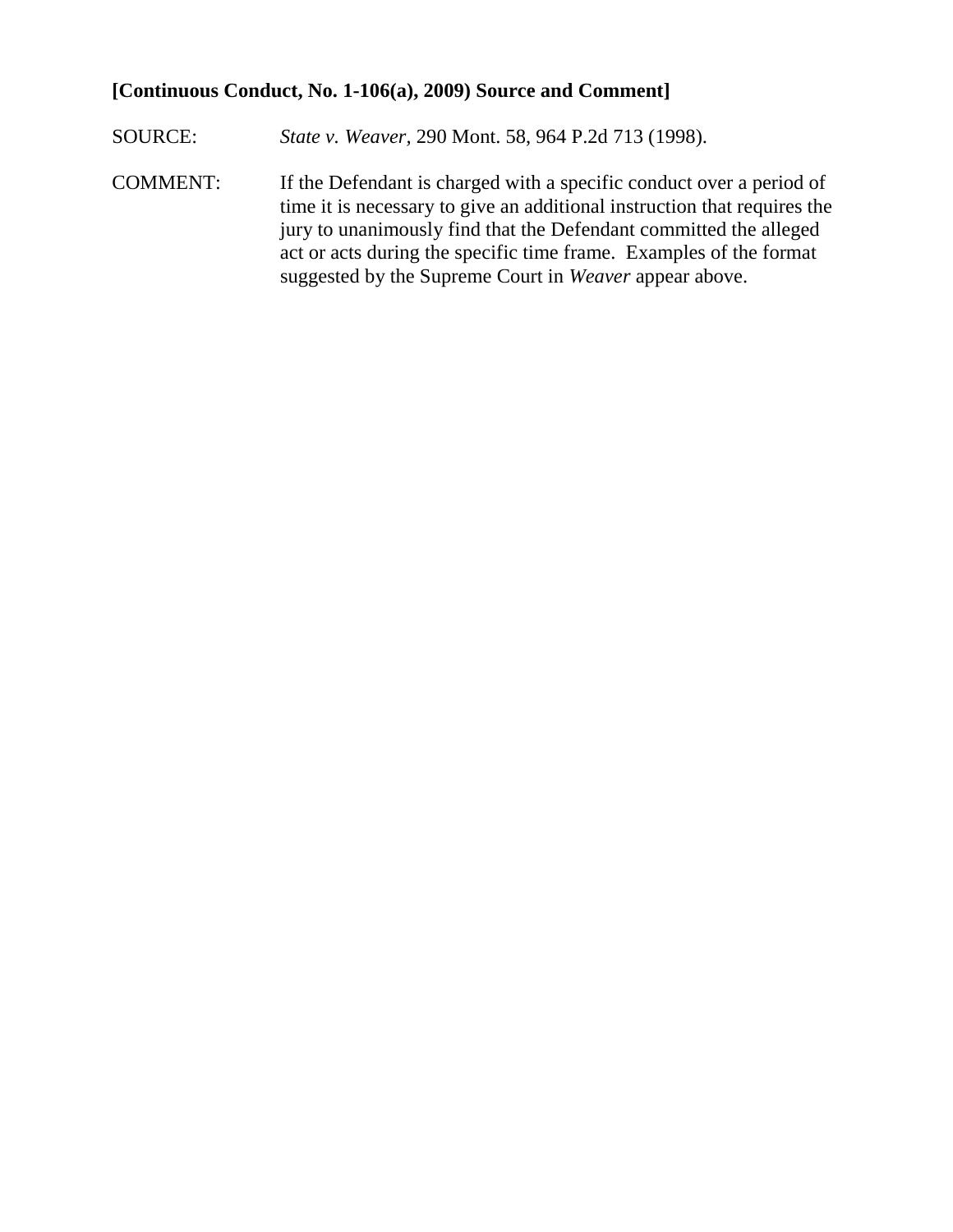### INSTRUCTION NO. **[1-107]**

### **[Voluntary Act]**

A material element of every offense is a voluntary act, which includes an omission to perform a duty which the law imposes and which is physically capable of being performed.

GIVEN:\_\_\_\_\_\_\_\_\_\_\_\_\_\_\_\_\_\_\_\_\_\_\_\_\_\_\_\_\_\_\_\_\_\_ DISTRICT JUDGE

SOURCE: MCJI 1-107 (2009)

Plaintiff's Proposed Instruction No. \_\_\_\_\_Defendant's Proposed Instruction No. \_\_\_\_\_

Given as Instruction No. \_\_\_\_\_\_ Refused \_\_\_\_\_\_ Withdrawn \_\_\_\_\_By\_\_\_\_\_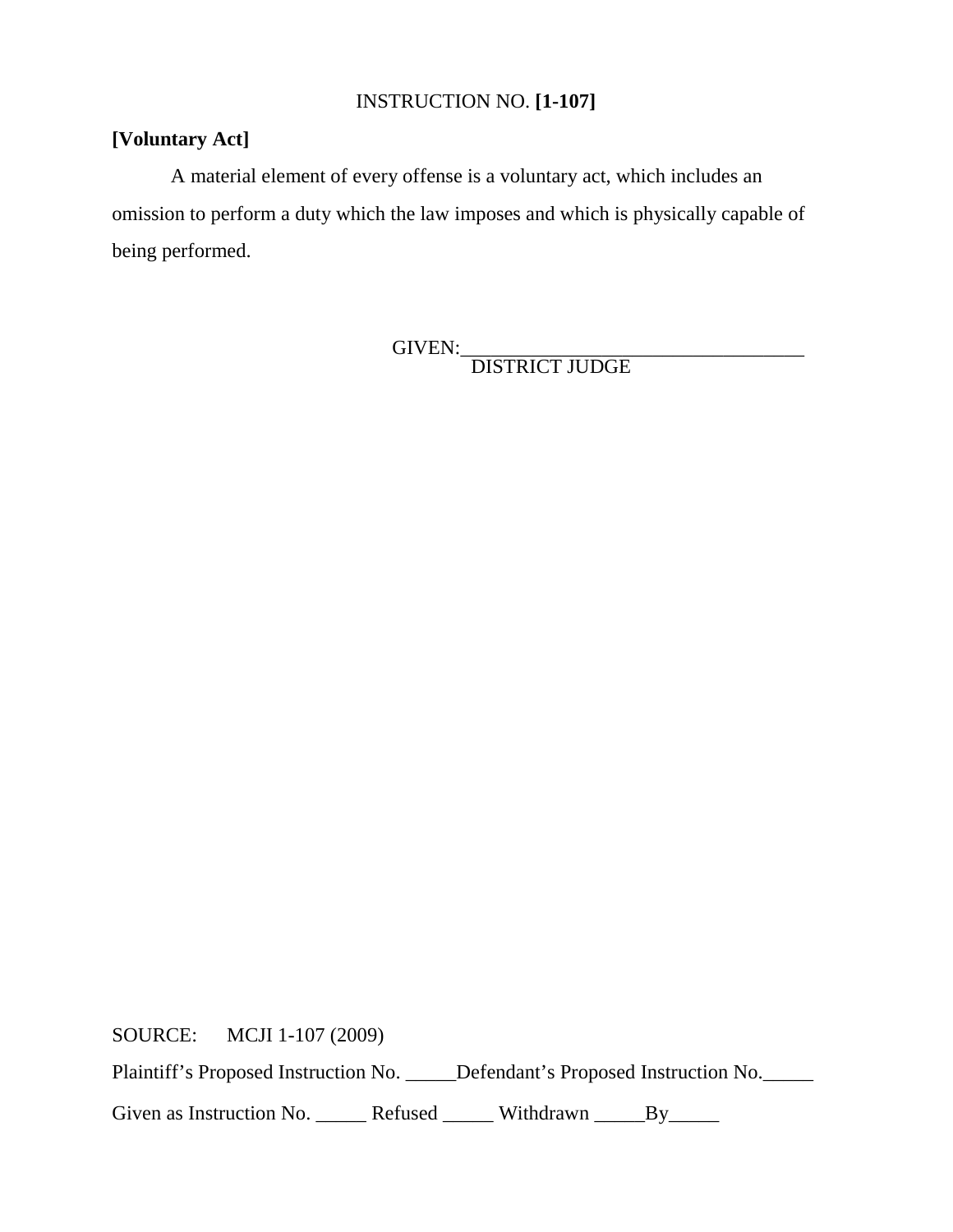### **[Voluntary Act, No. 1-107, 2009, Source and Comments]**

SOURCE: MCA § 45-2-202 (2007)

COMMENT: In 1987 the legislature revised MCA § 45-2-202 as it applies to felony murder and possession offenses. To reflect the changes, add the following to the general rule stated above: "In this case the State is only required to prove the Defendant acted voluntarily as to the offense of **\_\_\_\_\_\_\_\_\_\_\_\_\_\_\_\_\_\_\_\_\_\_\_\_\_.**"

> In cases involving possession, the following definition, which varies from that in MCA § 45-2-101, should be used: "Possession is a voluntary act if the Defendant knowingly procured or received the thing possessed or was aware of his control thereof for a sufficient time to have been able to terminate his control.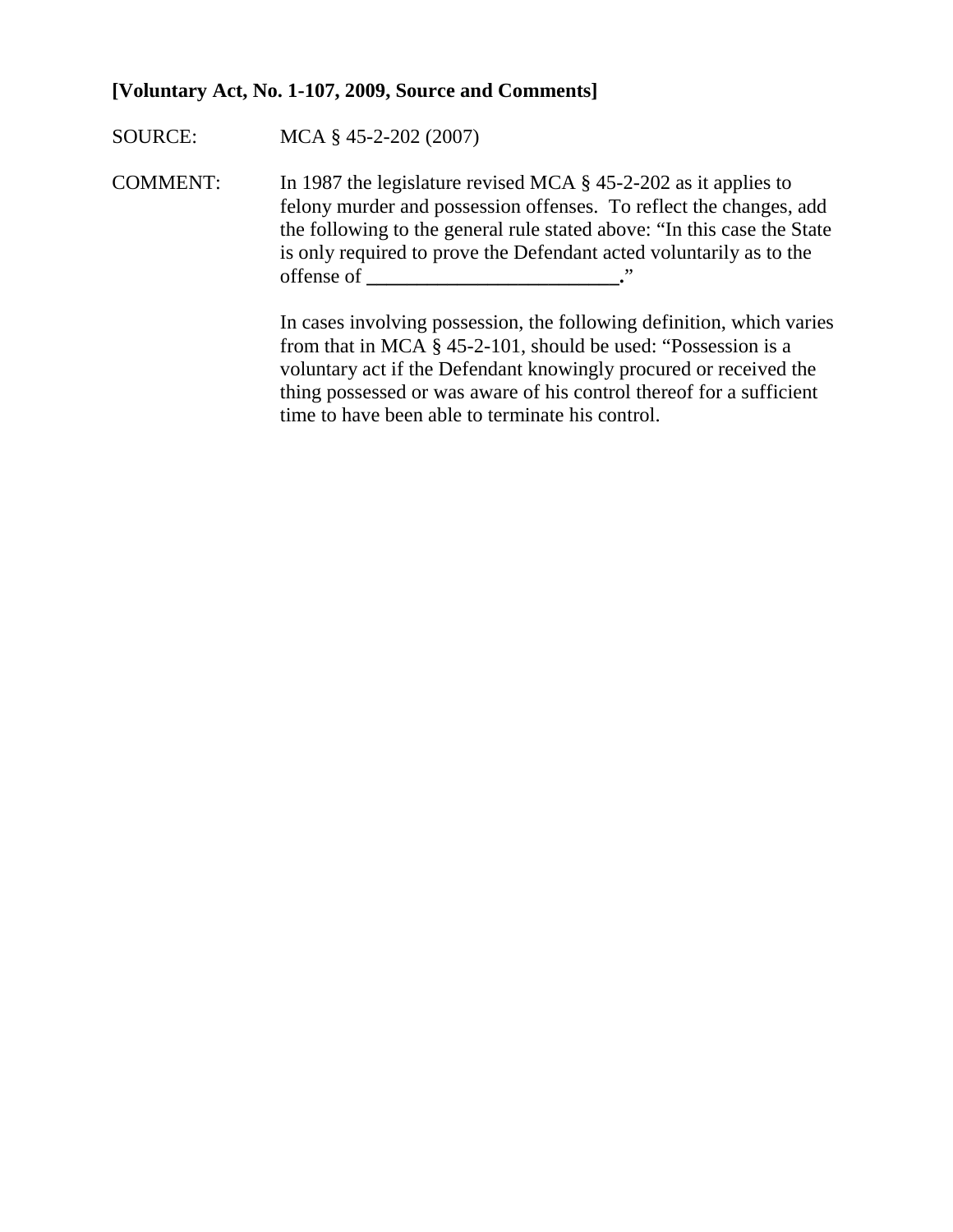### INSTRUCTION NO. **[1-108]**

### **[Alternative Charges]**

The Defendant is charged in Count \_\_\_\_ with the crime of **\_\_\_\_\_\_\_\_\_\_\_\_\_\_\_\_\_\_\_\_\_\_\_\_\_** and in Count \_\_\_\_ with the crime of **These charges are made in the alternative and in effect** allege that the Defendant committed an unlawful act which constitutes either the crime of or the crime of **contained a set of the crime of the crime of**  $\cdot$  If you find that the Defendant committed an act or acts constituting one of the crimes so charged, you then must determine which of the offenses so charged was thereby committed.

In order to find the Defendant guilty you must all agree as to the particular offense committed. If you find the Defendant guilty of one of the alternative offenses, you cannot find him guilty of the other.

GIVEN:<br>DISTRICT JUDGE

SOURCE: MCJI 1-108 (2009) Plaintiff's Proposed Instruction No. \_\_\_\_\_Defendant's Proposed Instruction No.\_\_\_\_\_ Given as Instruction No. \_\_\_\_\_\_ Refused \_\_\_\_\_ Withdrawn \_\_\_\_\_By\_\_\_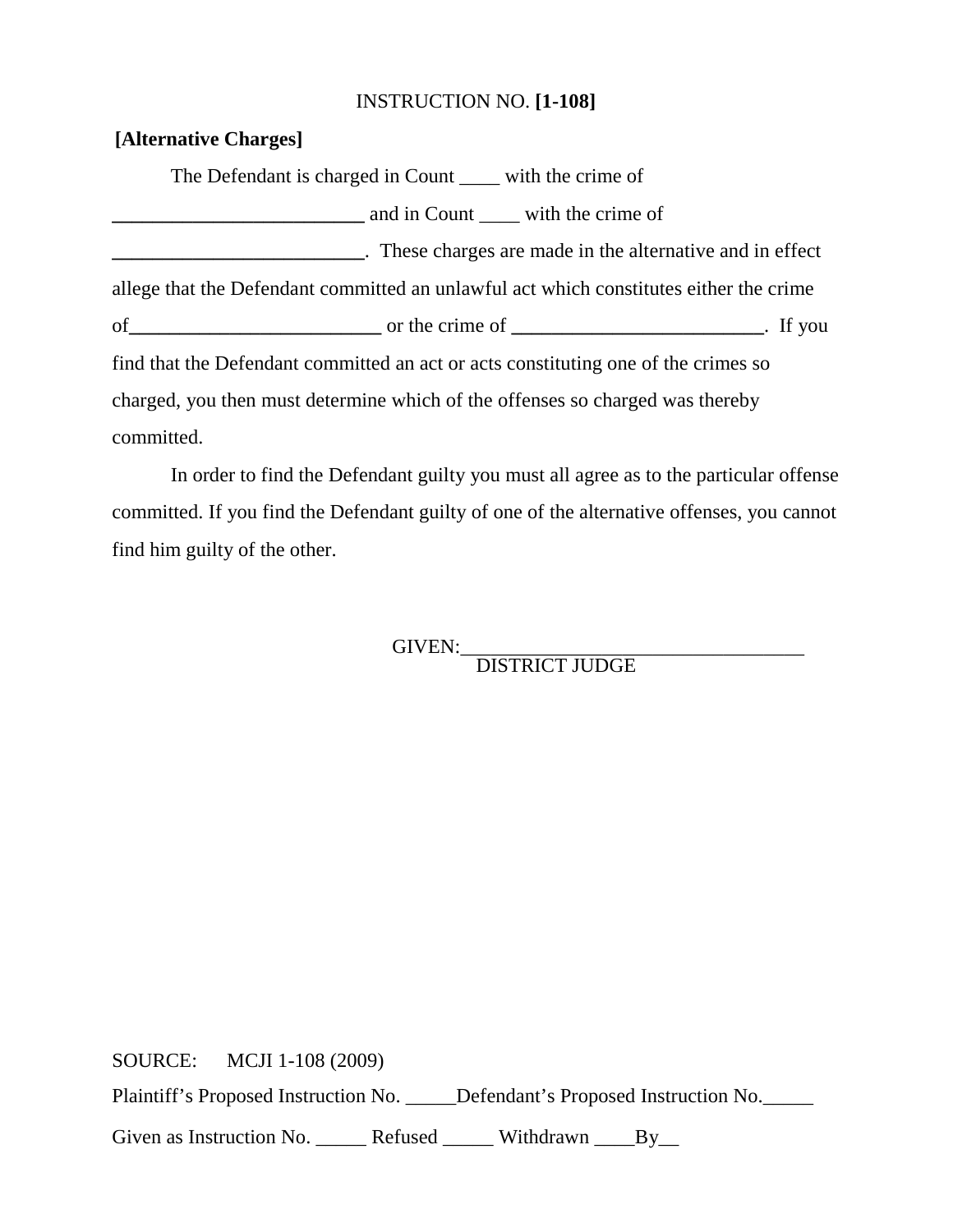### **[Alternative Charges, No. 1-108, 2009, Source and Comment]**

SOURCE: CALJIC 17.03.

COMMENT: Cite as MCJI 1-108.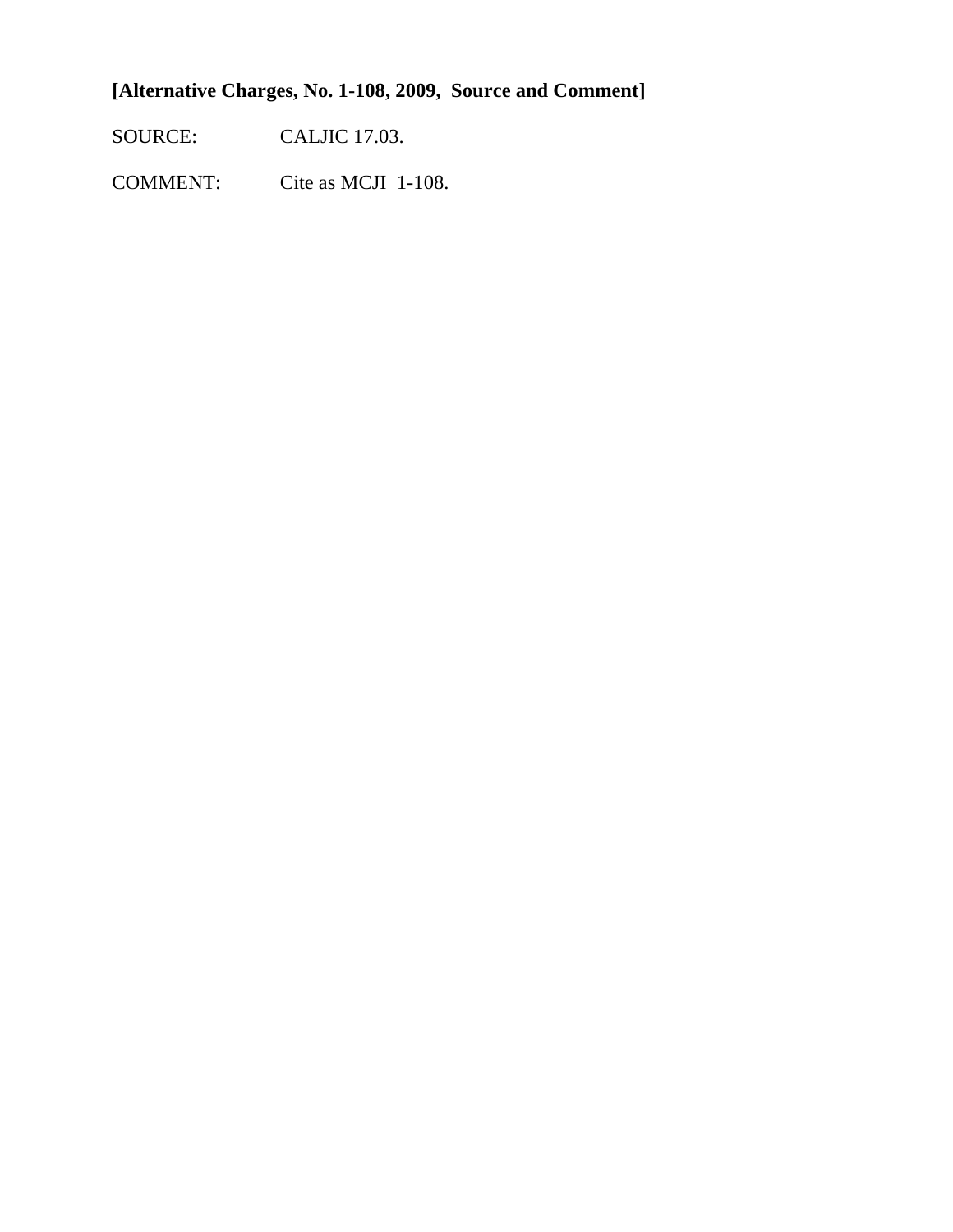### INSTRUCTION NO. **[1-109]**

### **[Separate Offenses]**

Each count charges a distinct offense. You must decide each count separately. The Defendant may be found guilty or not guilty of **[any or all] [either or both]** of the offenses charged. Your finding as to each count must be stated in a separate verdict.

GIVEN:\_\_\_\_\_\_\_\_\_\_\_\_\_\_\_\_\_\_\_\_\_\_\_\_\_\_\_\_\_\_\_\_\_\_ DISTRICT JUDGE

SOURCE: MCJI 1-109 (2009)

Plaintiff's Proposed Instruction No. \_\_\_\_\_Defendant's Proposed Instruction No. \_\_\_\_\_

Given as Instruction No. \_\_\_\_\_\_ Refused \_\_\_\_\_\_ Withdrawn \_\_\_\_\_By\_\_\_\_\_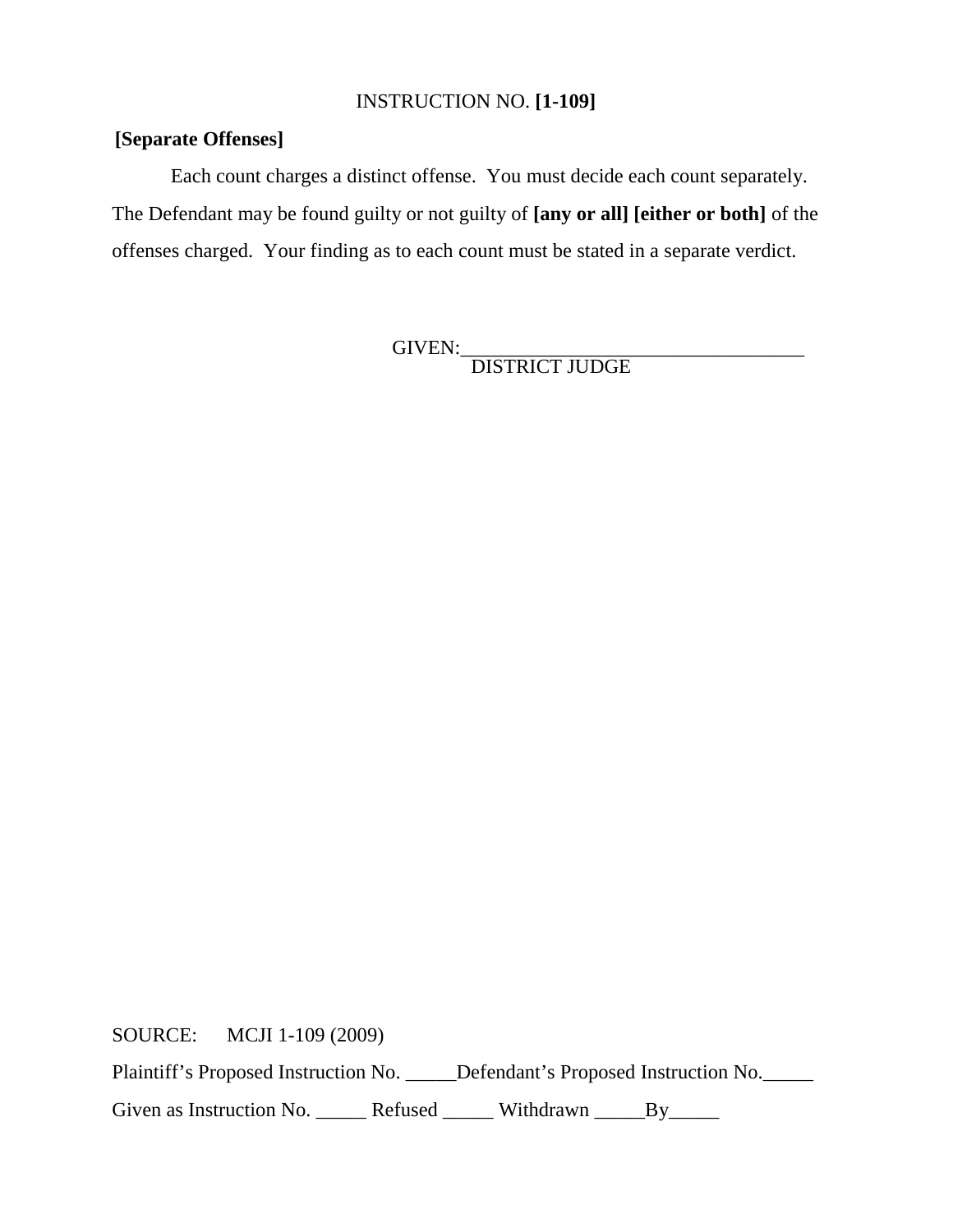### **[Separate Offenses, No. 1-109, 2009, Source and Comment]**

SOURCE: CALJIC 17.02.

COMMENT: If the trial includes both alternative charges and separate offenses, Instructions 1-108 and 1-109 must be modified accordingly to avoid jury confusion.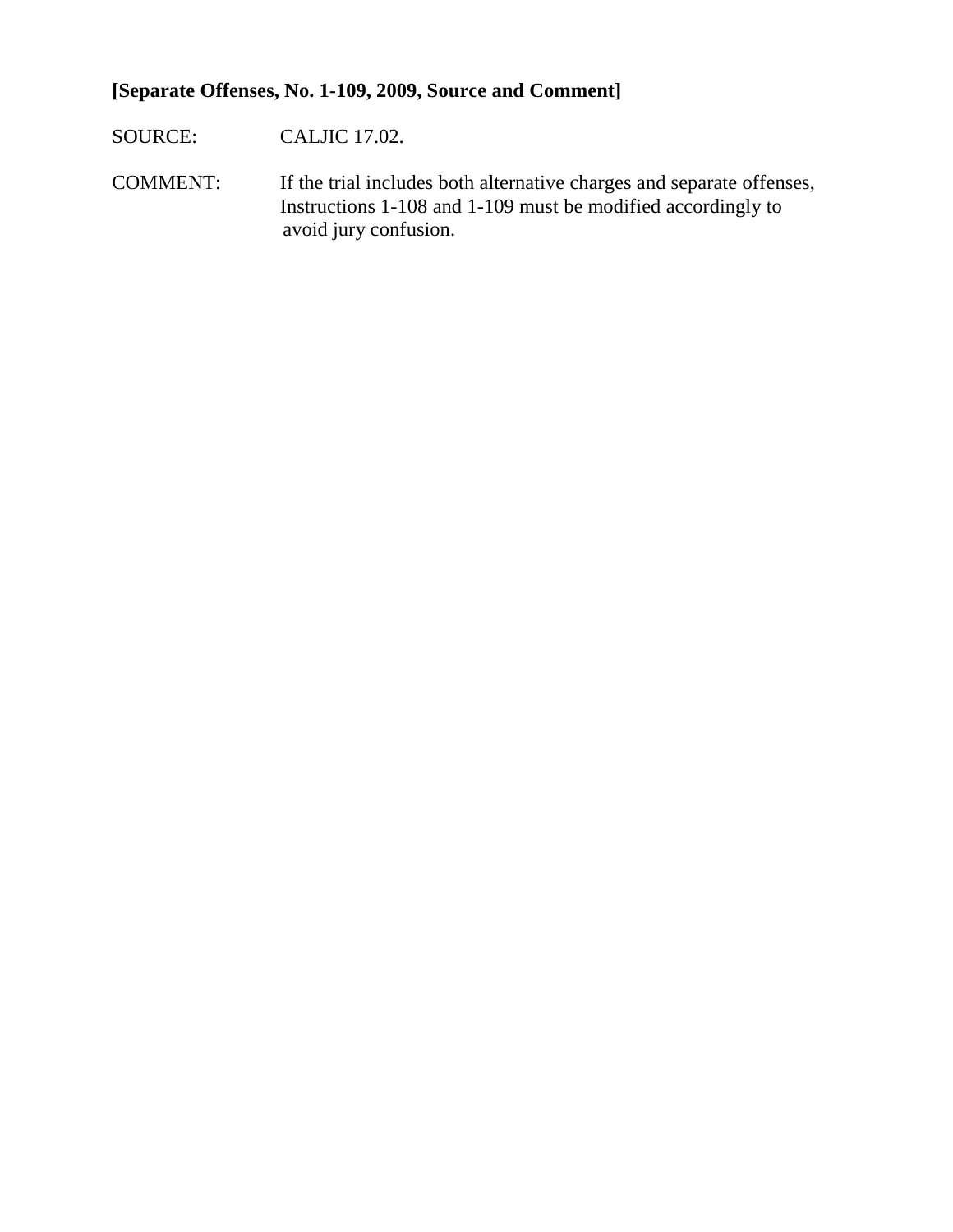### INSTRUCTION NO. **[1-110]**

In this case, you must decide separately whether each of the **[two] [several]** Defendants is guilty or not guilty.

GIVEN:\_\_\_\_\_\_\_\_\_\_\_\_\_\_\_\_\_\_\_\_\_\_\_\_\_\_\_\_\_\_\_\_\_\_ DISTRICT JUDGE

SOURCE: MCJI 1-110 (2009)

Plaintiff's Proposed Instruction No. \_\_\_\_Defendant's Proposed Instruction No. \_\_\_\_\_

Given as Instruction No. \_\_\_\_\_\_ Refused \_\_\_\_\_\_ Withdrawn \_\_\_\_\_ By\_\_\_\_\_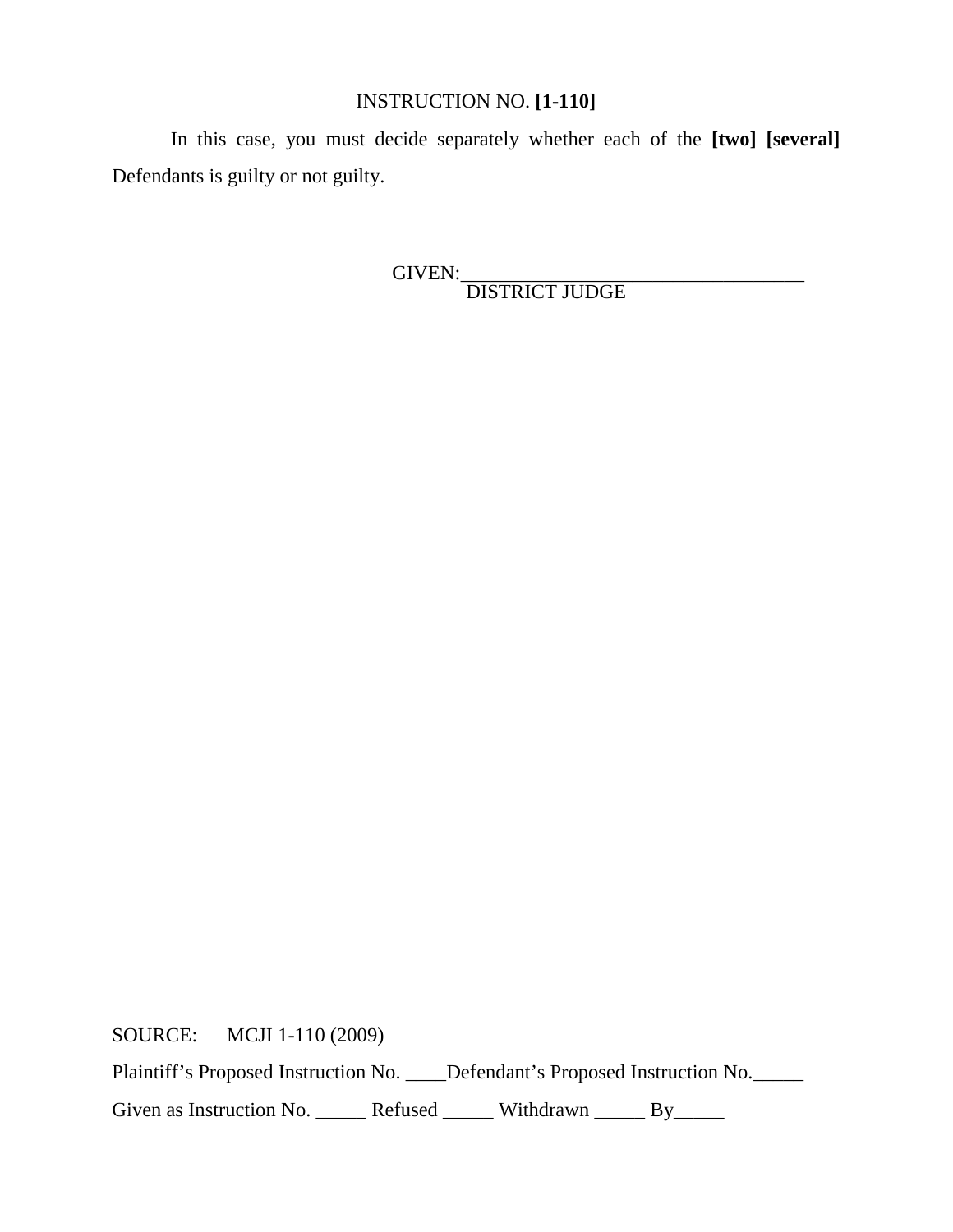### **[Co-Defendants, No. 1-110, 2009, Source]**

SOURCE: CALJIC 17.00.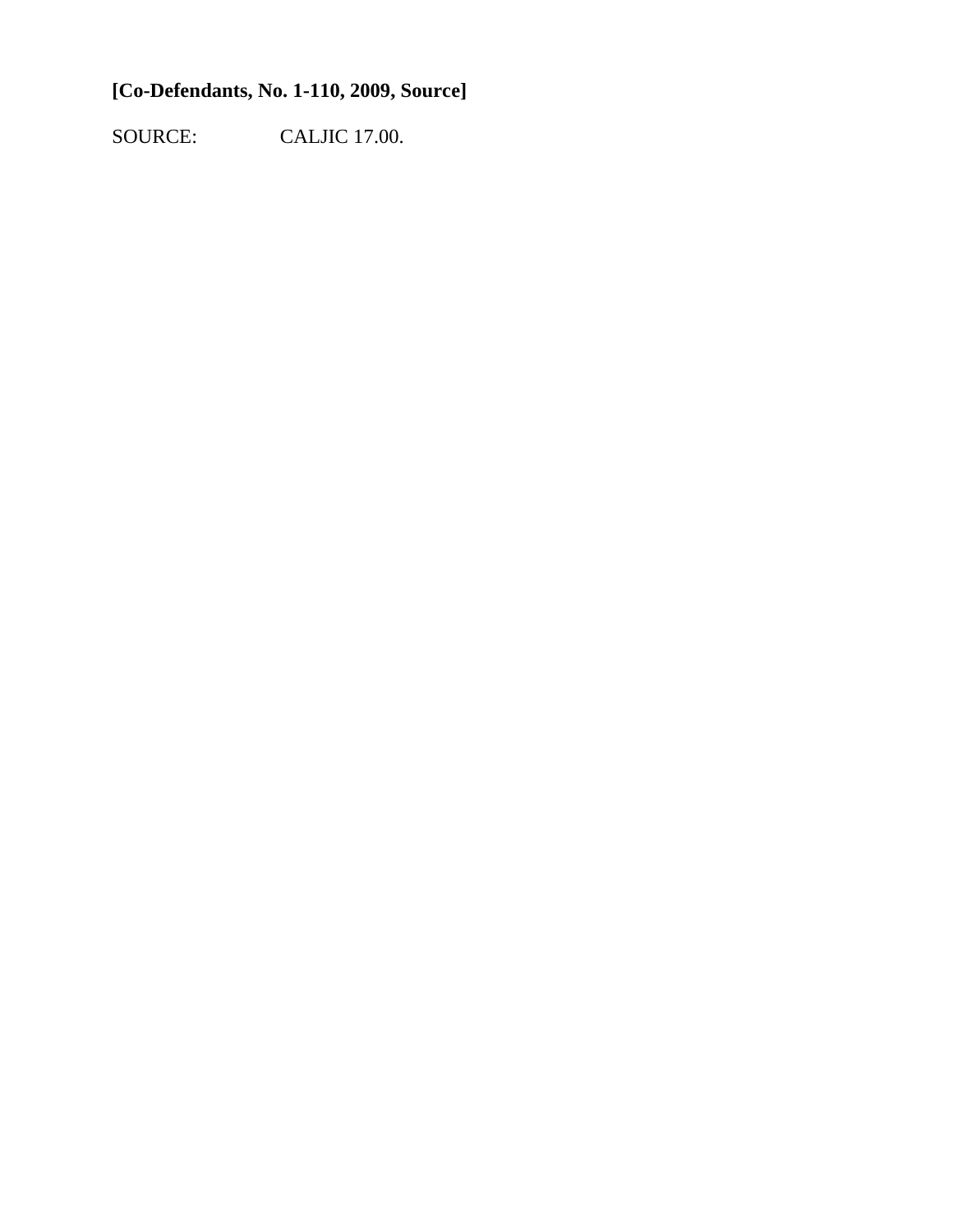### INSTRUCTION NO. **[1-111]**

| is a lesser-included offense of                                                          |  |
|------------------------------------------------------------------------------------------|--|
| A lesser-included offense is one that is less serious than                               |  |
| the charged offense. The Defendant cannot be convicted of more than one of these         |  |
| offenses.                                                                                |  |
| Therefore, after considering all of the evidence as it pertains to the charge, and the   |  |
| lesser included offense, you should first consider the verdict on the greater offense of |  |
| _________________________________. In the event you find the Defendant guilty            |  |
|                                                                                          |  |
| verdict in this case.                                                                    |  |
| If you are unable after reasonable effort to reach a verdict on the greater offense,     |  |
| you may consider the lesser included offense of ________________________. You            |  |
| may find the Defendant guilty or not guilty of the lesser included offense               |  |
|                                                                                          |  |

# GIVEN: DISTRICT JUDGE

SOURCE: MCJI 1-111 (2009)

**[Lesser Included Offenses]**

Plaintiff's Proposed Instruction No. \_\_\_\_\_Defendant's Proposed Instruction No.

Given as Instruction No. \_\_\_\_\_\_ Refused \_\_\_\_\_\_ Withdrawn \_\_\_\_\_ By\_\_\_\_\_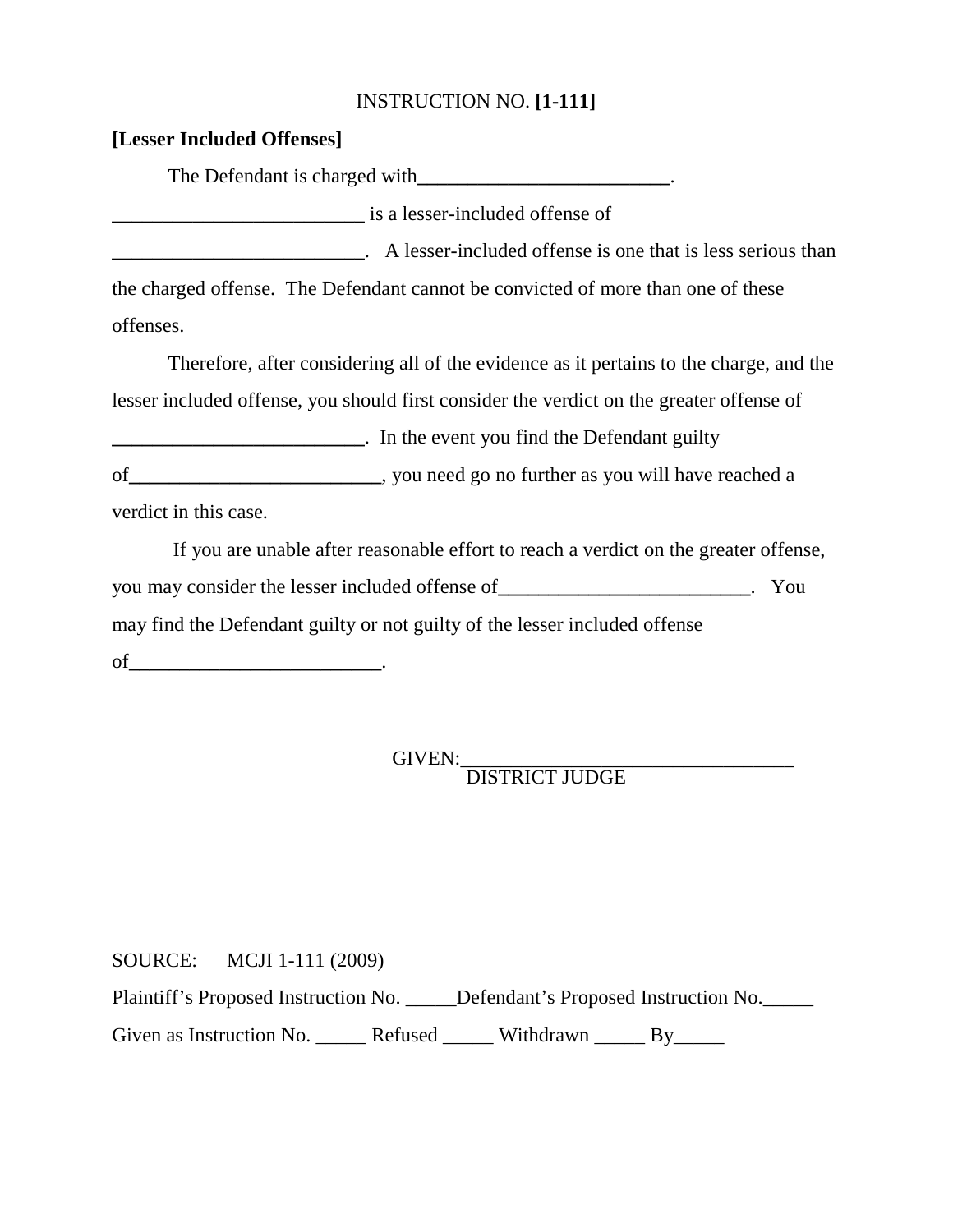### **[Lesser Included Offenses, No. 1-111, 2009, Source and Comments]**

- SOURCE: MCA §§ 46-16-606 and 46-16-607 (2007); *State v. Robbins,* 292 Mont. 23, 971 P. 2d 359 (1998), overruled in part on other grounds in *State v. LaMere*, 298 Mont. 358, 2 P.3d 204 (2000).
- COMMENT: This instruction is modified from that found in the 1999 edition of the MCJI since the Commission included a separate instruction, 1- 111(a),for multiple lesser included instruction situations.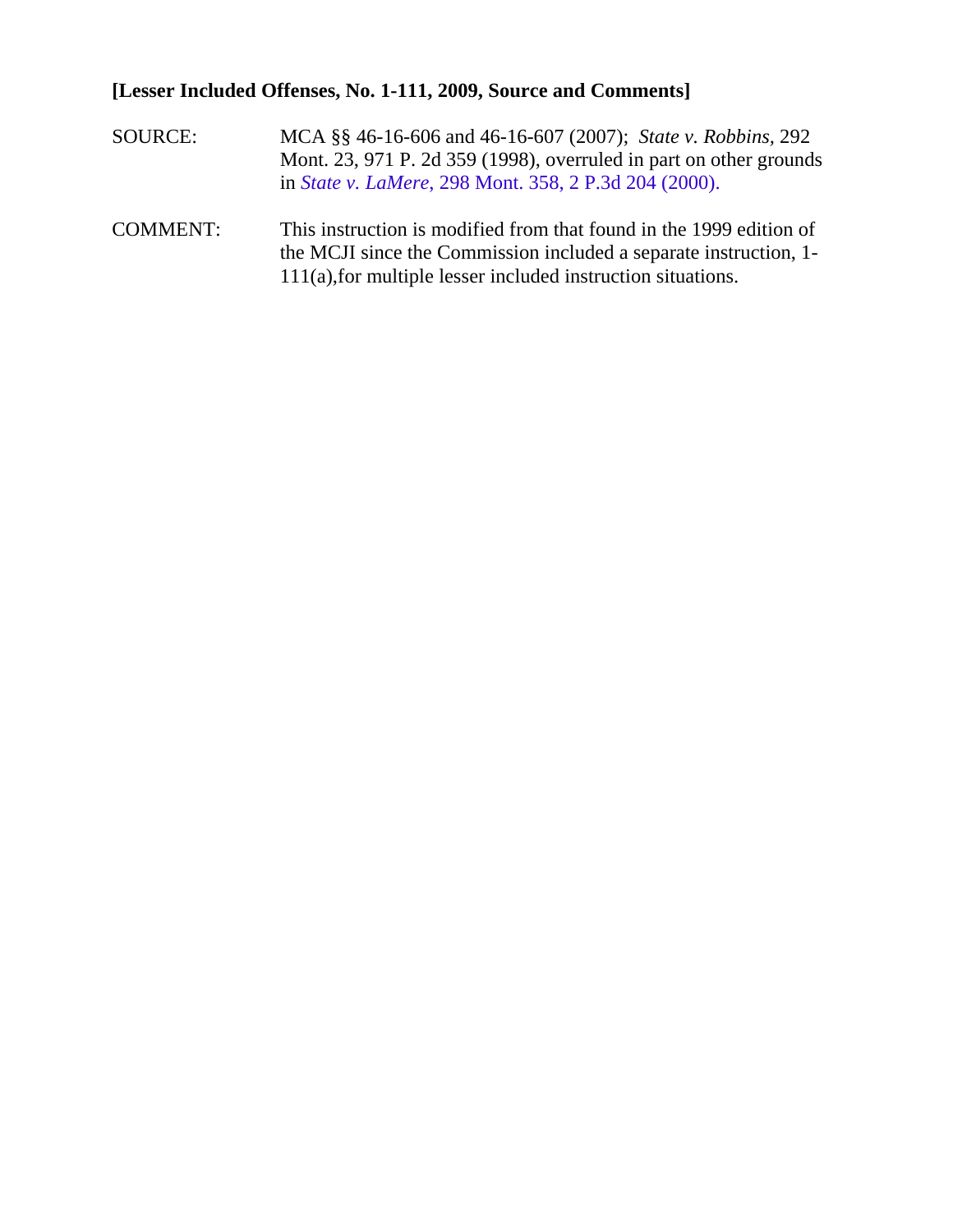### INSTRUCTION NO. **[1-111(a)]**

### **[Multiple Lesser Included Offenses]**

The Defendant is charged with**\_\_\_\_\_\_\_\_\_\_\_\_\_\_\_\_\_\_\_\_\_\_\_\_\_**. **\_\_\_\_\_\_\_\_\_\_\_\_\_\_\_\_\_\_\_\_\_\_\_\_\_**and **\_\_\_\_\_\_\_\_\_\_\_\_\_\_\_\_\_\_\_\_\_\_\_\_\_** are lesser included offenses of **\_\_\_\_\_\_\_\_\_\_\_\_\_\_\_\_\_\_\_\_\_\_\_\_\_**. A lesser-included offense is one that is less serious than the charged offense. The Defendant cannot be convicted of more than one of these offenses.

Therefore, after considering all of the evidence as it pertains to the charge, and the lesser included offenses, you should first consider the verdict on the greater offense of **\_\_\_\_\_\_\_\_\_\_\_\_\_\_\_\_\_\_\_\_\_\_\_\_\_**. If you are unable after reasonable effort to reach a verdict on the greater offense, you may consider the lesser offenses of

**\_\_\_\_\_\_\_\_\_\_\_\_\_\_\_\_\_\_\_\_\_\_\_\_\_** and **\_\_\_\_\_\_\_\_\_\_\_\_\_\_\_\_\_\_\_\_\_\_\_\_\_**.

In the event you find the Defendant guilty of **[***charged offense*], you need go no further as you will have reached a verdict in this case and shall contact the bailiff to return you to open court.

In the event you find the Defendant guilty of the lesser included offense of **Example 2.1** you need go no further as you have reached a verdict in this case and shall contact the bailiff to return you to open court.

In the event you find the Defendant guilty of the lesser included offense of **EXECUTE:** you need go no further as you have reached a verdict in this case and shall contact the bailiff to return you to open court.

## GIVEN:<br>DISTRICT JUDGE

Source: MCJI 1- 111(a) (2009) Plaintiff's Proposed Instruction No. Defendant's Proposed Instruction No.\_\_\_\_\_ Given as Instruction No. Refused Withdrawn By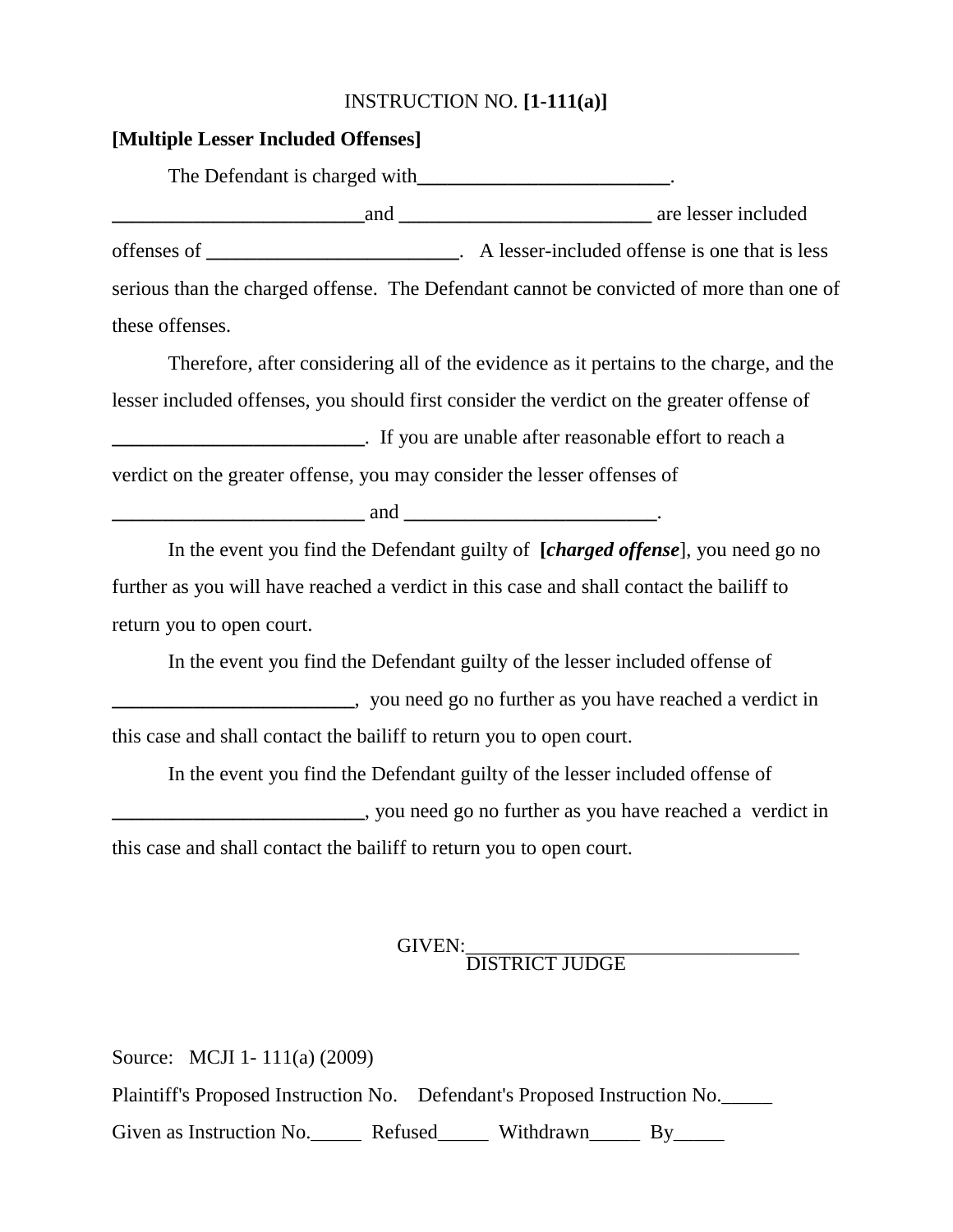### **[Multiple Lesser Included Offenses, No. 1-111(a), 2009, Source and Comments]**

### SOURCE: MCJI 1-111

COMMENT: This is a modified version of MCJI 1-111. It is based on a situation in which there are multiple lesser included offenses. This instruction should be given in conjunction with the multiple lesser included verdict form, and instructs the jury to find the Defendant guilty of **only one** of the potential offenses. This is consistent with the Montana Supreme Court holding in *State v. Scarborough*, 302 Mont. 350, 14 P.3d 1202 (2000).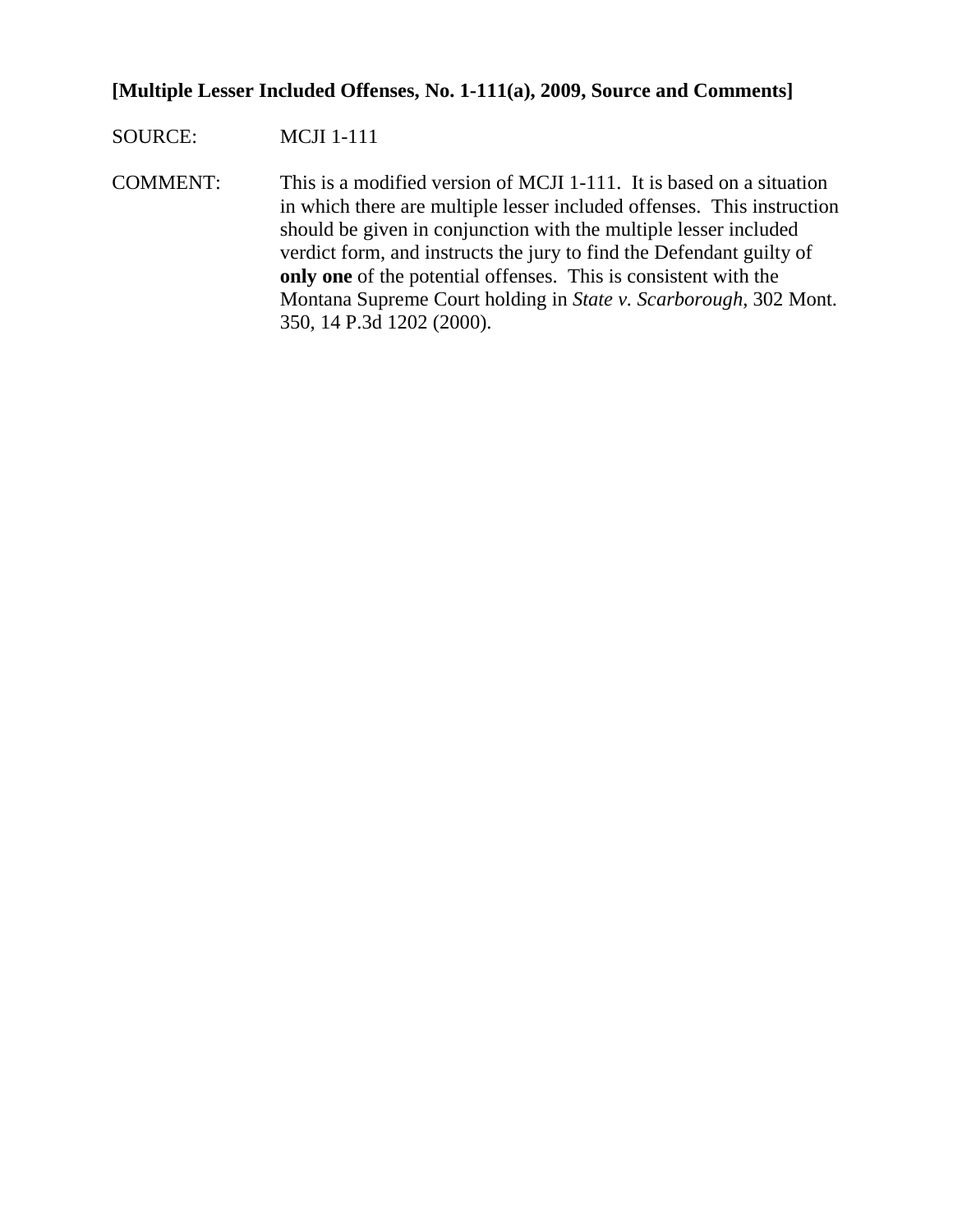### INSTRUCTION NO. **[1-112]**

### **[Witness Legally Accountable]**

Testimony has been presented that the witness **\_\_\_\_\_\_\_\_\_\_\_\_\_\_\_\_\_\_\_\_\_\_\_\_\_** may be legally accountable for the offense charged in this case. In this respect, you are to be guided by the following rules of law:

- 1. A person is legally accountable for the conduct of another when:
	- **[Insert the applicable subsection of MCA 45-2-302]**
- 2. It is a question of fact for the jury to determine from the evidence and from the law as given you by me whether or not in this particular case the witness **\_\_\_\_\_\_\_\_\_\_\_\_\_\_\_\_\_\_\_\_\_\_\_\_\_** is or is not legally accountable within the meaning of the law.
- 3. The testimony of one legally accountable ought to be viewed with distrust.
- 4. A conviction cannot be had on the testimony of one legally accountable unless the testimony is corroborated by other evidence that in itself and without the aid of the testimony of the one responsible or legally accountable for the same offense tends to connect the defendant with the commission of the offense. The corroboration is not sufficient if it merely shows the commission of the offense or the circumstances thereof.

GIVEN:\_\_\_\_\_\_\_\_\_\_\_\_\_\_\_\_\_\_\_\_\_\_\_\_\_\_\_\_\_\_\_\_\_\_ DISTRICT JUDGE

SOURCE: MCJI 1-112 (2009) Plaintiff's Proposed Instruction No. \_\_\_\_\_ Defendant's Proposed Instruction No.\_\_\_\_\_ Given as Instruction No. \_\_\_\_\_\_ Refused \_\_\_\_\_\_ Withdrawn \_\_\_\_\_ By\_\_\_\_\_\_\_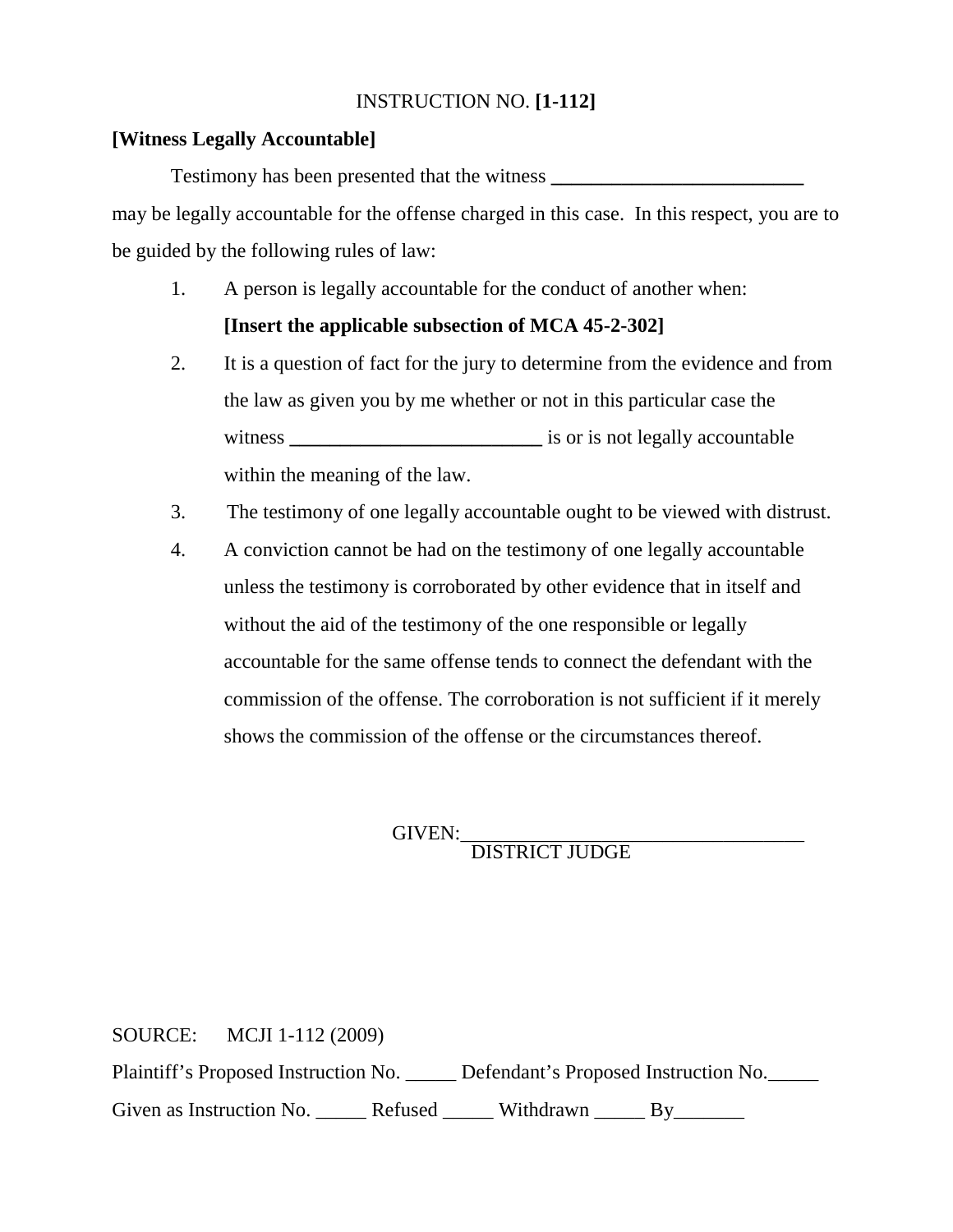### **[Witness Legally Accountable, No. 1-112, 2009, Source and Comment]**

- SOURCE: MCA §§ 45-2-302 and 46-16-213 (2007)
- COMMENT: In *State v. Rose*, 292 Mont. 350, 972 P.2d 321 (1998), the Court found ineffective assistance of Counsel, because of a failure to request an instruction on the testimony of an accomplice. The Commission suggests that a record be made of the reasons for not giving this instruction if the evidence warrants it.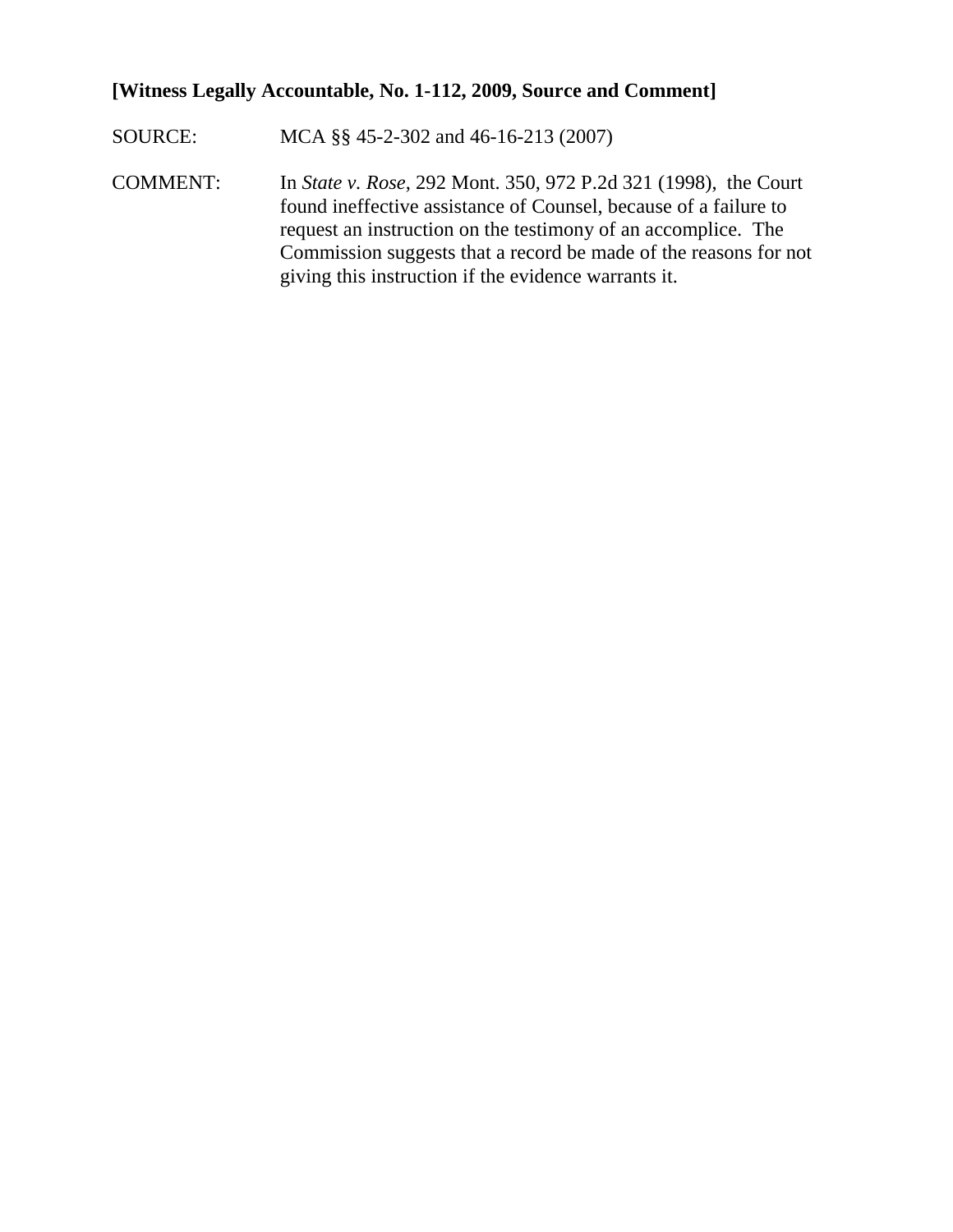### INSTRUCTION NO. **[1-113]**

### **[Expert Witness]**

A witness who by education and experience has become expert in any art, science, profession or calling may be permitted to state an opinion as to a matter in which the witness is versed and which is material to the case, and may also state the reasons for such opinion. You should consider each expert opinion received in evidence in this case and give it such weight as you think it deserves; and you may reject it entirely if you conclude the reasons given in support of the opinion are unsound.

GIVEN:\_\_\_\_\_\_\_\_\_\_\_\_\_\_\_\_\_\_\_\_\_\_\_\_\_\_\_\_\_\_\_\_\_\_ DISTRICT JUDGE

SOURCE: MCJI 1-113 (2009)

Plaintiff's Proposed Instruction No. \_\_\_\_\_Defendant's Proposed Instruction No.

Given as Instruction No. \_\_\_\_\_\_ Refused \_\_\_\_\_ Withdrawn \_\_\_\_\_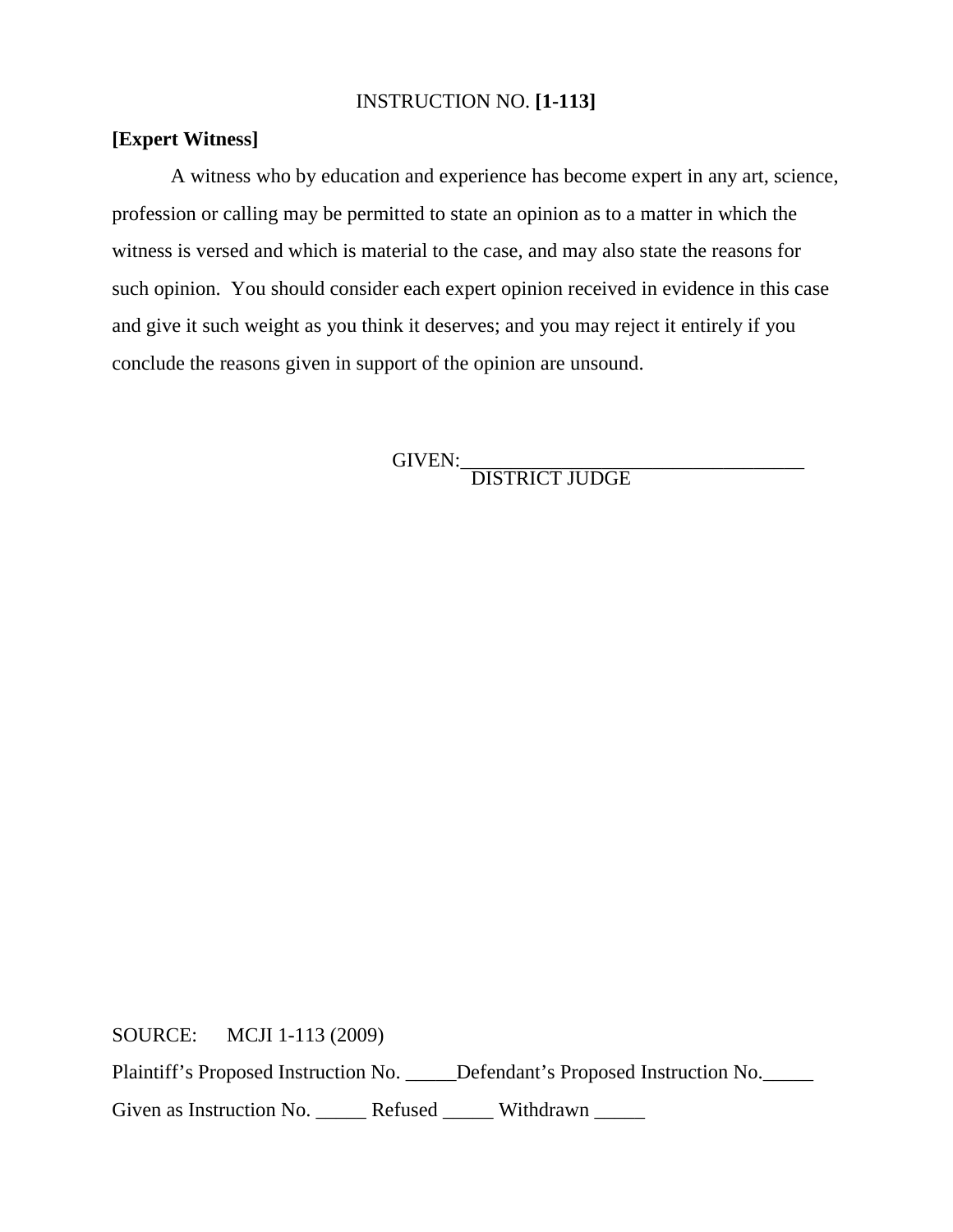### **[Expert Witness, No. 1-113, 2009, Comment]**

COMMENT: Cite as MCJI 1-113.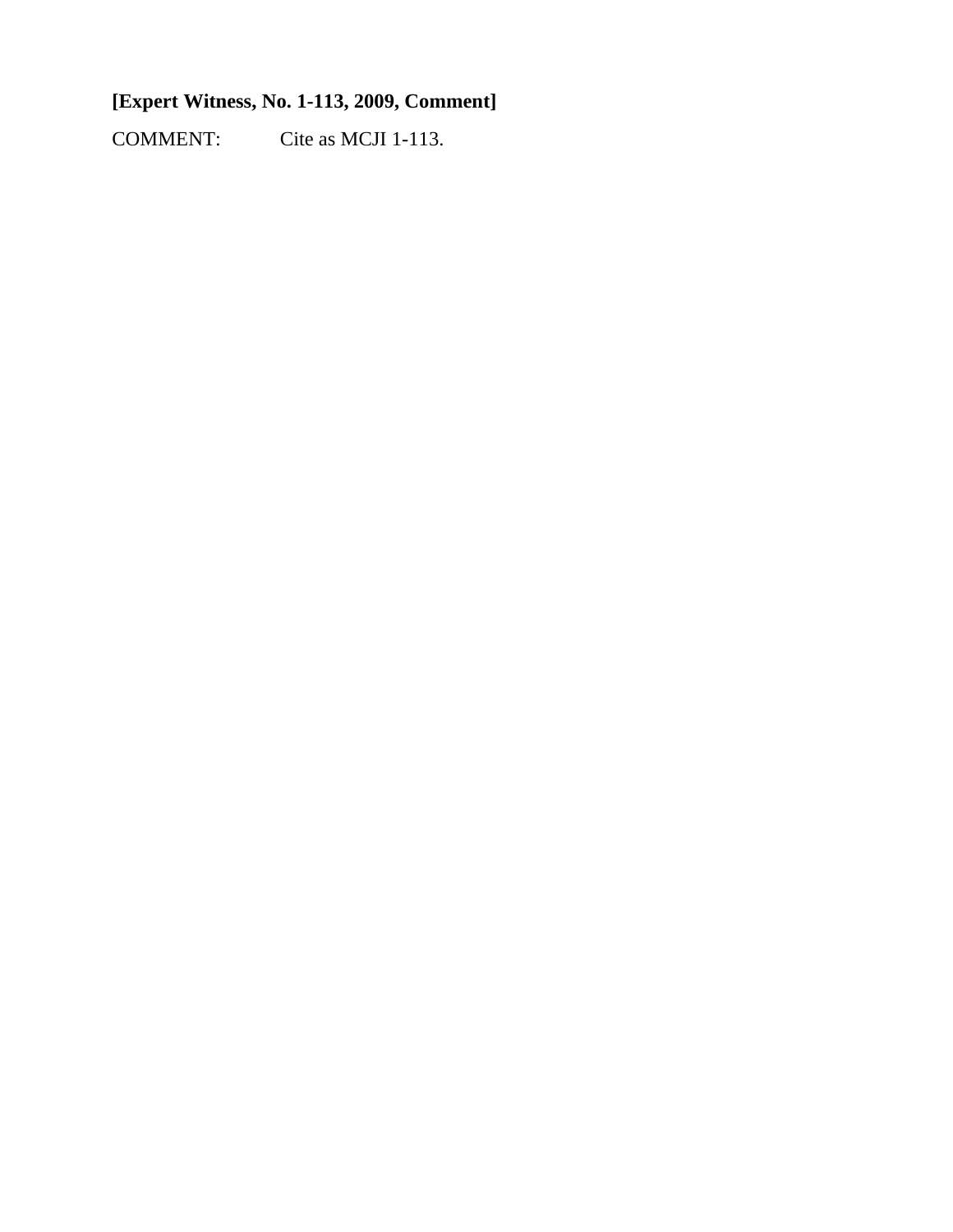### INSTRUCTION NO. **[1-114]**

### **[Child as Witness]**

A child is not disqualified as a witness simply by reason of age. There is no precise age which determines a child's competency. Instead, competency depends upon the child's capacity and intelligence, understanding of the difference between truth and falsehood, and appreciation of his/her duty to tell the truth.

As with other witnesses, you are the sole judge of the credibility of a child who testifies. You may consider not only the child's age but the demeanor on the stand, capacity to observe facts and to recollect them, ability to understand questions put to the child and the ability to answer them intelligently, whether the child impresses you as having an accurate memory and recollection, whether the child impresses you as a truthtelling individual, and any other facts and circumstances which impress you as significant in determining the child's credibility. On the basis of your consideration you may give the child's testimony such weight as you in your judgment think it is entitled.

GIVEN: DISTRICT JUDGE

SOURCE: MCJI 1-114 (2009)

Plaintiff's Proposed Instruction No. \_\_\_\_\_Defendant's Proposed Instruction No.

Given as Instruction No. \_\_\_\_\_\_ Refused \_\_\_\_\_\_ Withdrawn \_\_\_\_\_\_By\_\_\_\_\_\_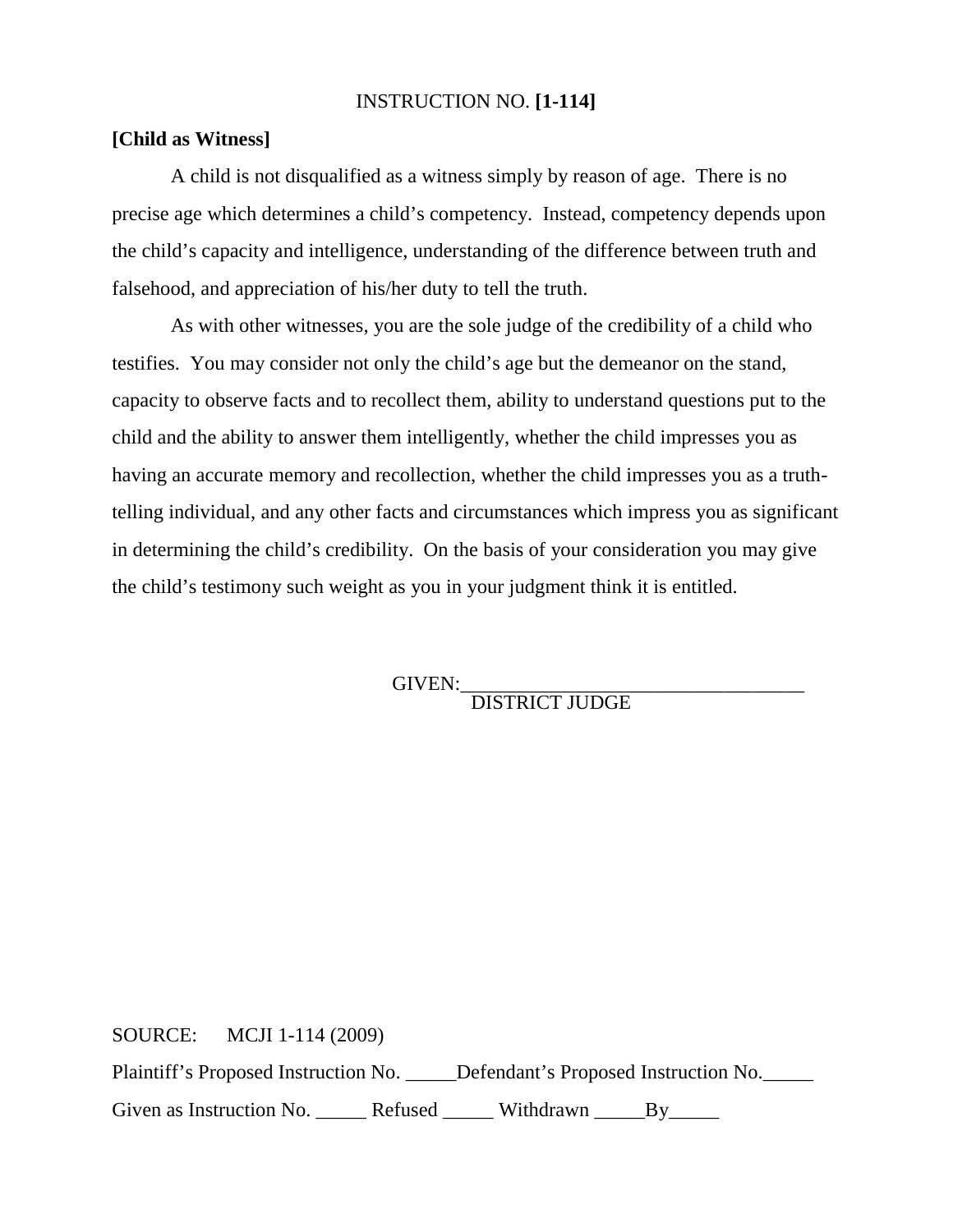### **[Child as Witness, No. 1-114, 2009, Source and Comments]**

- SOURCE: E. Devitt, C. Blackmar, M. Wolff & K.O'Malley, *Federal Practice & Instruction* 15.13 (4<sup>th</sup> ed. 1992).
- COMMENT: This instruction addresses two issues: a child witness's competency, and his/her credibility. With regard to the first issue, there is no age requirement before a person is considered competent to testify. The District Court has no obligation to question a child concerning his or her competency unless counsel raised the issue of competency or the court had some concerns in that regard. If the Court finds it necessary to inquire into a child witness's competency, the Court should do so before the child testifies, and outside the presence of the jury. *State v. Kelly,* 265 Mont. 298, 876 P.2d 641 (1994).

Generally, an expert witness may not comment on the credibility of an alleged victim. However, an expert witness may testify on the credibility of a child in a sexual abuse prosecution, if the child victim testifies, the credibility of the child is attacked, and the expert is properly qualified. See: *State v. Riggs,* 327 Mont. 196, 113 P.3d 281(2005) and *State v. Scheffelman,* 250 Mont. 334, 820 P.2d 1293 (1991).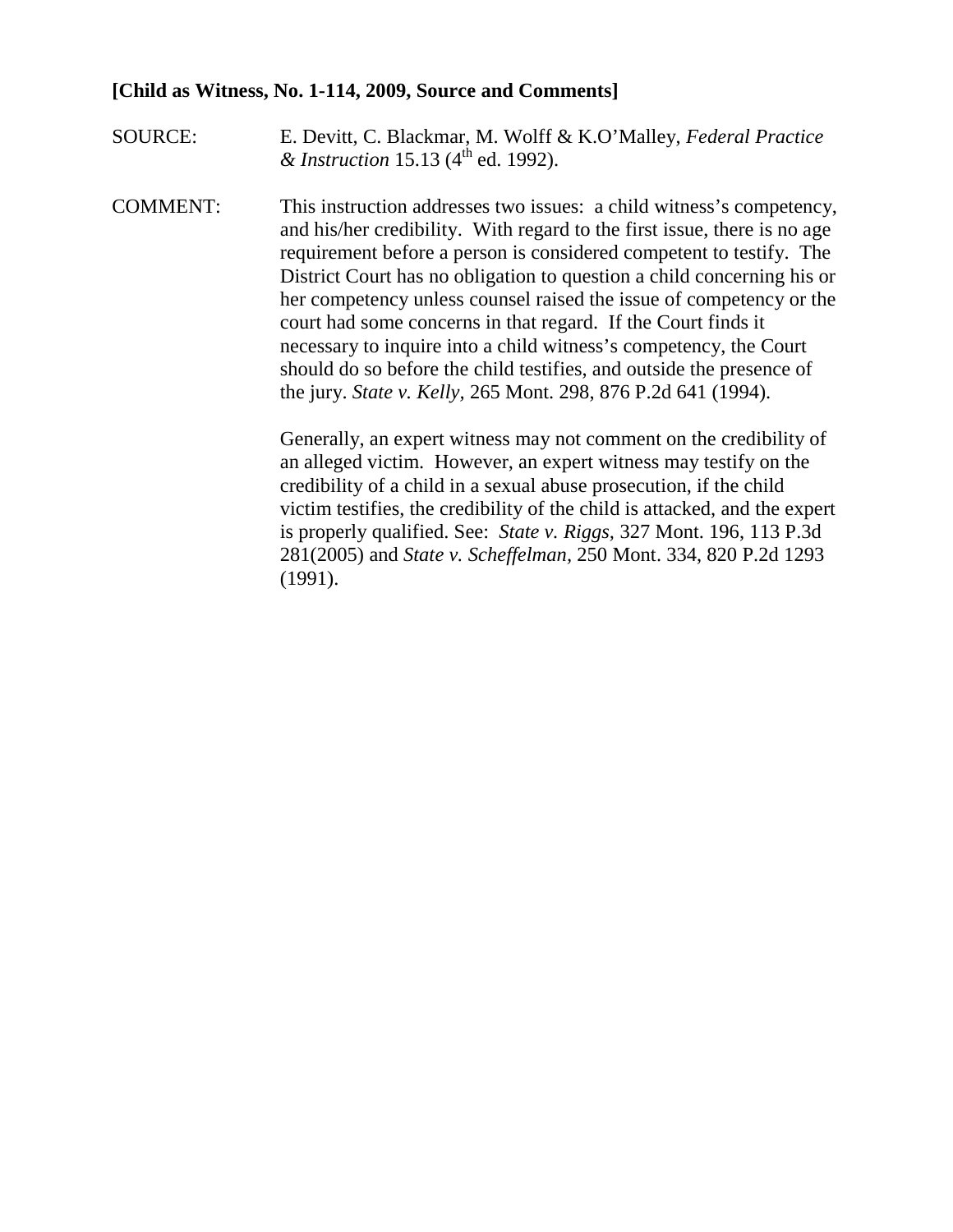### INSTRUCTION NO. **[1-115]**

### **[Evidence – Deposition]**

During the trial of this case, some testimony has been read to you from depositions. That testimony was taken before this trial from witnesses who were sworn in the same manner as witnesses who testified in Court. Insofar as possible, deposition testimony is entitled to the same consideration, and is to be judged by you as to credibility, weighed, and otherwise considered in the same way as if the witness had been present, and had testified from the witness stand.

GIVEN:\_\_\_\_\_\_\_\_\_\_\_\_\_\_\_\_\_\_\_\_\_\_\_\_\_\_\_\_\_\_\_\_\_\_ DISTRICT JUDGE

SOURCE: MCJI 1-115 (2009)

Plaintiff's Proposed Instruction No. \_\_\_\_\_Defendant's Proposed Instruction No.

Given as Instruction No. \_\_\_\_\_\_ Refused \_\_\_\_\_\_ Withdrawn \_\_\_\_\_ By\_\_\_\_\_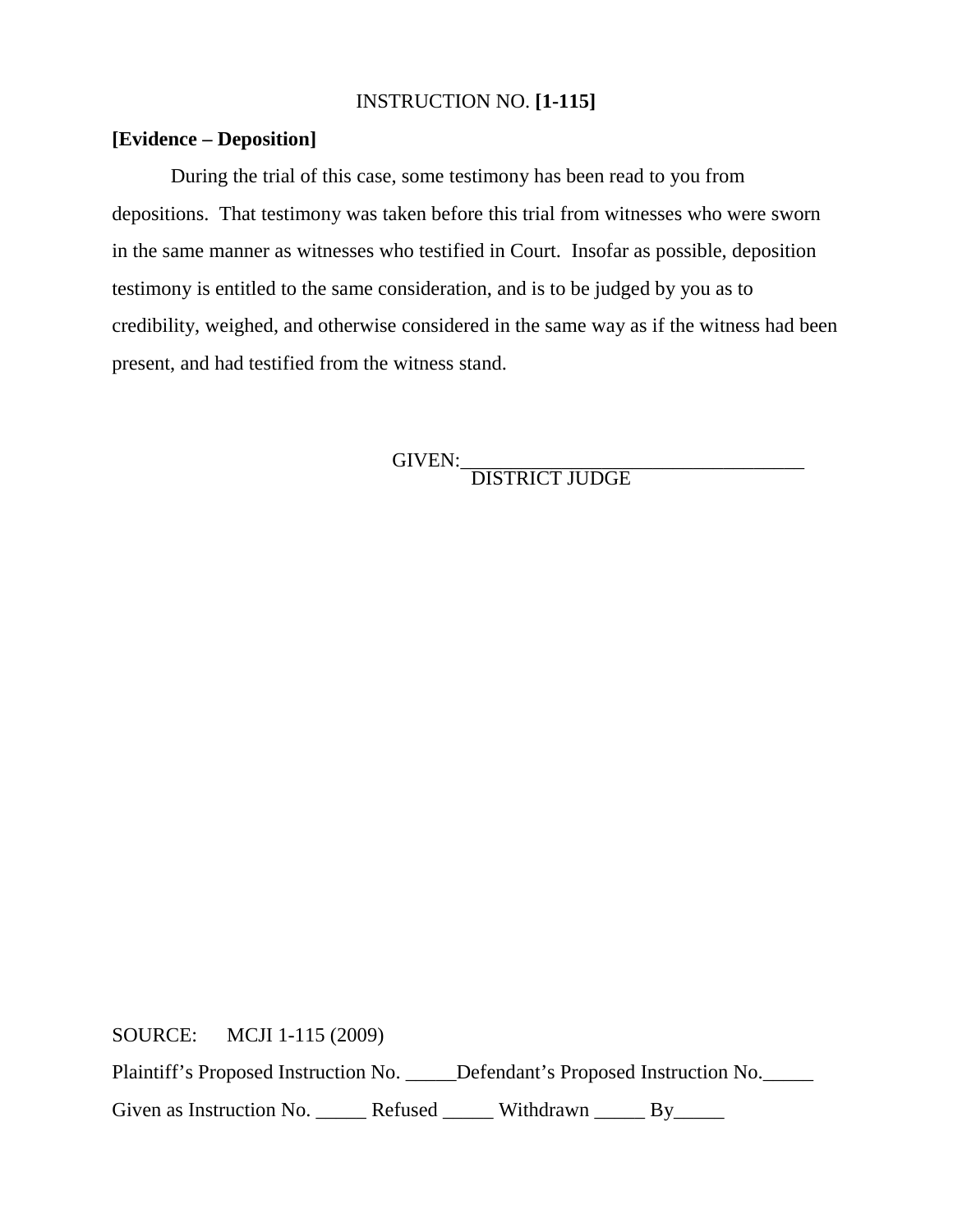### **[Evidence – Depositions, No. 1-115, 2009, Comment]**

COMMENT: Cite as MCJI 1-115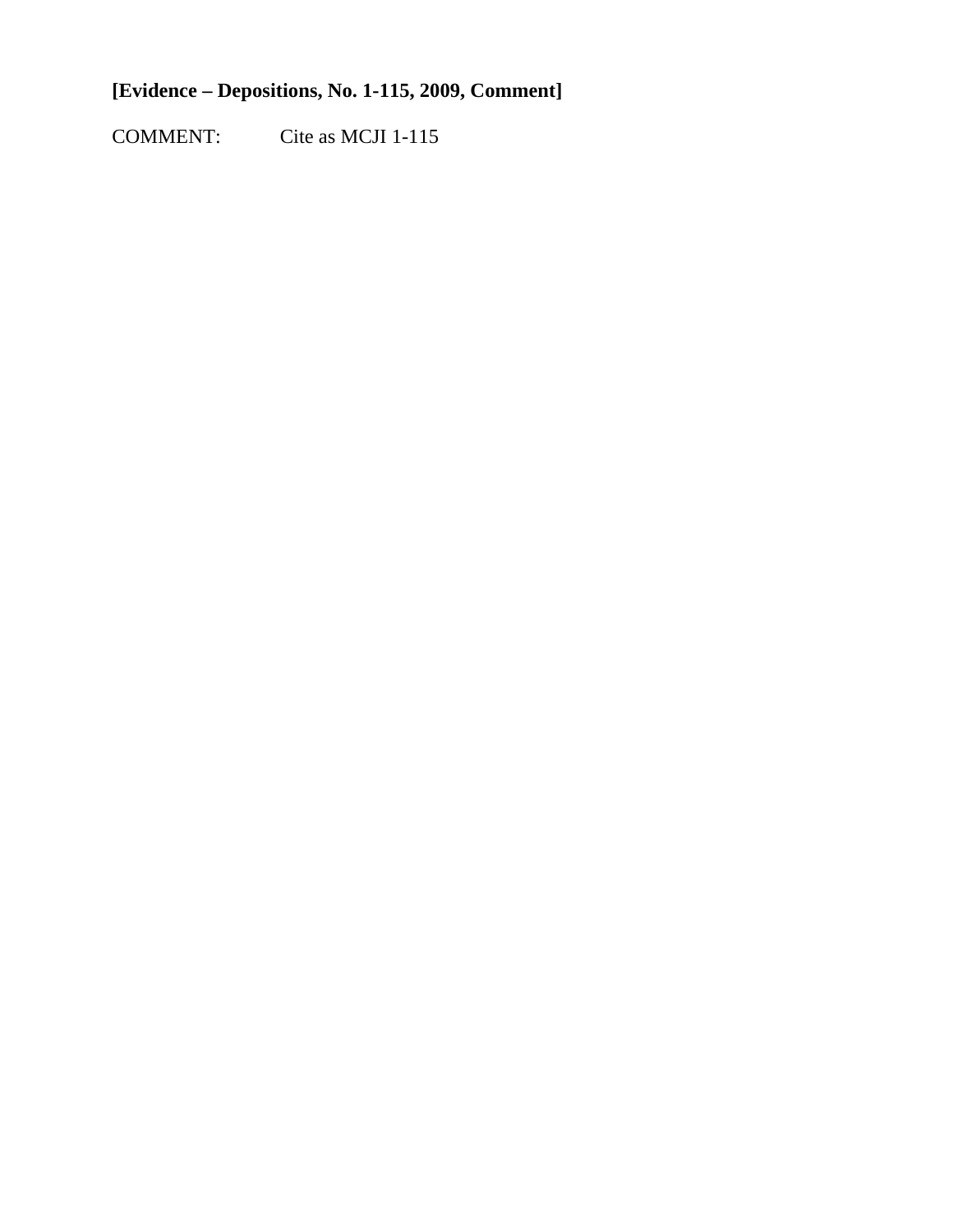### INSTRUCTION NO. **[1-116]**

### **[Evidence – Videotaped Deposition]**

During the trial of this case, some testimony will be presented to you by a videotaped deposition. The testimony was taken before this trial from a witness who was sworn in the same manner as witnesses who testified in Court. Deposition testimony is entitled to the same consideration, and is to be judged by you as to credibility, weighed, and otherwise considered in the same way as if the witness had been present, and had testified from the witness stand.

GIVEN:\_\_\_\_\_\_\_\_\_\_\_\_\_\_\_\_\_\_\_\_\_\_\_\_\_\_\_\_\_\_\_\_\_ DISTRICT JUDGE

SOURCE: MCJI 1-116 (2009)

Plaintiff's Proposed Instruction No. \_\_\_\_\_Defendant's Proposed Instruction No.

Given as Instruction No. \_\_\_\_\_\_ Refused \_\_\_\_\_\_ Withdrawn \_\_\_\_\_ By\_\_\_\_\_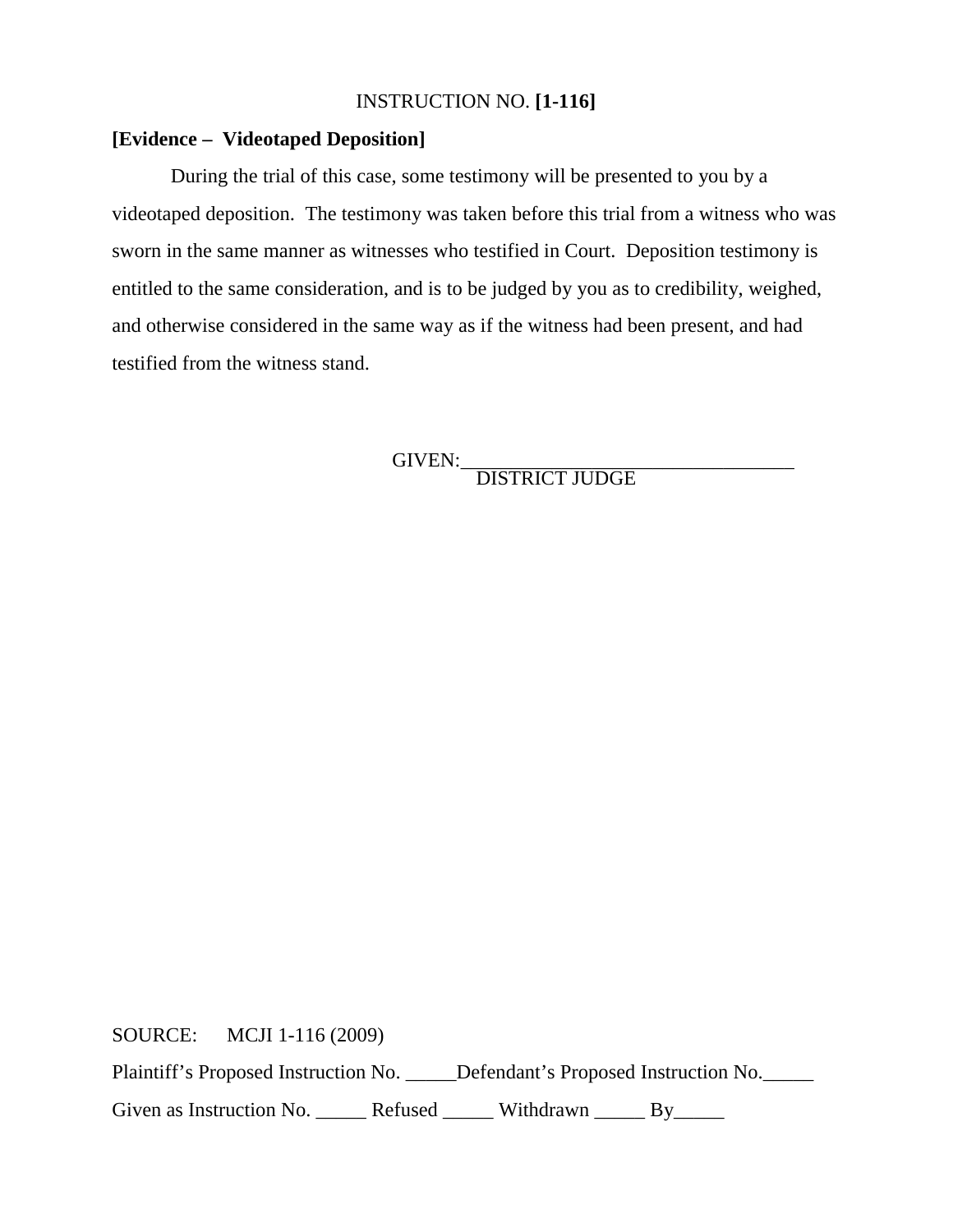### **[Evidence- Videotaped Deposition, No. 1-116, 2009, Comment]**

COMMENT: Cite as MCJI 1-116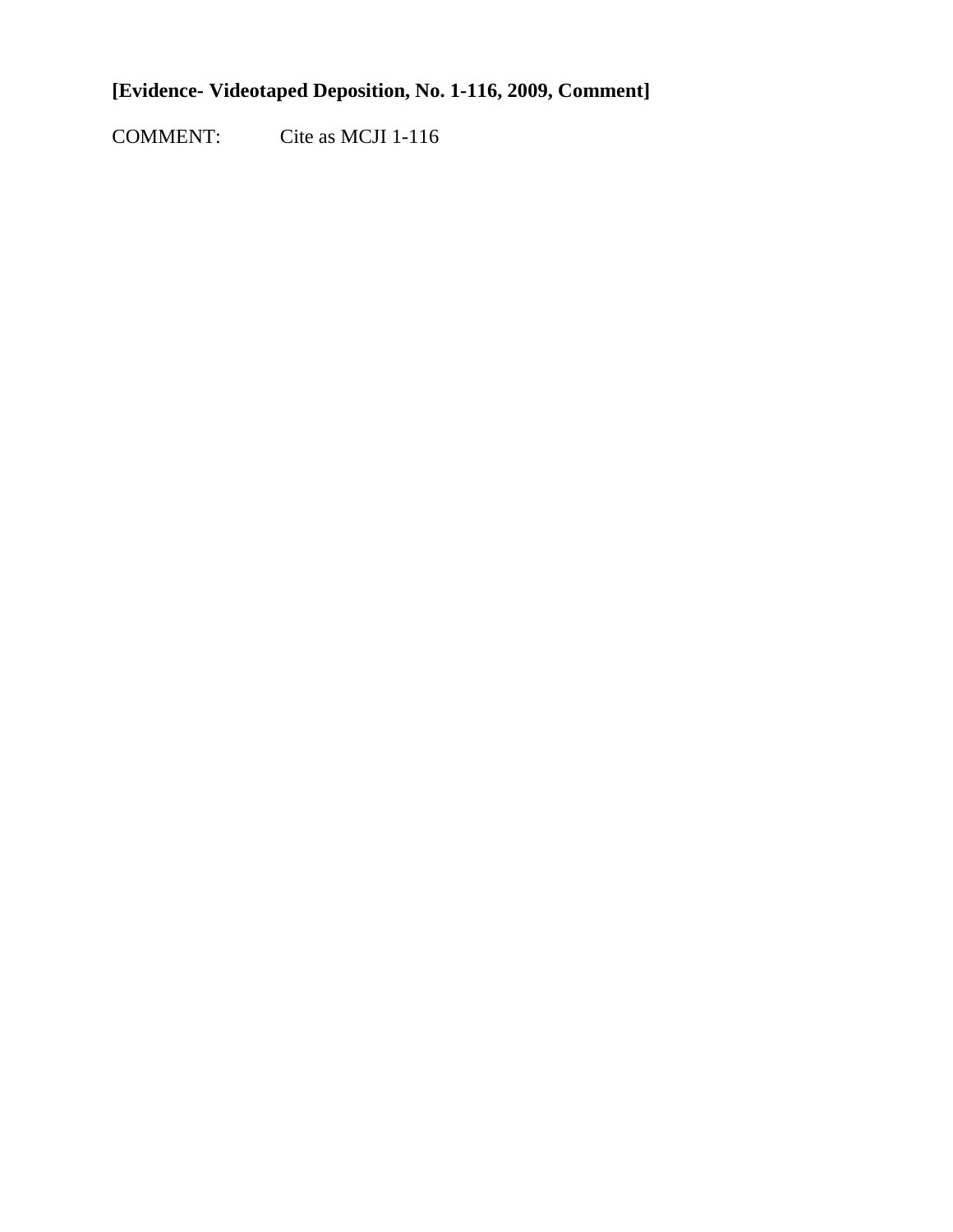### INSTRUCTION NO. **[1-116(a)]**

### **[Evidence – Videotaped Deposition Presented]**

During the trial of this case, some testimony was presented to you by a videotaped deposition. The testimony was taken before this trial from a witness who was sworn in the same manner as witnesses who testified in Court. Deposition testimony is entitled to the same consideration, and is to be judged by you as to credibility, weighed, and otherwise considered in the same way as if the witness had been present, and had testified from the witness stand.

GIVEN:\_\_\_\_\_\_\_\_\_\_\_\_\_\_\_\_\_\_\_\_\_\_\_\_\_\_\_\_\_\_\_\_\_\_ DISTRICT JUDGE

SOURCE: MCJI 1-116(a) (2009)

Plaintiff's Proposed Instruction No. \_\_\_\_\_Defendant's Proposed Instruction No. \_\_\_\_\_

Given as Instruction No. \_\_\_\_\_\_ Refused \_\_\_\_\_\_ Withdrawn \_\_\_\_\_ By\_\_\_\_\_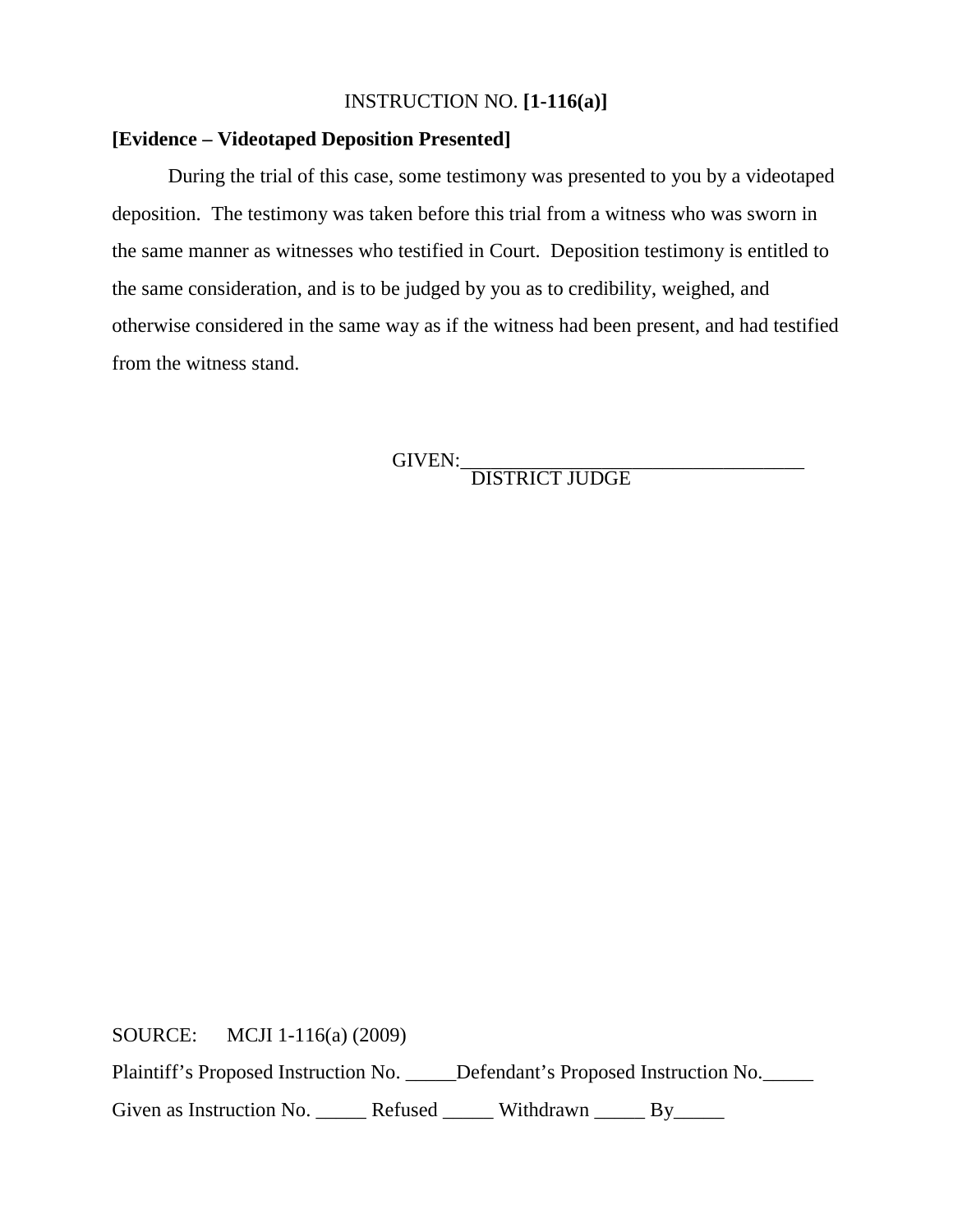### **[Evidence – Videotaped Deposition Presented, No. 1-116(a), 2009, Comment]**

COMMENT: Cite as MCJI 1-016(a).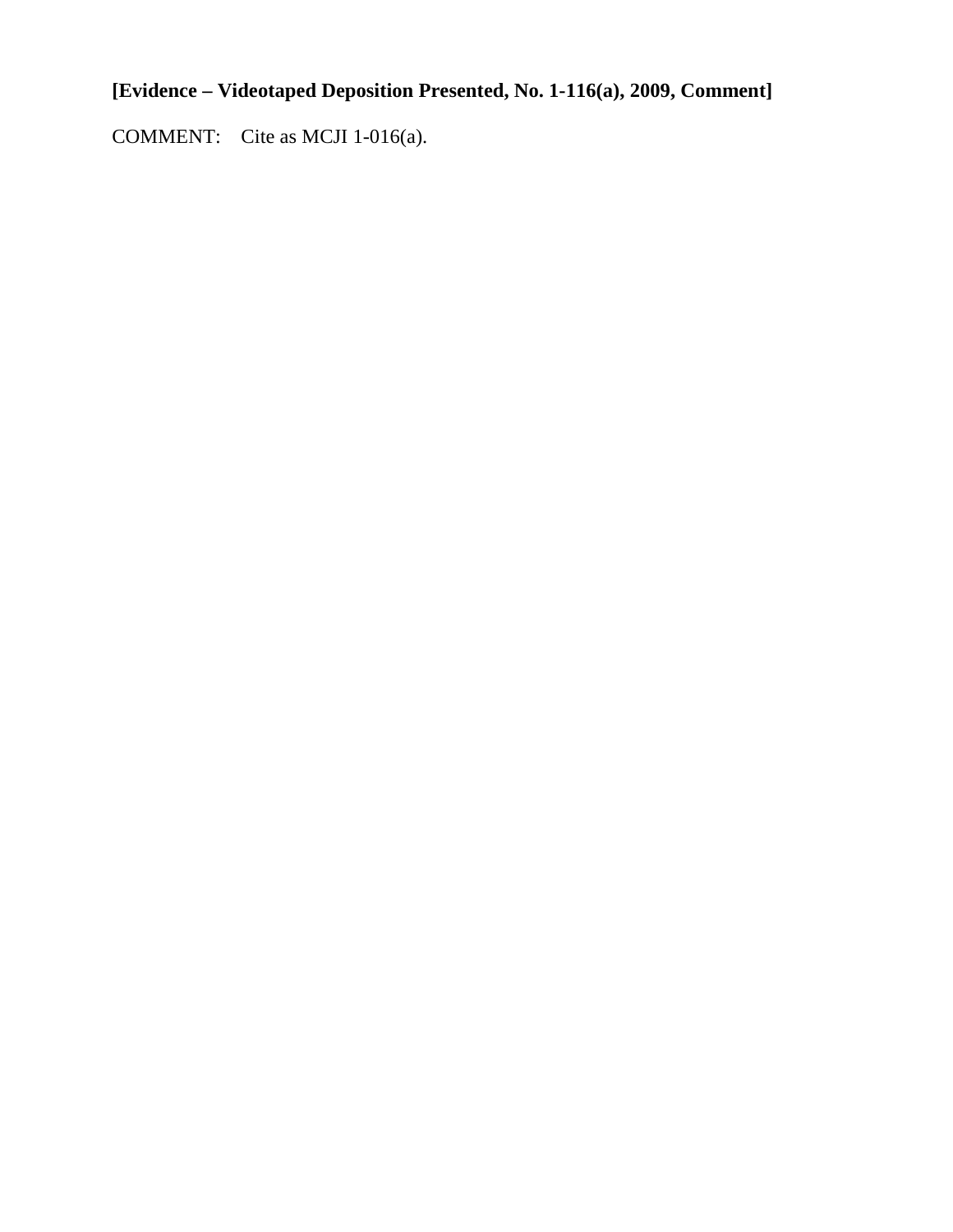### INSTRUCTION NO. **[1-117]**

### **[Evidence: Direct and Circumstantial]**

There are two kinds of evidence: direct and circumstantial.

Direct evidence is when a witness testifies directly of his/her knowledge of the main fact or facts to be proven.

Circumstantial evidence is proof from which the Jury may infer other and connective facts which follow according to common experience.

Both direct evidence and circumstantial evidence are acceptable as means of proof. Neither is entitled to greater weight than the other.

GIVEN:\_\_\_\_\_\_\_\_\_\_\_\_\_\_\_\_\_\_\_\_\_\_\_\_\_\_\_\_\_\_\_\_\_\_ DISTRICT JUDGE

SOURCE: MCJI 1-117 (2009) Plaintiff's Proposed Instruction No. \_\_\_\_\_Defendant's Proposed Instruction No. Given as Instruction No. \_\_\_\_\_\_ Refused \_\_\_\_\_\_ Withdrawn \_\_\_\_\_ By\_\_\_\_\_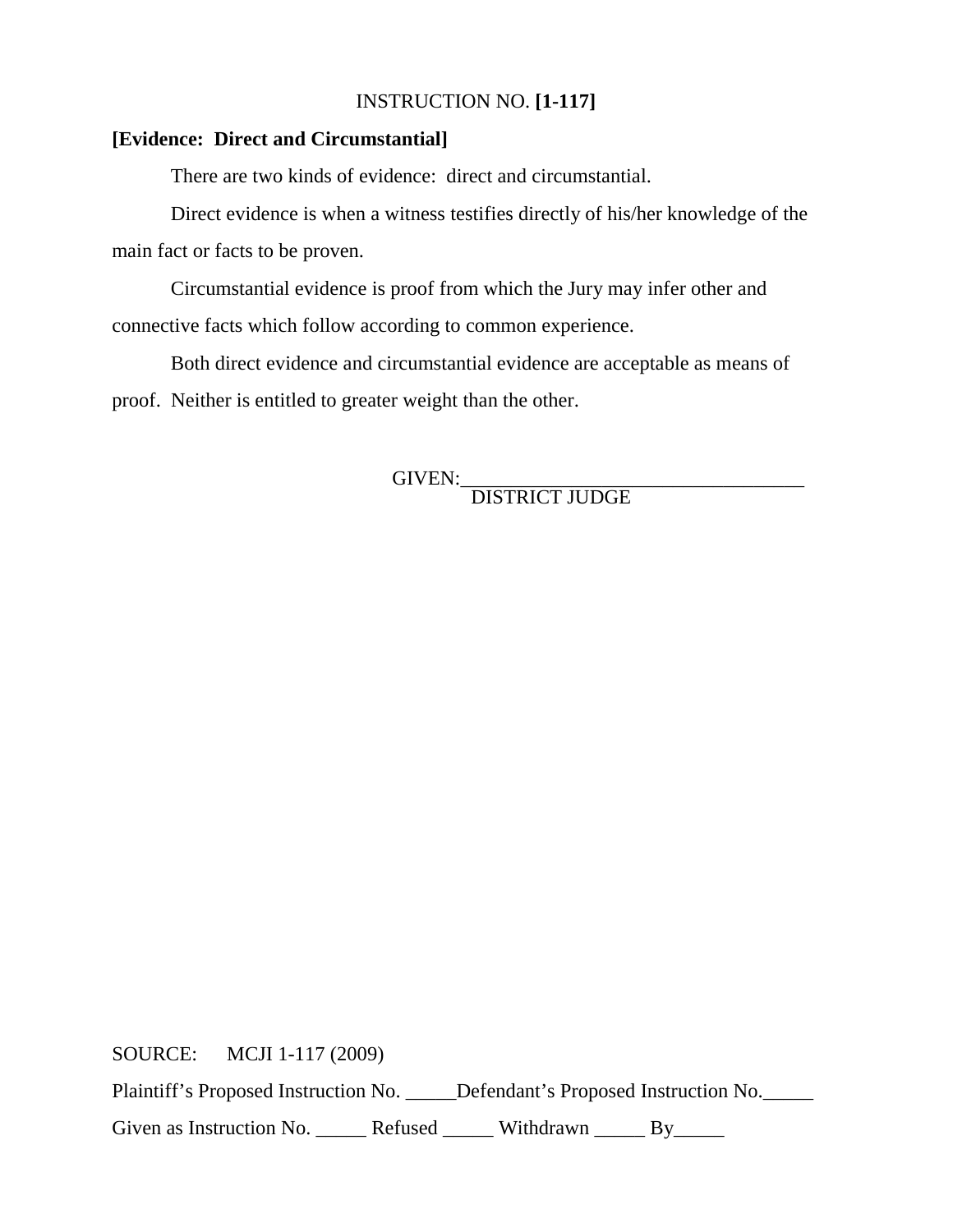### **[Evidence: Direct and Circumstantial, No. 1-117, 2009, Comment]**

COMMENT: Cite as MCJI 1-117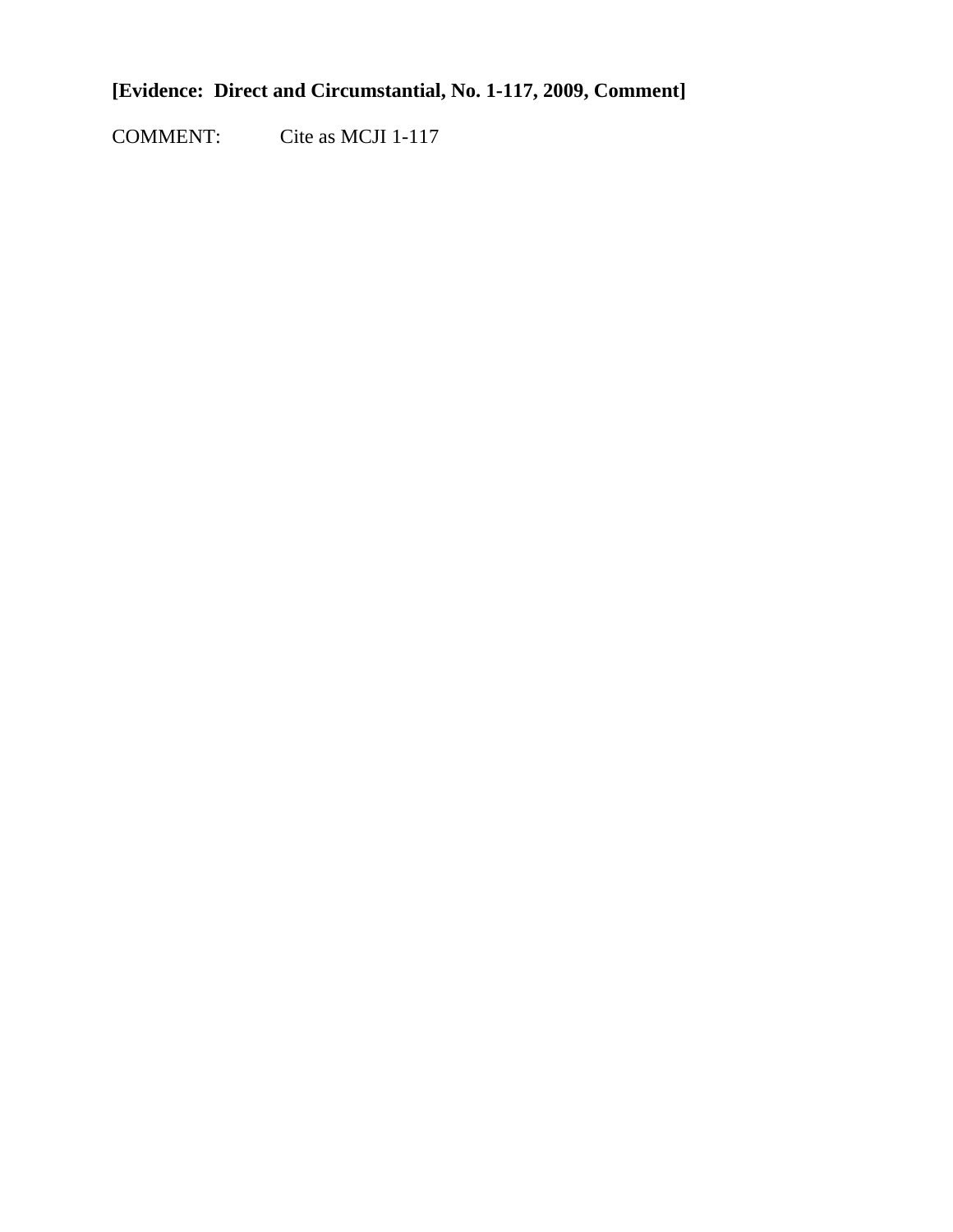### INSTRUCTION NO. **[1-117(a)]**

### **[Evidence: Solely Circumstantial]**

When circumstantial evidence is susceptible to two interpretations, one that supports guilt and the other that supports innocence, the jury determines which is most reasonable.

GIVEN:\_\_\_\_\_\_\_\_\_\_\_\_\_\_\_\_\_\_\_\_\_\_\_\_\_\_\_\_\_\_\_\_\_\_ DISTRICT JUDGE

SOURCE: MCJI 1-117(a) (2009)

Plaintiff's Proposed Instruction No. \_\_\_\_\_ Defendant's Proposed Instruction No. \_\_\_\_\_

Given as Instruction No. \_\_\_\_\_\_ Refused \_\_\_\_\_\_ Withdrawn \_\_\_\_\_ By\_\_\_\_\_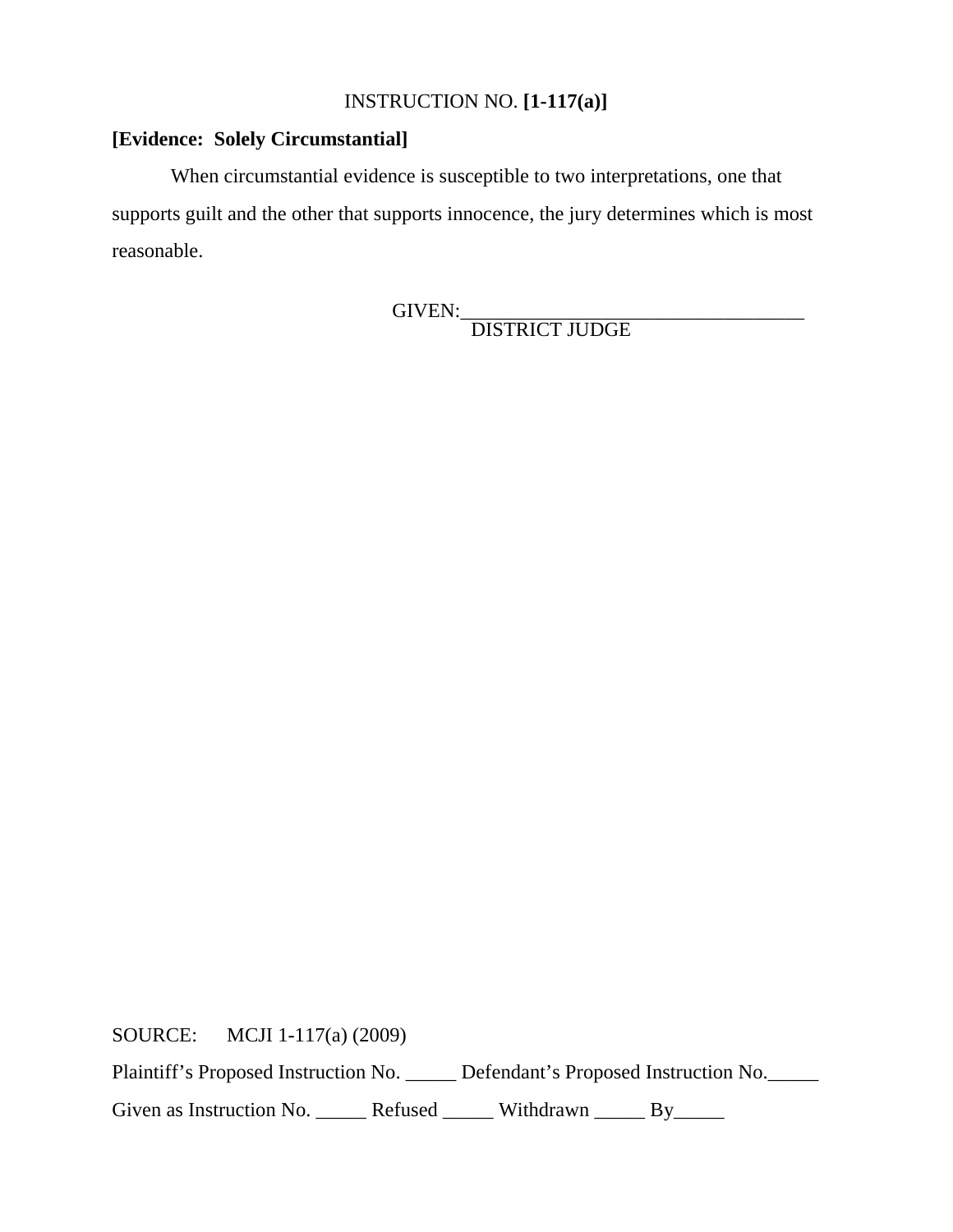### **[Evidence: Solely Circumstantial, No. 1-117(a), 2009, Source and Comments]**

- SOURCE: *State v. Hill*, 328 Mont. 253, 119 P.3d 1210 (2005).
- COMMENT: In *State v. Bowman,* 321 Mont. 176, 89 P.3d 986 (2004), the Supreme Court overruled its earlier holding in *State v. Ryan*, 229 Mont. 7, 744 P.2d 1242 (1987), upon which the 1999 MCJI version of this instruction was based. Thus, the Court held that the 1999 version of MCJI 1-117(a) was not a correct statement of the law, and cautioned "practitioners" not to use it. In keeping with the *Bowman* case, the Commission has removed from the instruction, the language "the facts and circumstances must not only be entirely consistent with the theory of guilty, but must be inconsistent with any other rational theory or conclusion."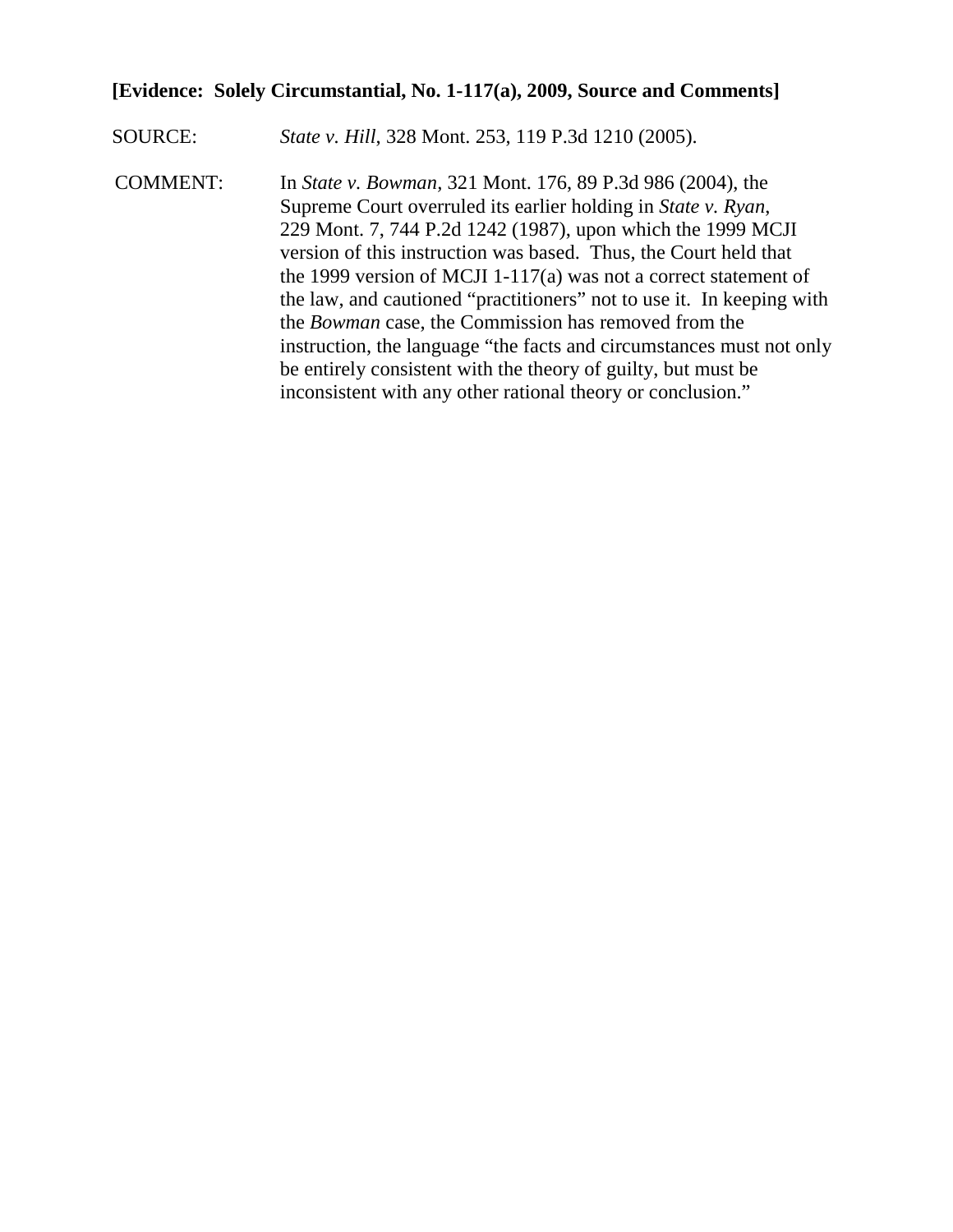### INSTRUCTION NO. **[1-117(b)]**

### **[Circumstantial – Inference of Mental State]**

You are instructed that circumstantial evidence may be used to determine the existence of a particular mental state. You may infer mental state from what the Defendant does and says and from all the facts and circumstances involved.

GIVEN:\_\_\_\_\_\_\_\_\_\_\_\_\_\_\_\_\_\_\_\_\_\_\_\_\_\_\_\_\_\_\_\_\_\_ DISTRICT JUDGE

SOURCE: MCJI 1-117(b) (2009)

Plaintiff's Proposed Instruction No. \_\_\_\_\_Defendant's Proposed Instruction No.

Given as Instruction No. \_\_\_\_\_\_ Refused \_\_\_\_\_\_ Withdrawn \_\_\_\_\_By\_\_\_\_\_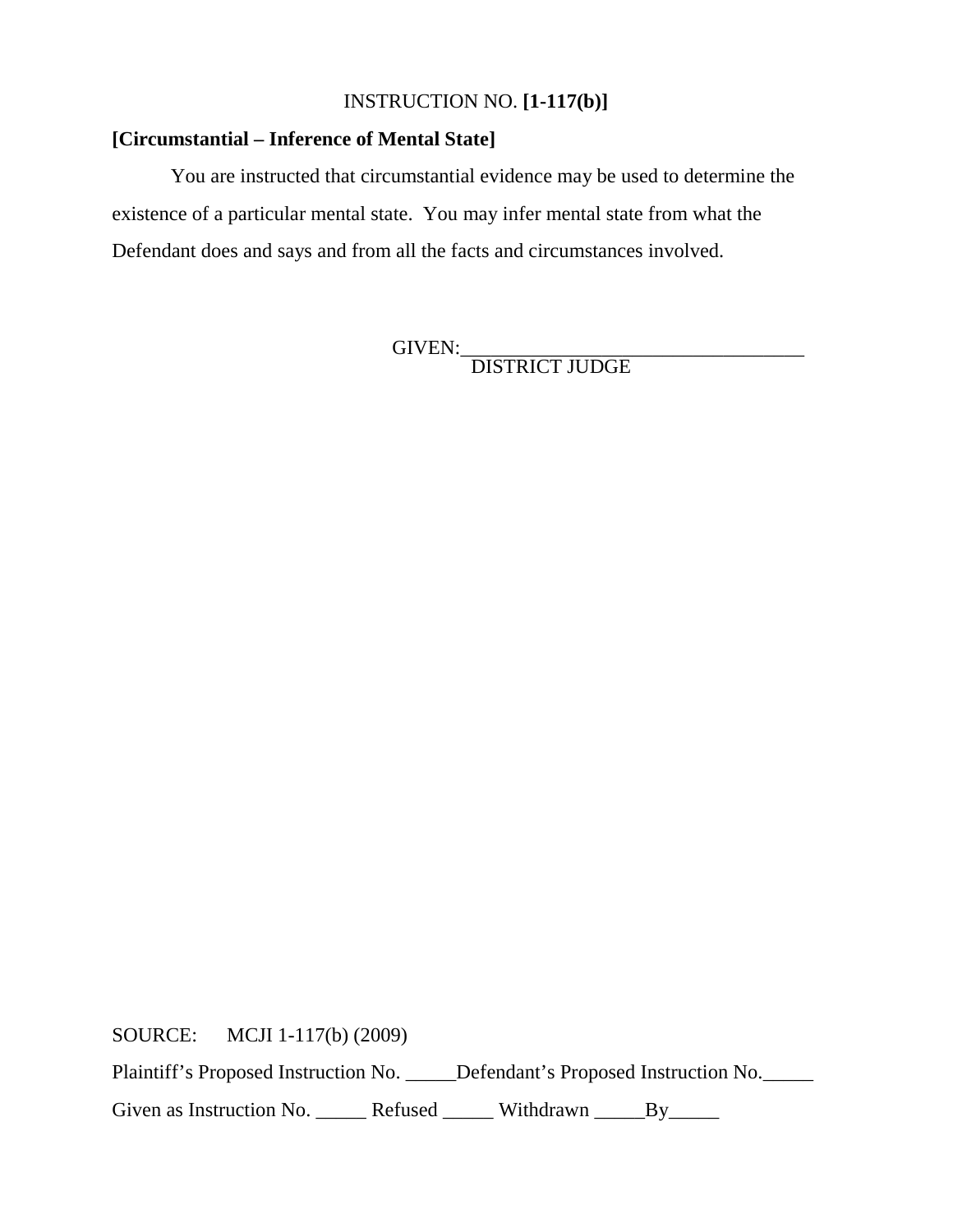### **[Circumstantial – Inference of Mental State, No. 1-117(b), 2009, Source and Comments ]**

- SOURCE: *State v. Pierce*, 199 Mont. 57, 647 P.2d 847 (1982), overruled in part on other grounds in *State v. Tadewaldt,* 277 Mont. 261, 922 P.2d 463 (1996).
- COMMENT: This instruction may be considered in lieu of the inference instruction in lieu of the inference instruction in Chapter Two, MCJI 2-108.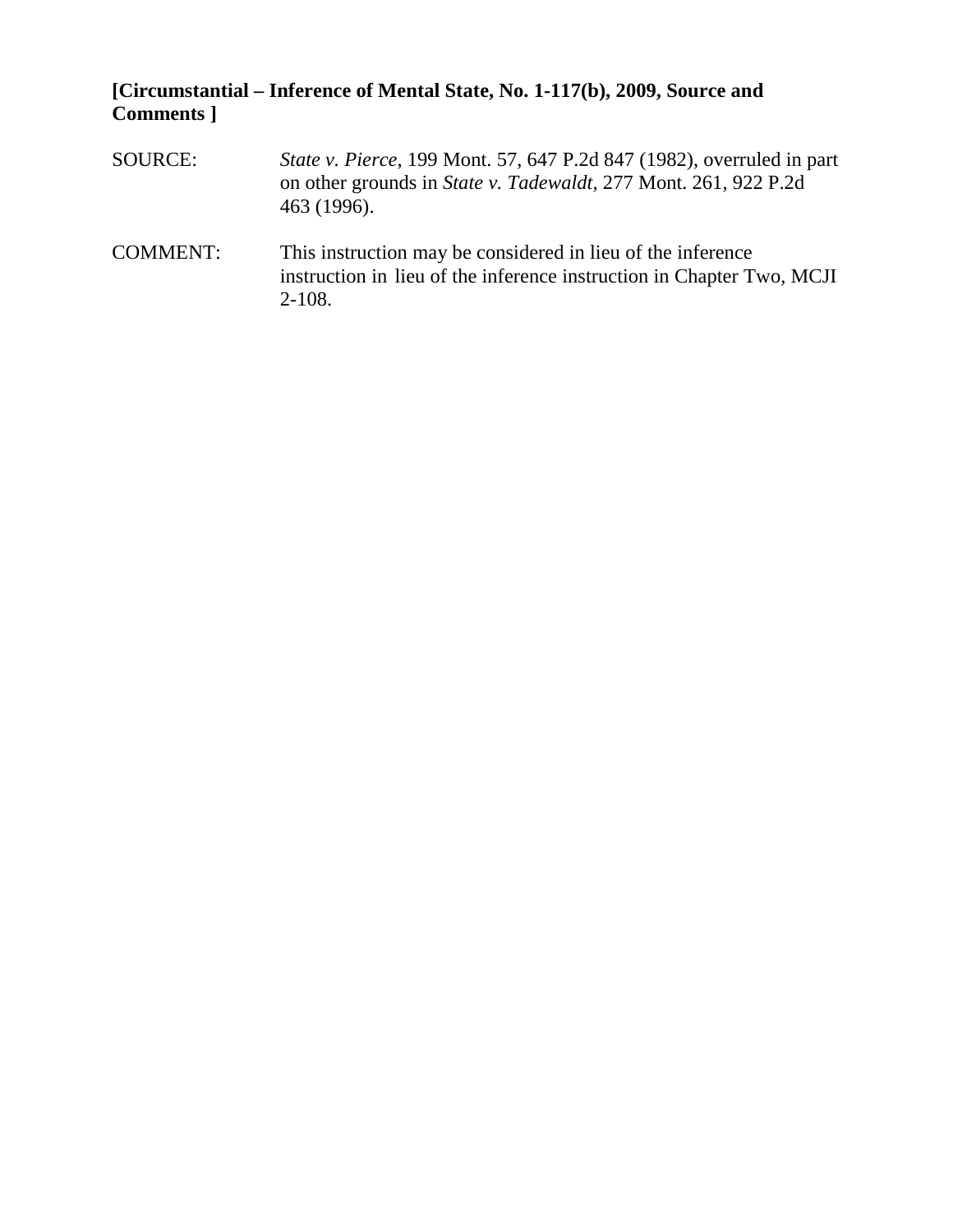### INSTRUCTION NO. **[1-118]**

### **[Evidence - Weight]**

In deciding the believability and weight to be given the testimony of a witness, you may consider evidence of any other statement or statements made by the witness which is inconsistent with the witness's testimony at this trial.

This evidence may be considered by you for the purposes of testing the believability and weight of the witness's testimony or to establish the truth of these statements as the jury shall determine.

GIVEN:\_\_\_\_\_\_\_\_\_\_\_\_\_\_\_\_\_\_\_\_\_\_\_\_\_\_\_\_\_\_\_\_\_\_ DISTRICT JUDGE

SOURCE: MCJI 1-118 (2009)

Plaintiff's Proposed Instruction No. \_\_\_\_\_Defendant's Proposed Instruction No. \_\_\_\_\_

Given as Instruction No. \_\_\_\_\_\_ Refused \_\_\_\_\_\_ Withdrawn \_\_\_\_\_By\_\_\_\_\_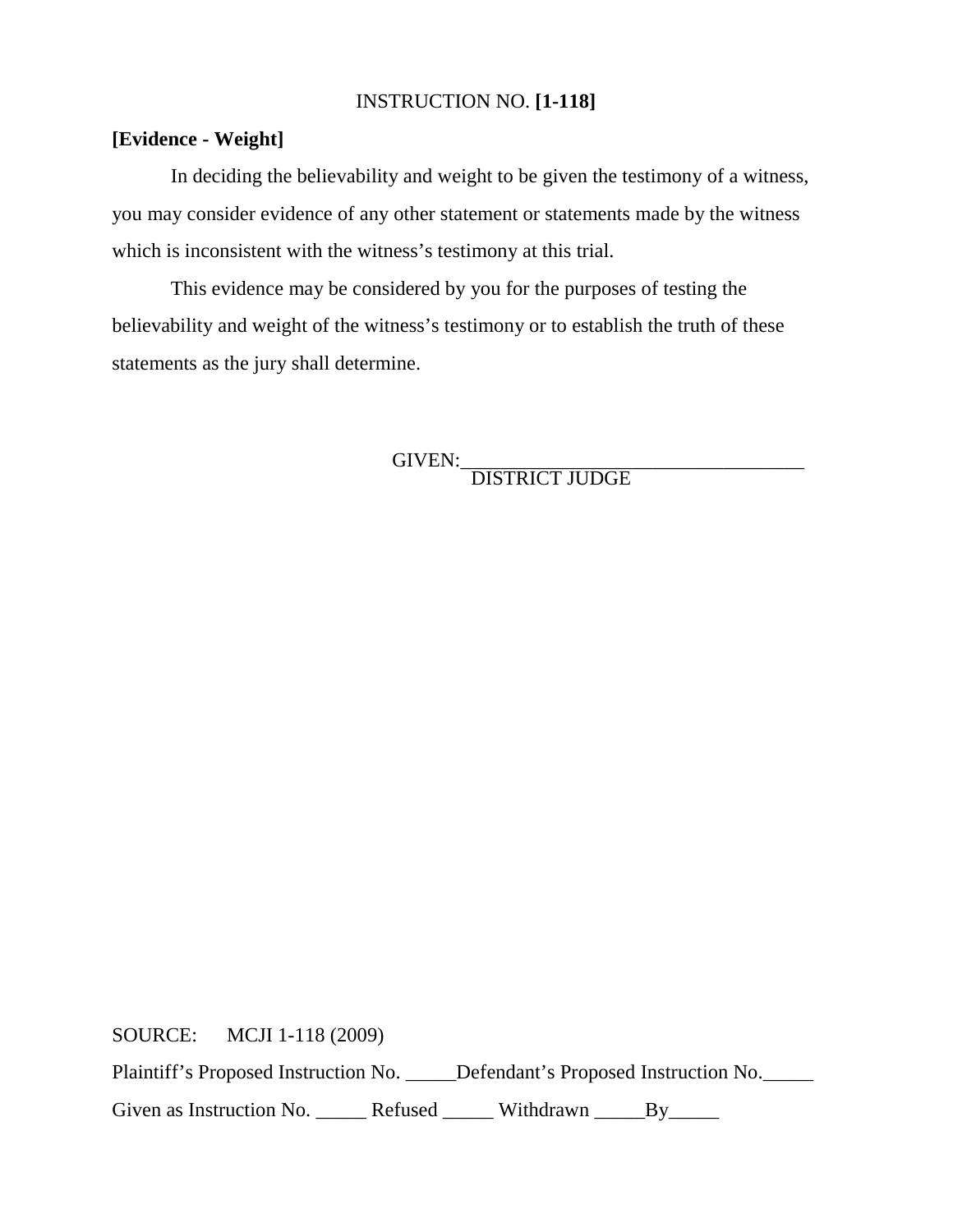### **[Evidence - Weight, No. 1-118, 2009, Source and Comments ]**

- SOURCE: Rule 801 (d), Montana Rules of Evidence.
- COMMENT: This instruction should only be given in cases where there is evidence that a witness has made inconsistent statements. Note that in *State v.White Water,* 194 Mont. 85, 634 P.2d 636 (1981), the Montana Supreme Court held that convictions cannot rest solely on inconsistent statements.See also *State v. Giant*, 307 Mont. 74, 37 P.3d 49 (2001), overruled in part on other grounds in *State v. Swann* 307 Mont. 74, 37 P.3d 49 (2001).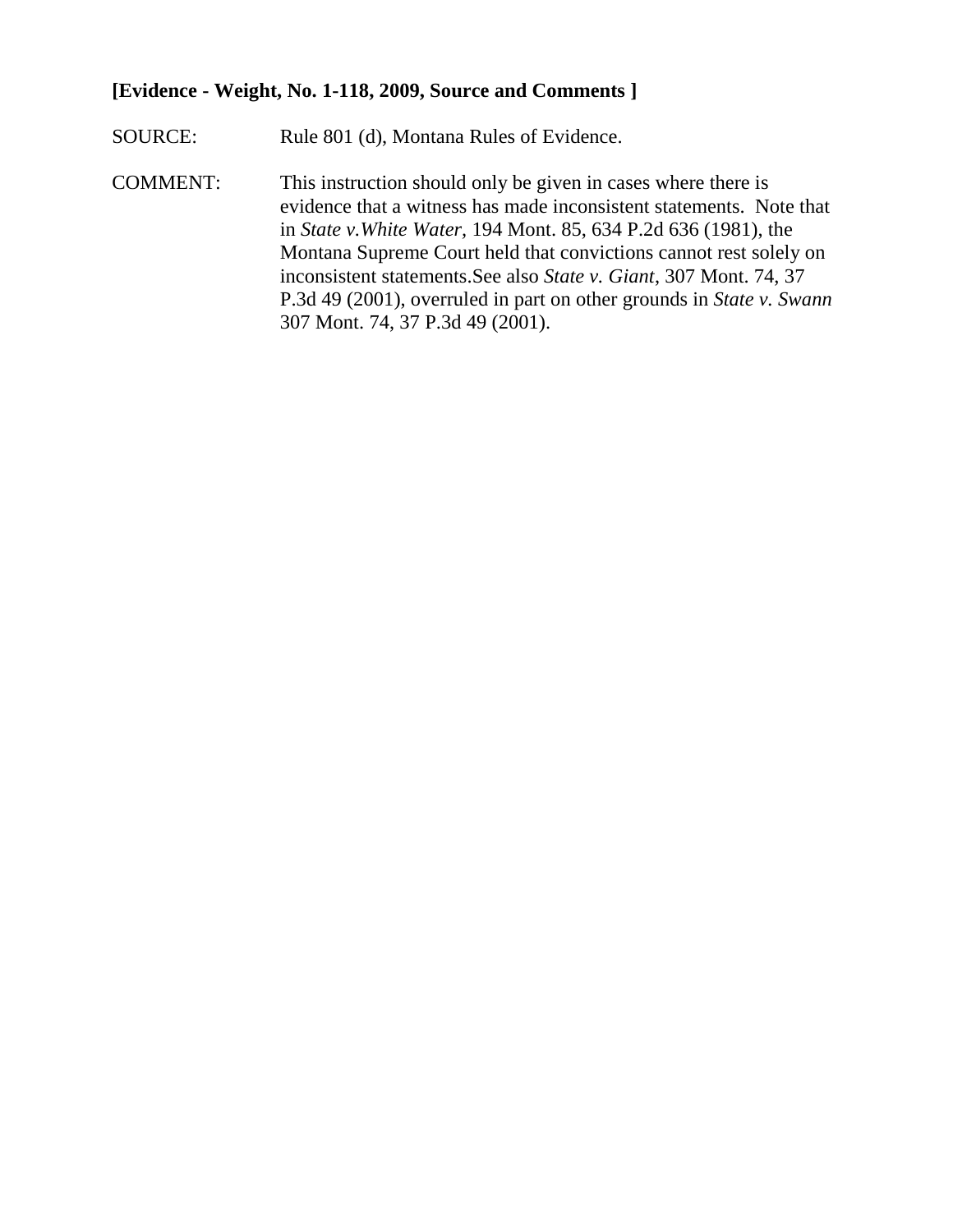### INSTRUCTION NO. **[1-119]**

#### **[Admissions or Confessions]**

A statement made by a Defendant other than at this trial may be an admission or a confession.

A confession, as applied in criminal law, is a statement by a person made after the offense was committed that he/she committed or participated in the commission of a crime. An admission is a statement made by the accused, direct or implied, of facts pertinent to the issue, and tending, in connection with proof of other facts, to prove his/her guilt. A conviction cannot be based on an admission or confession alone.

The circumstances under which the statement was made may be considered in determining its credibility or weight. You are the exclusive judges as to whether an admission or a confession was made by the Defendant, and if so, whether such statement is true in whole or in part. If you should find that any such statement is entirely untrue, you must reject it. If you find it is true in part, you may consider that part which you find to be true.

Evidence of an unrecorded oral admission or oral confession of the Defendant should be viewed with caution.

GIVEN:\_\_\_\_\_\_\_\_\_\_\_\_\_\_\_\_\_\_\_\_\_\_\_\_\_\_\_\_\_\_\_\_\_\_ DISTRICT JUDGE

SOURCE: MCJI 1-119 (2009) Plaintiff's Proposed Instruction No. \_\_\_\_\_ Defendant's Proposed Instruction No.\_\_\_\_\_ Given as Instruction No. \_\_\_\_\_\_ Refused \_\_\_\_\_\_ Withdrawn \_\_\_\_\_By\_\_\_\_\_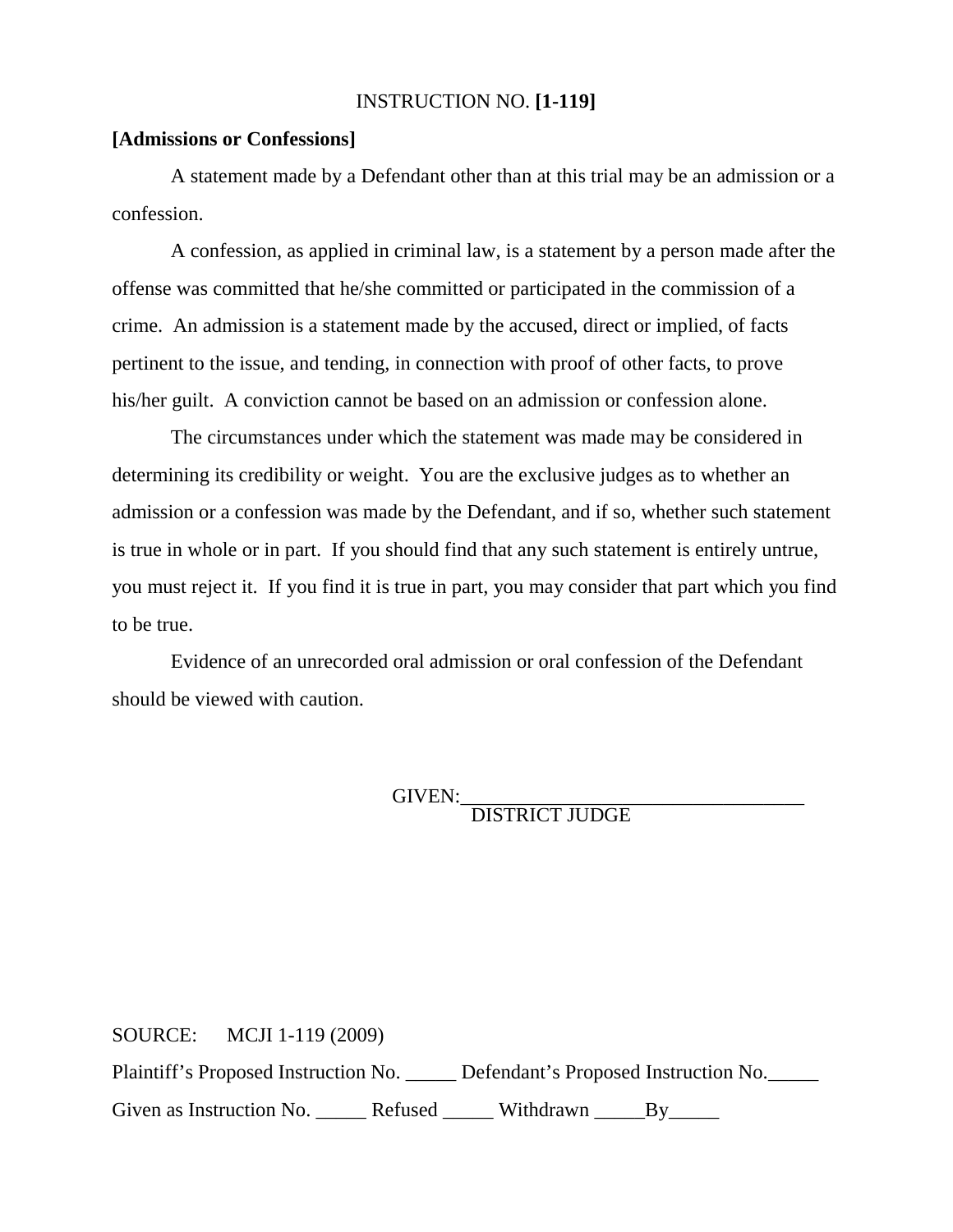### **[Admissions or Confessions, No. 1-119, 2009, Source and Comments ]**

SOURCE: MCA § 46-13-301 (2007).

COMMENT: In *State v. Grey*, 274 Mont. 206, 907 P.2d 951 (1995), the Court noted that the failure of an officer to preserve some tangible record of the giving of the Miranda warnings, and knowing, intelligent waiver by the detainee will be viewed with distrust. See also MCA §§ 46-13-301 and 46-16-215 relating to the admissibility of a confession.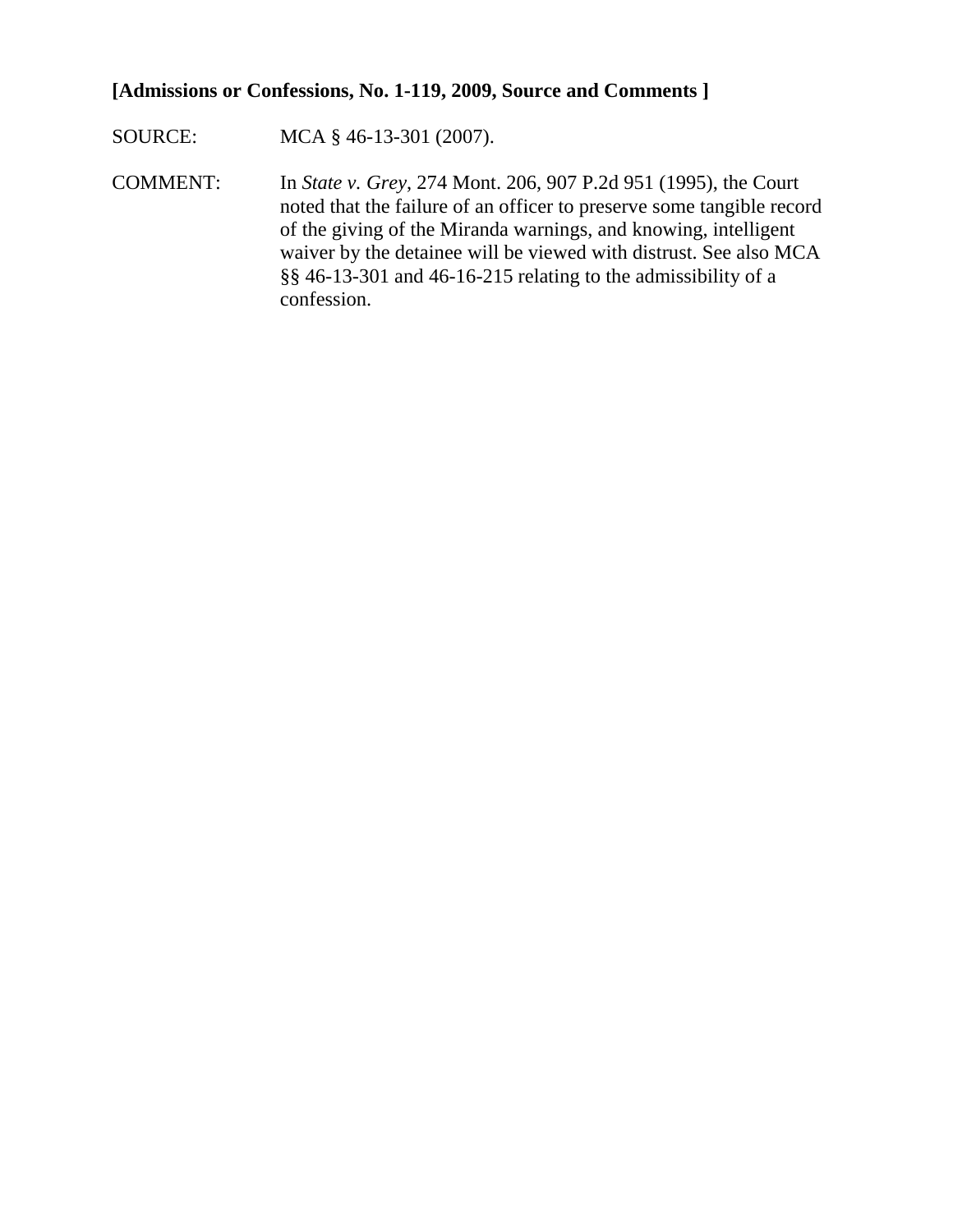### INSTRUCTION NO. **[1-120]**

### **[Evidence of Other Acts]**

The State **[will now offer] [has offered]** evidence that the Defendant at another time engaged in **[other crimes] [wrongs]** or **[acts]**. That evidence was not admitted to prove the character of the Defendant or to show he acted in conformity therewith. The only purpose of admitting that evidence was to show **[proof of motive] [opportunity] [plan] [knowledge] [identity] [absence of mistake or accident]**. You may not use that evidence for any other purpose.

The Defendant is not being tried for that other **[crime] [wrong]** or **[act]**. He may not be convicted for any other offense than that charged in this case. For the jury to convict the Defendant of any other offense than that charged in this case may result in unjust double punishment of the Defendant.

GIVEN:\_\_\_\_\_\_\_\_\_\_\_\_\_\_\_\_\_\_\_\_\_\_\_\_\_\_\_\_\_\_\_\_\_\_ DISTRICT JUDGE

SOURCE: MCJI 1-120 (2009) Plaintiff's Proposed Instruction No. \_\_\_\_\_ Defendant's Proposed Instruction No.\_\_\_\_\_ Given as Instruction No. \_\_\_\_\_\_ Refused \_\_\_\_\_\_ Withdrawn \_\_\_\_\_By\_\_\_\_\_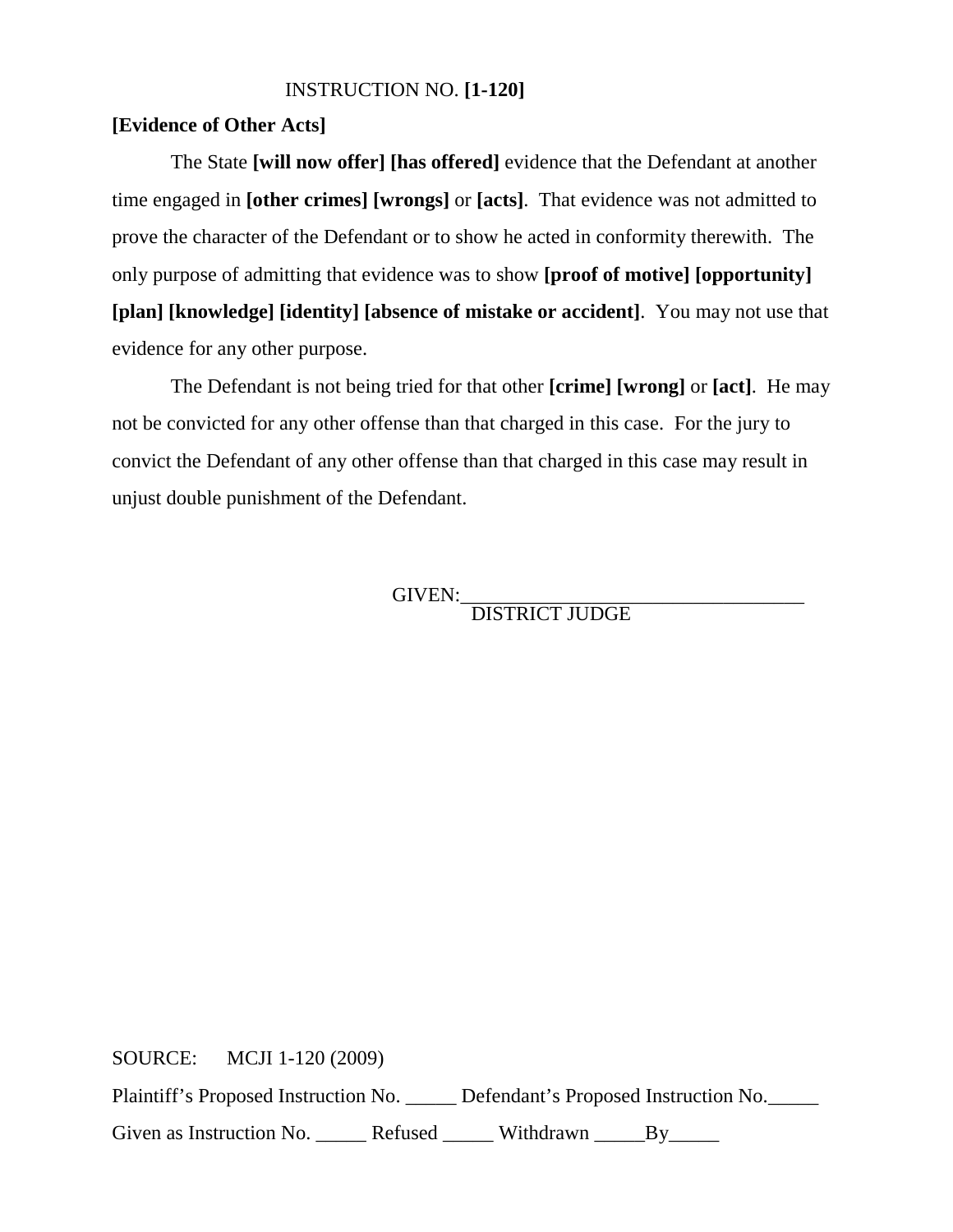### **[Evidence of Other Acts, No. 1-120, 2009, Source and Comments ]**

SOURCE: Rule 404(b), Montana Rules of Evidence.

COMMENT: The above instruction must be given twice. **First** before the evidence of other acts is presented and **second**, as part of the general charge to the jury. Current case law should be carefully considered before attempting to introduce this type of evidence,beginning with the seminal cases of *State v Just,* 184 Mont. 262, 602 P.2d 957 (1979), and *State v. Matt,* 249 Mont. 136, 814 P.2d 52 (1991).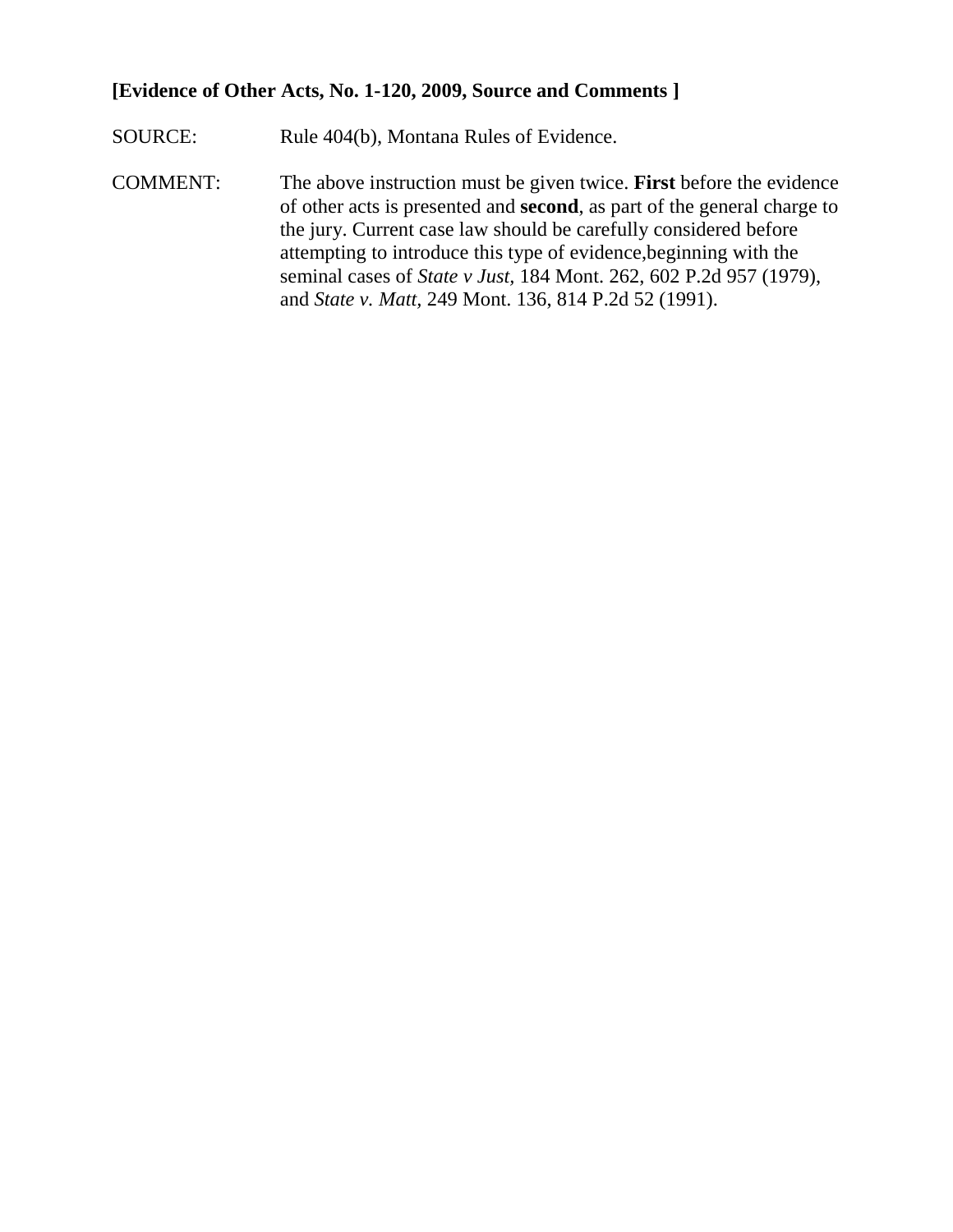### INSTRUCTION NO. **[1-121]**

### **[Cautionary Instruction for Potentially Hung Jury]**

The judicial process assigns tasks to the various units. It is the task of the witnesses to testify truthfully as they recall the facts. It is the task of the lawyers to prepare the case for final submission to the trier of the facts, the jury. It is the task of the Judge to preside, instruct you as to the law and to rule on the admissibility of the evidence. It is the task of the jury to decide the case. The ultimate responsibility of the jury is to render a verdict in this cause. You are not partisan nor are you advocates in this matter but you are the judges; you are the judges of the facts; it is you and you alone that can render a verdict in this cause. There is no reason to believe that any other 12 men and women would possess any more ability, intelligence and courage to do the ultimate task assigned to a jury under the American system of justice.

The final test of the quality of your service will be in the verdict which you return to this Court. It is only by rendering a verdict in this cause that you can make a definite contribution to efficient judicial administration as you arrive at a just and possible verdict. We have never asked, as a matter of fact we have instructed you, that you should not surrender your honest convictions in this matter for the mere purpose of returning a verdict or solely because of the opinion of other jurors, but this does not mean that you should avoid a task assigned to you of rendering a verdict in this cause.

# GIVEN:<br>DISTRICT JUDGE

SOURCE: MCJI 1-121 (2009) Plaintiff's Proposed Instruction No. \_\_\_\_\_ Defendant's Proposed Instruction No.\_\_\_\_\_ Given as Instruction No. \_\_\_\_\_\_ Refused \_\_\_\_\_\_ Withdrawn \_\_\_\_\_By\_\_\_\_\_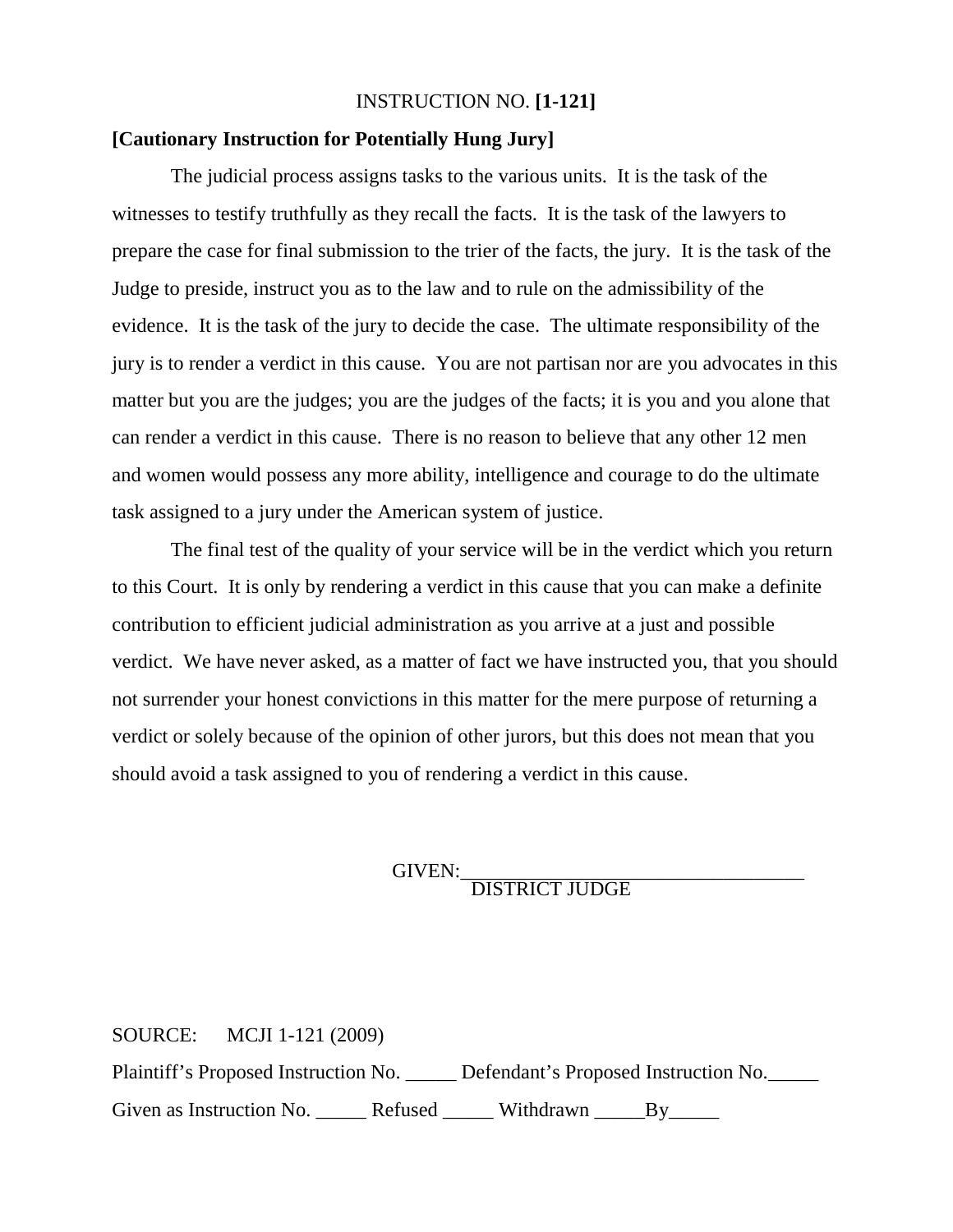### **[Cautionary Instruction for Potentially Hung Jury, No. 1-121, 2009, Source and Comment]**

- SOURCE: *State v. Cline*, 170 Mont. 520, 555 P.2d 724 (1976); *State v. Bell*, 225 Mont. 83, 731 P.2d 336 (1987).
- COMMENT: This instruction is virtually the identical language the Montana Supreme Court approved in *State v. Cline*, which is still the recognized version of the so-called "dynamite"instruction. In *Cline*, the Court noted that the "Allen" instruction, articulated by the United States Supreme Court in *Allen v. United States*, 164 U.S. 492, tends to be more coercive to a dissenting juror than that set forth in *Cline.*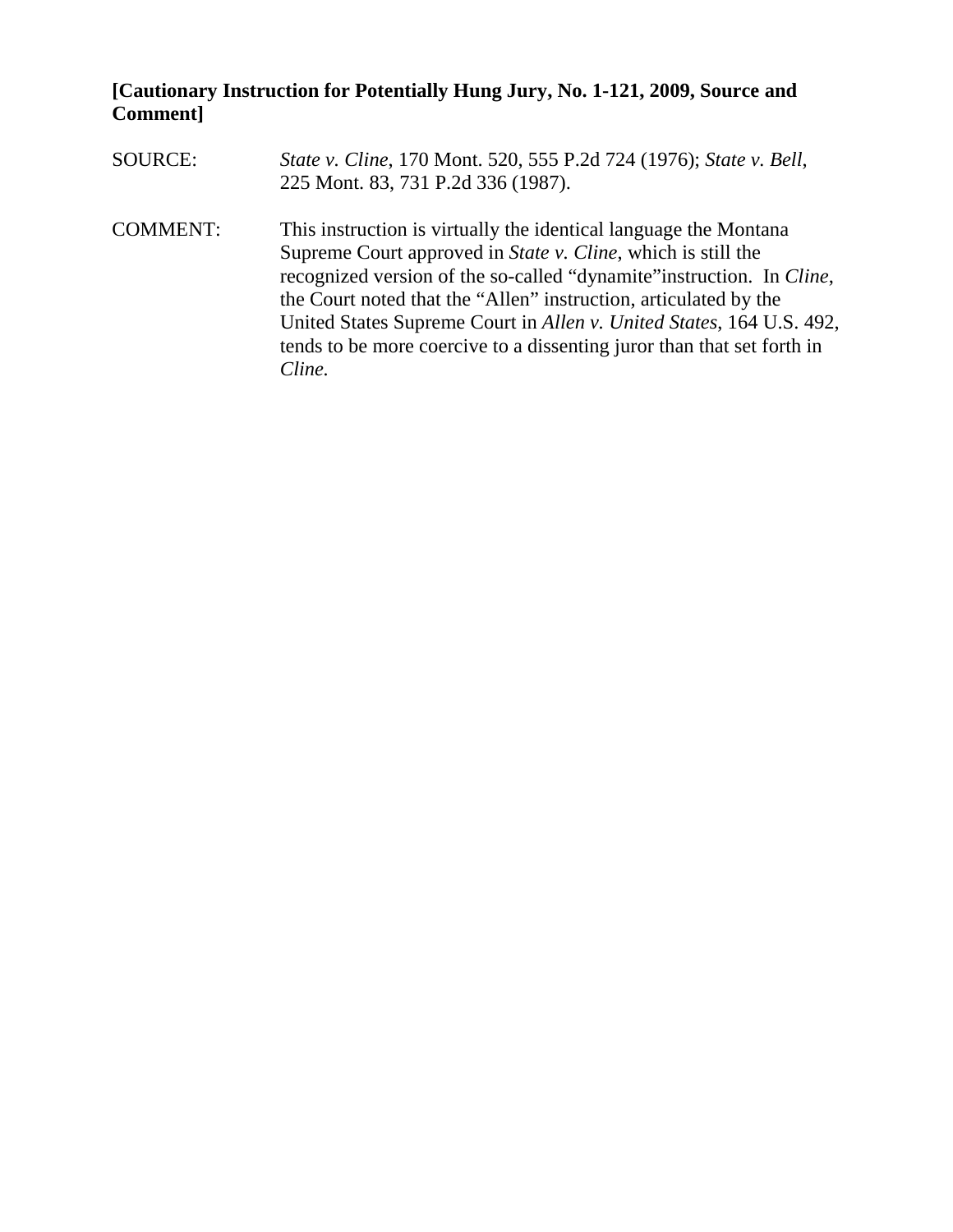### INSTRUCTION NO. **[1-122]**

### **[Constitutional Right of Defendant Not to Testify]**

In deciding whether or not to testify, the Defendant may choose to rely on the state of the evidence and upon the failure, if any, of the State to prove beyond a reasonable doubt every essential element of the charge against him.

A Defendant in a criminal trial has a constitutional right not to testify. You must not draw any inference from the fact that a Defendant does not testify. Further, you must neither discuss this matter nor permit it to enter into your deliberations in any way.

GIVEN: DISTRICT JUDGE

SOURCE: MCJI 1-122 (2009)

Plaintiff's Proposed Instruction No. \_\_\_\_\_Defendant's Proposed Instruction No. \_\_\_\_\_

Given as Instruction No. \_\_\_\_\_\_ Refused \_\_\_\_\_\_ Withdrawn \_\_\_\_\_By\_\_\_\_\_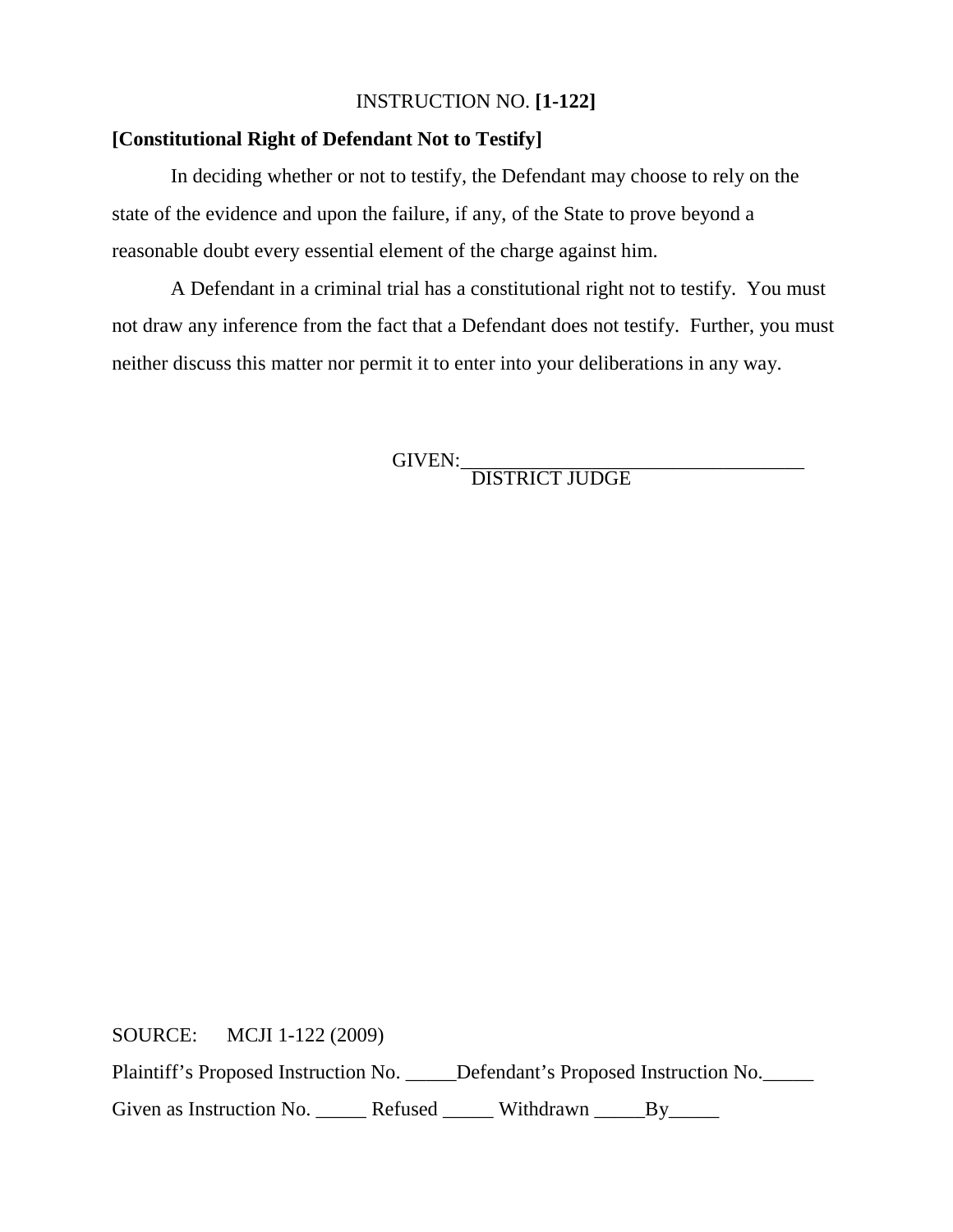### **[Constitutional Right of Defendant Not to Testify, No. 1-122, 2009, Source and Comment]**

- SOURCE: Fifth Amendment, United States Constitution; Article II § 25, Montana Constitution.
- COMMENT: This instruction should be given at the option of the Defendant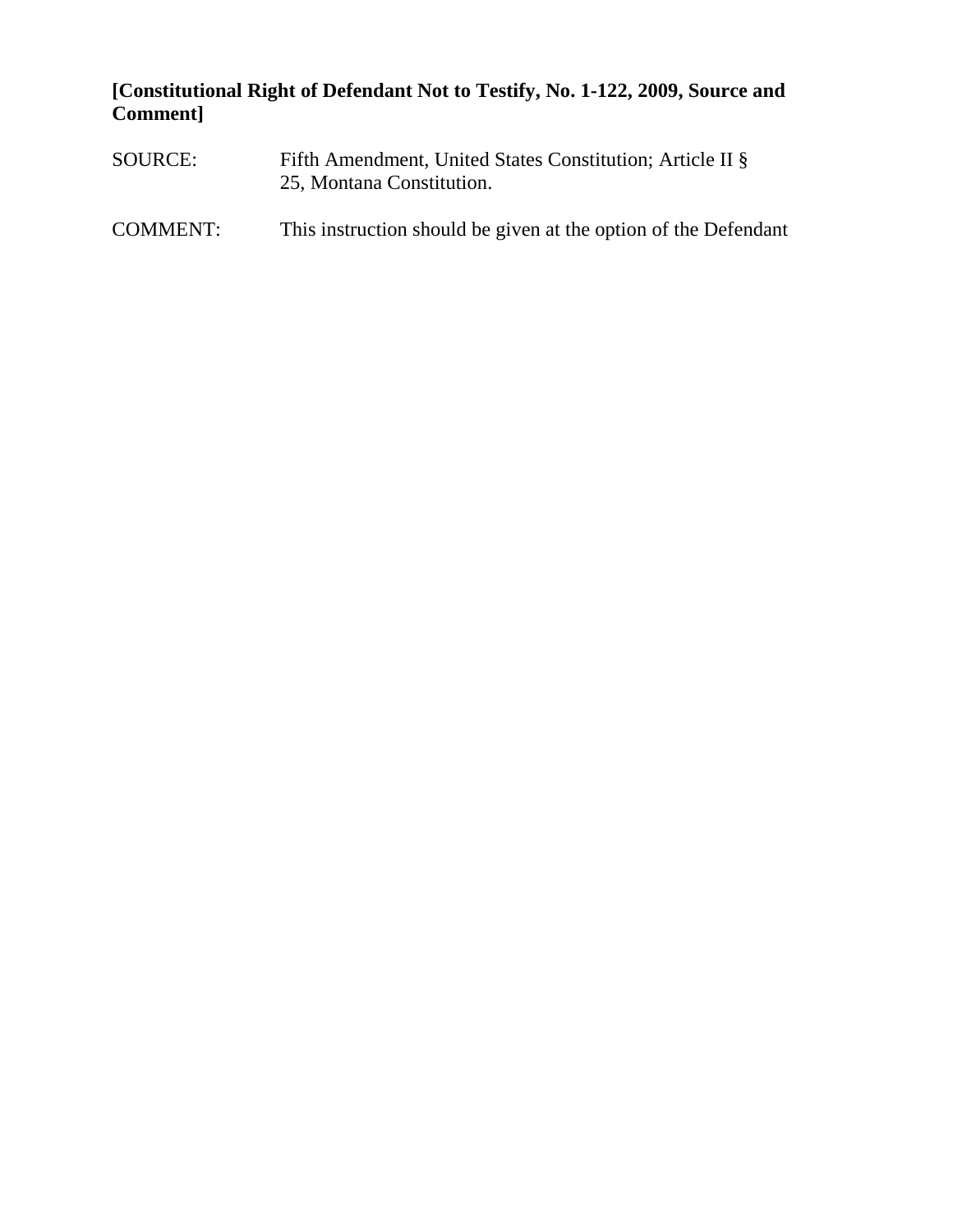### INSTRUCTION NO. **[1-123]**

### **[Enhancement]**

The State has alleged that in committing the offense[s] of**\_\_\_\_\_\_\_\_\_\_\_\_\_\_\_\_\_\_\_\_\_\_\_\_\_**, the Defendant acted **[with] [by] [here insert appropriate enhancement language]**. Whether the Defendant **[insert enhancement language**] in the commission of the offense<sup>[s]</sup> for which the Defendant is being tried, must be proved by the State by proof beyond a reasonable doubt. This is a separate finding by you, independent of the issue of whether the Defendant is guilty of the offense[s] of **\_\_\_\_\_\_\_\_\_\_\_\_\_\_\_\_\_\_\_\_\_\_\_\_\_**. Nevertheless, you cannot find the Defendant acted **[with] [by] [insert appropriate enhancement language]** unless you first determine beyond a reasonable doubt that the Defendant committed the offense[s] of**\_\_\_\_\_\_\_\_\_\_\_\_\_\_\_\_\_\_\_\_\_\_\_\_\_**.

Your finding with respect to [appropriate enhancement language] must be separately stated on the verdict form.

GIVEN:<br>DISTRICT JUDGE

SOURCE: MCJI 1-123 (2009)

Plaintiff's Proposed Instruction No. \_\_\_\_\_Defendant's Proposed Instruction No.

Given as Instruction No. \_\_\_\_\_ Refused \_\_\_\_\_ Withdrawn\_\_\_\_\_ By\_\_\_\_\_\_